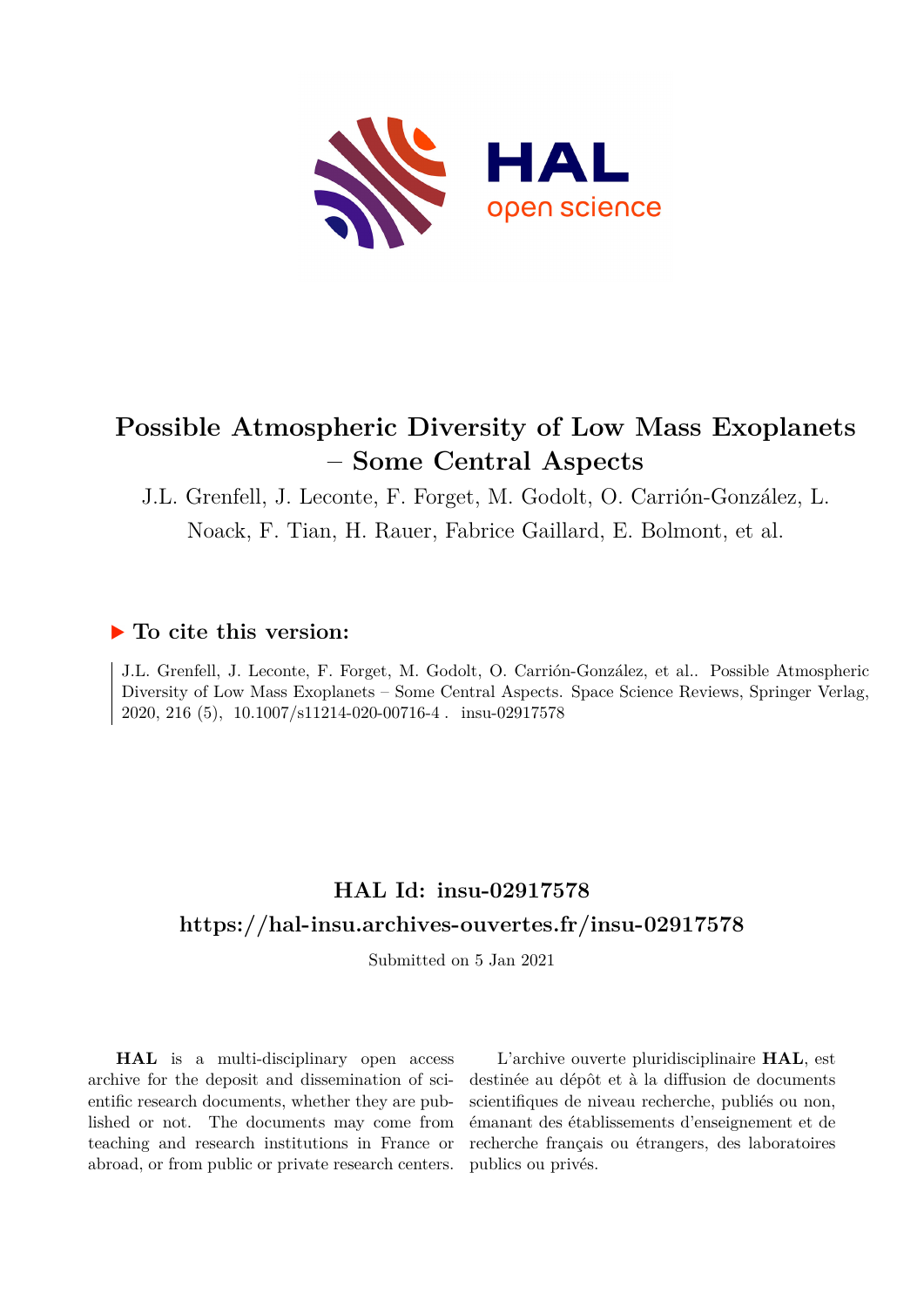## Possible Atmospheric Diversity of Low Mass Exoplanets – some Central Aspects

3 John Lee Grenfell<sup>1</sup>, Jeremy Leconte<sup>2</sup>, François Forget<sup>3</sup>, Mareike Godolt<sup>4</sup>,Óscar Carrión-González<sup>4</sup>, Lena Noack<sup>5</sup>, 4 Feng Tian<sup>6</sup>, Heike Rauer<sup>1,4,5</sup>, Fabrice Gaillard<sup>7</sup>, Émeline Bolmont<sup>8</sup>, Benjamin Charnay<sup>9</sup> and Martin Turbet<sup>8</sup>

 $\begin{array}{c} 2 \\ 3 \end{array}$ 

| 5              |                                                                                                  |
|----------------|--------------------------------------------------------------------------------------------------|
| 6              | (1) Institut für Planetenforschung (PF)                                                          |
| $\overline{7}$ | Deutsches Zentrum für Luft- und Raumfahrt (DLR)                                                  |
| 8              | Rutherfordstr. 2                                                                                 |
| 9              | 12489 Berlin                                                                                     |
| 10             | Germany                                                                                          |
| 11             |                                                                                                  |
| 12             | (2) Laboratoire d'Astrophysique de Bordeaux (LAB)                                                |
| 13             | Université Bordeaux                                                                              |
| 14             | Centre National de la Recherche Scientifique (CNRS) B18N                                         |
| 15             | Alle Geoffroy Saint-Hilaire                                                                      |
| 16             | 33615 Pessac                                                                                     |
| 17             | France                                                                                           |
| 18             |                                                                                                  |
| 19             |                                                                                                  |
|                | (3) Laboratoire de Météorologie Dynamique (LMD)                                                  |
| 20             | Institut Pierre Simon Laplace Université                                                         |
| 21             | 4 Place Jussieu                                                                                  |
| 22             | 75005 Paris                                                                                      |
| 23             | France                                                                                           |
| 24             |                                                                                                  |
| 25             | (4) Zentrum für Astronomie und Astrophysik (ZAA)                                                 |
| 26             | Technische Universität Berlin (TUB)                                                              |
| 27             | Hardenbergstr. 26                                                                                |
| 28             | 10623 Berlin                                                                                     |
| 29             | Germany                                                                                          |
| 30             |                                                                                                  |
| 31             | (5) Institut für Geologische Wissenschaften                                                      |
| 32             | Freie Universität Berlin (FUB)                                                                   |
| 33             | Malteserstr. 74-100                                                                              |
| 34             | 12249 Berlin                                                                                     |
| 35             | Germany                                                                                          |
| 36             |                                                                                                  |
| 37             | (6) Macau University of Science and Technology                                                   |
| 38             | Taipa, Macau                                                                                     |
| 39             |                                                                                                  |
| 40             |                                                                                                  |
| 41             | (7) CNRS Orléans Campus                                                                          |
| 42             | Institut des Sciences de la Terre d'Orléans (ISTO)<br>1A Rue de la Ferollerie Campus Géosciences |
| 43             |                                                                                                  |
|                | 45100 Orléans                                                                                    |
| 44             | France                                                                                           |
| 45             |                                                                                                  |
| 46             | (8) Observatoire Astronomique de l'Université de Genève                                          |
| 47             | Observatoire de Genève                                                                           |
| 48             | Chemin de Pégase, 51                                                                             |
| 49             | 1290 Versoix                                                                                     |
| 50             | Switzerland                                                                                      |
| 51             |                                                                                                  |
| 52             | (9) Observatoire de Paris (OP)                                                                   |
| 53             | Site de Meudon - 5                                                                               |
| 54             | Place Jules Janssen                                                                              |
| 55             | F-92195 Meudon cedex                                                                             |
| 56             | Paris                                                                                            |
| 57             |                                                                                                  |
| 58             |                                                                                                  |
| 59             |                                                                                                  |
| 60             |                                                                                                  |
| 61             |                                                                                                  |
|                |                                                                                                  |
| 62             |                                                                                                  |
| 63             |                                                                                                  |
| 64             |                                                                                                  |
| 65             |                                                                                                  |
|                |                                                                                                  |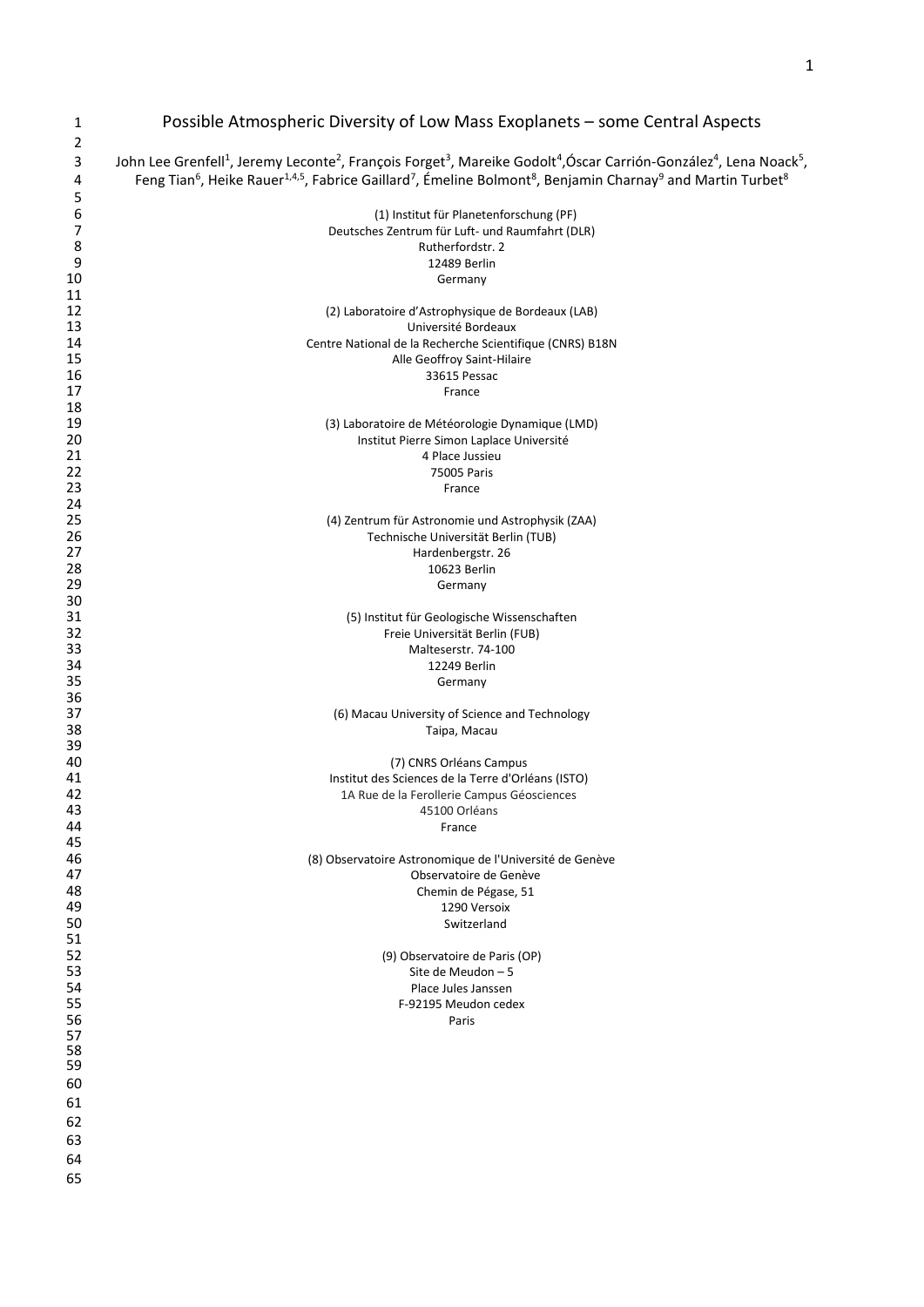*Abstract*: *exoplanetary science continues to excite and surprise with its rich diversity. We discuss here some key aspects potentially influencing the range of exoplanetary terrestrial-type atmospheres which could exist in nature. We are motivated by newly emerging observations, refined approaches to address data degeneracies, improved theories for key processes affecting atmospheric evolution and a new generation of atmospheric models which couple physical processes from the deep interior through to the exosphere and consider the planetary-star system as a whole. Using the Solar System as our guide we first summarize the main processes which sculpt atmospheric evolution then discuss their potential interactions in the context of exoplanetary environments. We summarize key uncertainties and consider a diverse range of atmospheric compositions discussing their potential occurrence* 

*in an exoplanetary context.*

**Key words***: exoplanetary, atmospheres, diversity, review*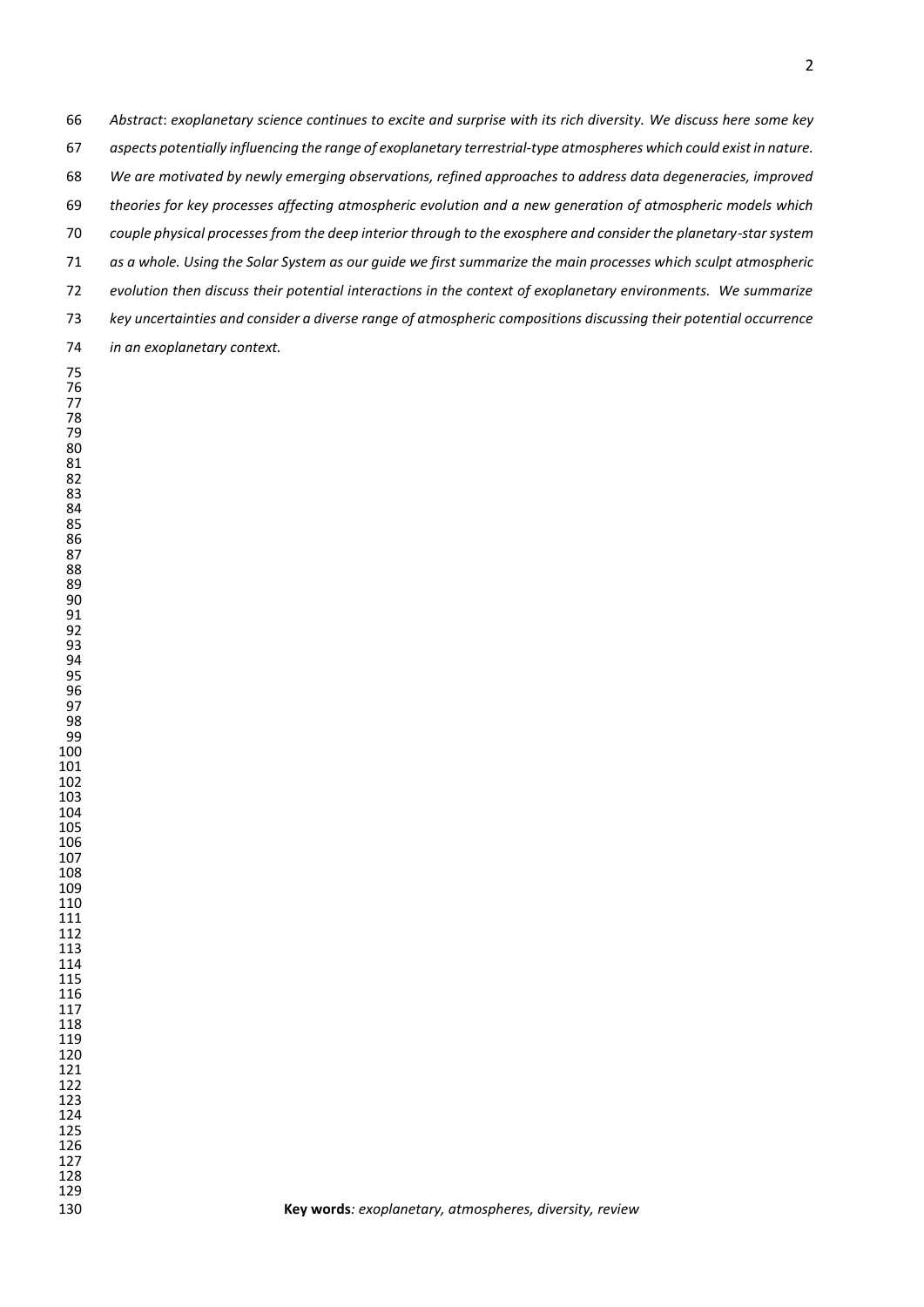#### 1. **Introduction**

 Exoplanetary science at the dawn of the 2020s lies at a fascinating juncture at which the basic atmospheric properties of potentially rocky worlds lying in the habitable zone are already beginning to be constrained (see e.g. de Wit et al., 2018 which focused on TRAPPIST-1 planets in the Habitable Zone). Earlier works such as Forget and Leconte (2014) have discussed the potential diversity of exoplanetary atmospheres. Some new aspects were recently summarized by Jontof-Hutter (2019) and Madhusudhan (2019). Tinetti et al., (2018) summarized a chemical survey of exoplanets with the Atmospheric Remote-Sensing Infrared Exoplanet Large-Survey (ARIEL) mission. In the present review we highlight some recent aspects relevant for potential 139 exoplanetary diversity for terrestrial-type exoplanets up to ~10 Earth masses. It is beyond the scope of our work however to review all aspects of this rapidly developing field.

 There are numerous developments which motivate our review. First, improved mass-radius data for cooler mini gas planets and super-Earths (see e.g. Fulton et al., 2017; Fulton and Petigura, 2018; Weiss and Marcy, 2014) are confirming that exoplanetary mass can vary over several orders of magnitude for a given radius whereas radius can vary by up to a factor of ~4 for a given mass. Small planets are being found which lie above the pure water composition line in the mass radius diagram - which suggests they have atmospheres. Emerging measurements are providing initial observational constraints for the atmospheres of hot Super Earths. Such new data is providing first hints of atmospheric diversity and is driving emerging strategies for addressing the challenging degeneracies involved as discussed in e.g. Dorn et al. (2017) and Dorn and Heng (2018). Second, progress in detection methods has been made for several atmospheric species. These include theoretical studies 150 involving spectroscopy of collisional pairs as a potential proxy for O<sub>2</sub>-rich (Schwieterman et al., 2016) and N<sub>2</sub>-rich atmospheres (Schwieterman et al., 2015; new proposed pathways for abiotically produced CO and O<sup>2</sup> (Wang et al., 2016); observational constraints for escaping helium (Spake et al., 2018) on a giant exoplanet as well as new predictions for the mass and characteristic timescales of thin silicate atmospheres on magma ocean worlds (see e.g. Kite et al., 2016). Third, progress has been made regarding key processes such as escape (Owen, 2019) (including early water loss, see Tian et al., 2018) and outgassing (e.g. Gaillard and Scaillet, 2014) over evolutionary timescales. These are being complimented by a growing database of observationally constrained escape rates from exoplanetary atmospheres. Fourth, there have been numerous studies on newly-discovered planetary systems such as TRAPPIST-1 (Gillon et al., 2017) and Proxima Centauri-b (Anglada-Escudé et al., 2016). With the above in mind, we focus in our review on a specific selection of potential exoplanetary atmospheric compositions e.g. based on hydrogen, oxygen, water, silicate, halogen, hydrocarbon, sulfur etc. species and discuss their potential properties and feasibility.

 Section 2 introduces key processes and their uncertainties. Section 3 gives a brief overview of atmospheric diversity in the Solar System. Section 4 discusses some key phenomena affecting exoplanetary diversity. Section 5 discusses individual exoplanetary atmospheres. Section 6 presents the conclusions.

#### **2. Key Processes**

 We provide here an initial brief summary of some key processes affecting atmospheric diversity. These include (1) *gas accretion* of growing protoplanets in the disk. Key uncertainties here are the timescales for protoplanetary growth and gas evaporation (Lammer et al., 2018); the role of planetary migration and the dynamical mechanism(s) for volatile delivery (Jacobson and Morbidelli, 2014); (2) Primary (catastrophic) *outgassing* at the end of the magma ocean phase and secondary (volcanic) outgassing. Uncertainties here are related to material properties, convection and composition of the interior; (3) *Delivery* via impacts. Uncertainties involve the effect of impactor properties (mass, composition, radius) over time (De Niem et al., 2012); (4) Atmospheric *escape* which can be broadly split into *thermal* (Jeans, hydrodynamic) and *non-thermal* (sputtering, pickup etc.) escape (see e.g. Tian, 2015a). A key uncertainty here is the evolution of stellar XUV (from 10-91.2nm) which drives atmospheric escape (see e.g. Johnstone et al., 2015; Tian, 2015a). Related processes important for atmospheric development include biogeochemical cycling, weathering, biomass emissions, climate and photochemistry.

#### **3. Lessons from the Solar System for Exoplanetary Science**

 The modern and early Solar System offer valuable lessons for understanding atmospheric diversity. Figure 1 provides a general overview: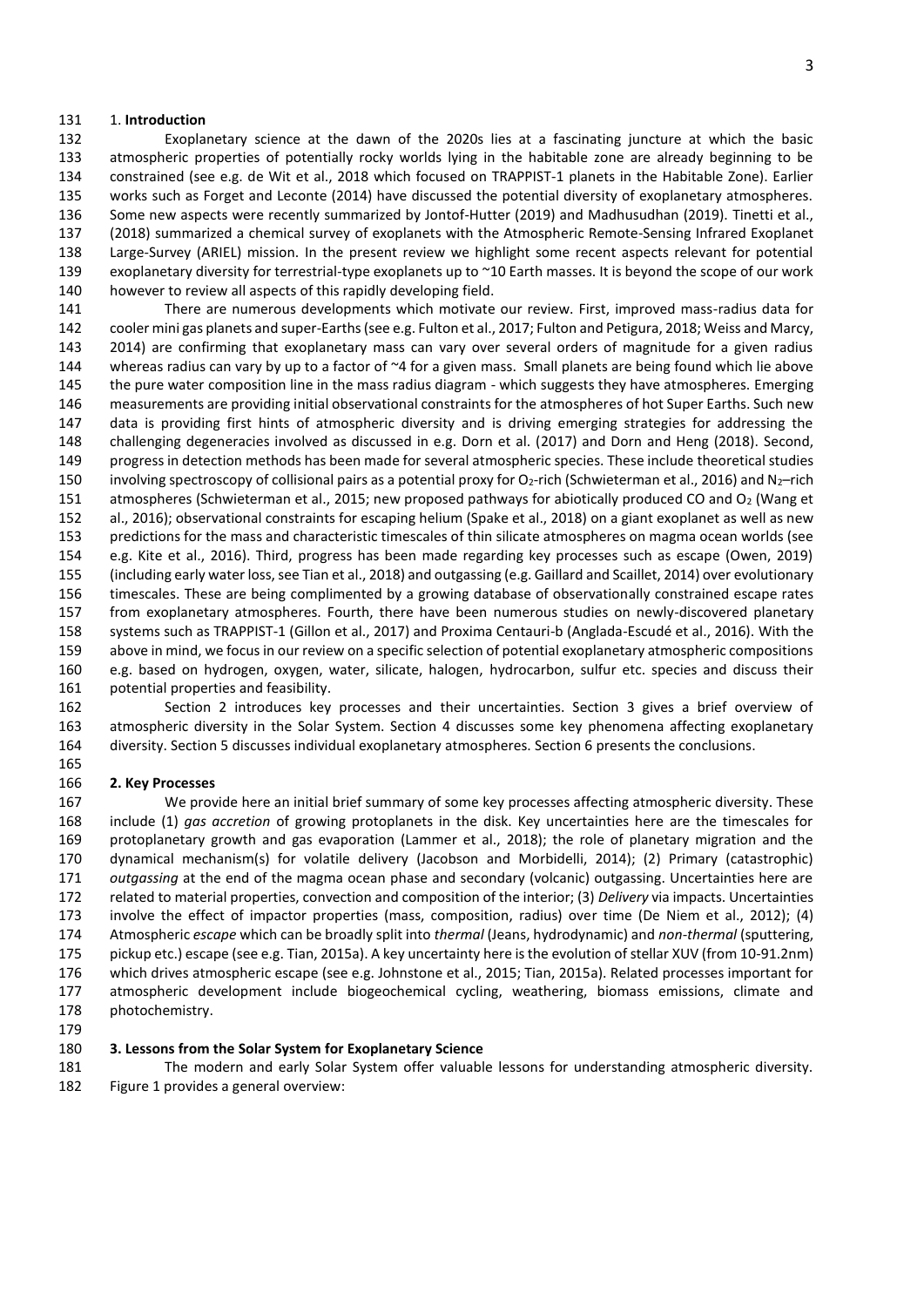

183 184

185 Figure 1: Schematic of atmospheric diversity taken from Forget and Leconte (2014).

186

187 We now briefly discuss Solar System atmospheres with reference to the regions in Figure 1.

188 **3.1 Tenuous atmospheres** – are defined here as objects with surfaces pressure less than a few tens of microbars. They are favored for smaller bodies with weak, gravitational fields or/and strong incoming insolation. Examples are modern Mercury, the Moon, the Galilean Satellites, Pluto and Triton. Table 1 (Grenfell, 2009 and references therein unless otherwise stated) provides a brief overview:

193

| <b>Body</b> | <b>Species</b>                                                                               | <b>Species</b><br><b>Amount</b>                                  | <b>Total Surface</b><br><b>Pressure</b> | Reference                                    |  |
|-------------|----------------------------------------------------------------------------------------------|------------------------------------------------------------------|-----------------------------------------|----------------------------------------------|--|
|             | Helium                                                                                       | $\sim$ 3•10 <sup>11</sup> molecules cm <sup>-2</sup>             |                                         |                                              |  |
| Mercury     | Calcium                                                                                      | $\sim$ 1.3 $\cdot$ 10 <sup>11</sup> molecules cm <sup>-2</sup>   | $< 10^{6}$                              | Grenfell (2009)<br>and references<br>therein |  |
|             | Sodium                                                                                       | $\sim$ (1-2) $\cdot$ 10 <sup>11</sup> molecules cm <sup>-2</sup> | molecules cm-3                          |                                              |  |
|             | Argon                                                                                        | $\sim$ (0.5-1.2) • 10 <sup>9\$</sup> molecules cm <sup>-2</sup>  |                                         |                                              |  |
| Moon        | $\sim$ (2-40) $\cdot$ 10 <sup>3</sup> molecules cm <sup>-3</sup> (P <sub>o</sub> )<br>Helium |                                                                  | $8 \cdot 10^{4}$                        | Stern et al.                                 |  |
|             | Argon                                                                                        | $4 \cdot 10^4$ molecules cm <sup>-3</sup> (P <sub>o</sub> )      | molecules cm-3                          | (1994)                                       |  |
| lo          | Sulfur dioxide                                                                               | $10^{-12} - 10^{-7}$ # surface in bar (P <sub>o</sub> )          |                                         |                                              |  |
| Europa      | Atomic oxygen                                                                                | $10^{-11}$ bar (P <sub>o</sub> )                                 |                                         | Hall et al.                                  |  |
|             |                                                                                              |                                                                  |                                         | (1995)                                       |  |
| Ganymede    | Molecular oxygen                                                                             | $\sim$ (1-10) $\cdot$ 10 <sup>14</sup> (P <sub>o</sub> )         | $<$ 2 $\cdot$ 10 <sup>-11</sup> (bar)   | Hall et al.                                  |  |
|             |                                                                                              |                                                                  |                                         | (1998)                                       |  |
| Callisto    | Carbon dioxide                                                                               | 7.5 $\cdot$ 10 <sup>-12</sup> bar (P <sub>o</sub> )              |                                         | Carlson                                      |  |
|             |                                                                                              |                                                                  |                                         | (1999)                                       |  |
| Pluto       | Molecular nitrogen                                                                           | 0.98 vmr $(P_0)$                                                 | $~10^{-5}$ (bar)                        | Grenfell (2009);                             |  |
|             | Methane                                                                                      | $10^{12} - 10^{13}$ molecules cm <sup>-2</sup>                   |                                         | Wong et al.                                  |  |
|             |                                                                                              |                                                                  |                                         | (2017)                                       |  |
| Triton      | Molecular nitrogen                                                                           |                                                                  | $1.9 \cdot 10^{-5}$ (bar)               | Gladstone et al.                             |  |
|             |                                                                                              |                                                                  |                                         | $(2016)$ °°                                  |  |

194

195 Table 1: Overview of tenuous atmospheres in the Solar system. P<sub>o</sub> denotes surface value. <sup>\$</sup>Uncertain, weak 196 outgassing source. <sup>\$\$</sup>Stern et al. (1994), their Table 6. <sup>#</sup>Variable due to freeze-out at high-latitudes, Yung and 197 DeMore (1999). °°N<sub>2</sub>-dominated.

198

 The extremely thin atmospheres ("collisionless exospheres") can be strongly influenced by sputtering from the solar wind (a source of helium e.g. for Mercury and the Moon, Table 1) and by surface mineral properties. The recent *MErcury Surface, Space ENvironment, GEochemistry and Ranging (MESSENGER)* mission revolutionized knowledge of Mercury's alkali metal exosphere (see e.g. Merkel et al., 2017) and near-atmosphere gas-phase ion concentrations (Raines et al., 2014) useful for interpreting atmospheric evolution. Atmospheres of the Galilean moons could be influenced by sputtering onto ice surfaces which splits water and releases oxygen-containing compounds (Table 1).

206 207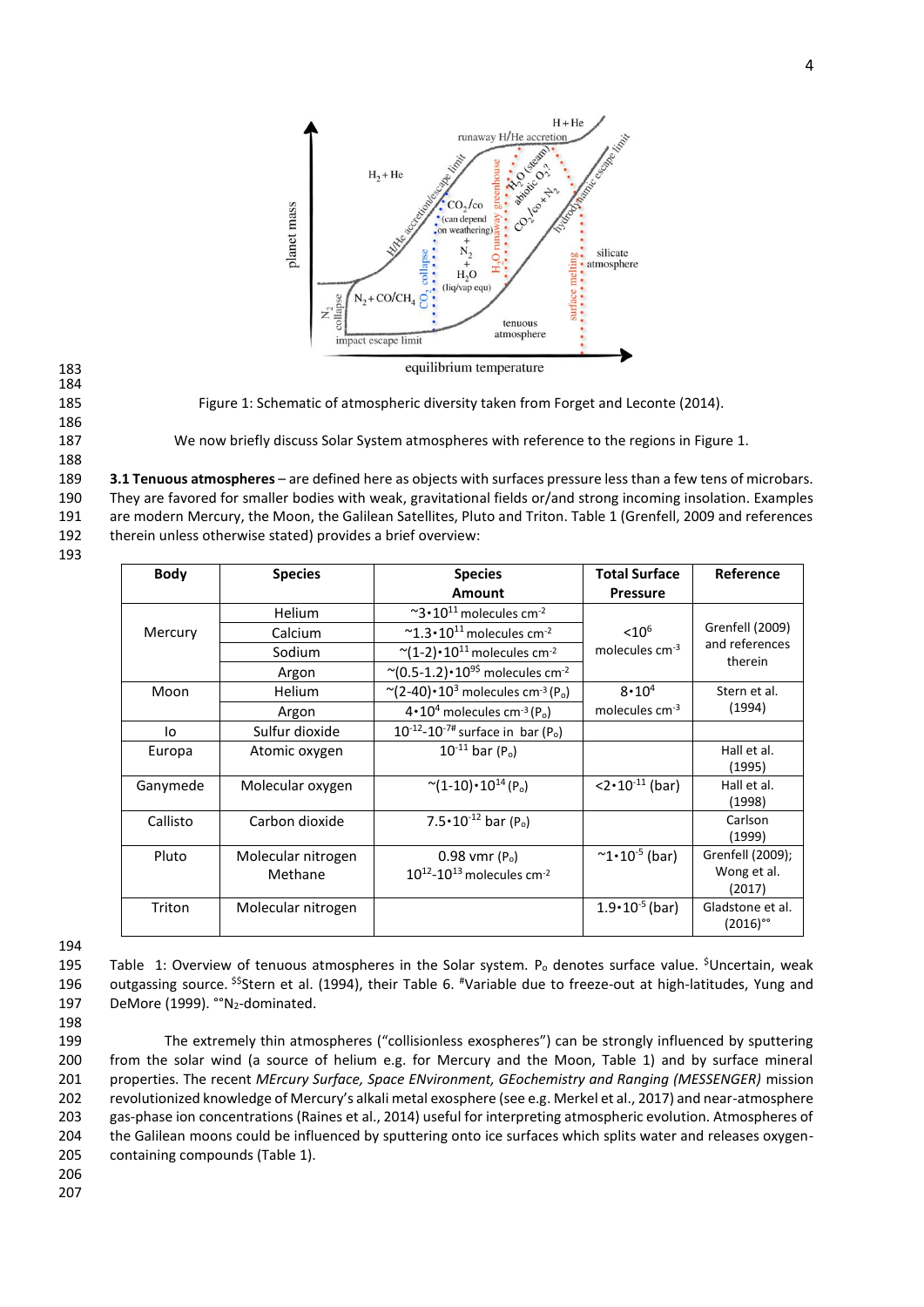#### **3.1.1 Exoplanetary context**

 Tenuous atmospheres have been proposed for ultra-short period (USP) (periods of <1day) hot Super- Earths (SEs) such as CoRot-7b (Léger et al., 2009), Kepler-10b (Batalha et al., 2011), 55 Cancri e (Demory et al., 2011) and HD80653 (Frustagli et al., 2020) plus several others (see e.g. Guenther and Kislyakova, 2020 and references therein). These highly-irradiated worlds could represent the stripped cores of smaller hot gas planets but possibly retaining thin atmospheres e.g. derived from refractory material such as silicate (see discussion in Lopez and Rice, 2018) whereas larger, less irradiated SEs could retain their volatile envelopes. Planetary population diagrams (e.g. Fulton et al., 2017; Lundkvist et al., 2016) suggest a radius minimum separating rocky SEs from mini gas planets which is a focus of numerous modeling studies (e.g. Mordasini, 2020). A central issue is whether hot SEs formed mostly in-situ or underwent inward migration which likely depends upon the central properties and timescales of the protoplanetary disk (see e.g. Raymond and Cossou, 2014; Martin and Livio, 2016). Direct observations of the proposed tenuous atmospheres of hot SEs is rather lacking although proxy data for atmospheric mass and composition is emerging.

 Regarding Corot-7b earlier model studies (e.g. Schaefer and Fegley, 2009) suggested silicate atmospheres with strong sodium and calcium absorption lines analogous to Mercury and Io. Kurokawa and Kaltenegger (2013) suggested that XUV-driven photoevaporative loss could remove one Jupiter mass of gaseous 224 envelope on Corot-7b (and Kepler 10b) within ~1Gyr. Guenther et al. (2011) placed upper limits for alkali metals based on atmospheric spectral features for CoRot-7b. Samuel et al. (2014) implied that obtaining a few transits with the James Webb Space Telescope (JWST) could extend such analyses by constraining atmospheric mass and composition of CoRot-7b. Regarding Kepler-10b, Rouan et al. (2011) suggested the observed phase curves were 228 best fitted by a rather high bond albedo of ~0.5 with a tenuous ( $p_0$ <2mb) silicate atmosphere (see also Herbort et al. (2020) who discuss theoretical atmospheres which can form above a (partially) melted crust). By comparison Esteves et al., (2015) derived mostly lower albedos of <0.25 a sample of 14 close-orbiting Kepler mission planets

 Regarding 55 Cancri e, phase curve data (Tsiaris et al., 2016) based on the Hubble Space Telescope (HST) Wide Field Camera (WFC3) suggested a hydrogen-helium dominated atmosphere with the surface pressure posterior peaking at 100mb (although this quantity was only loosely constrained) and a possible detection of hydrogen cyanide (HCN). High resolution transit spectroscopy (Ridden-Harper et al., 2016) suggested a modest (3 $\sigma$ ) sodium detection which would be consistent with an exosphere extending to ~five planetary radii. Spitzer 237 thermal flux observations (Demory et al., 2016<sup>b</sup>) suggested a strong (~1300K) gradient between the dayside and the nightside of 55 Cancri e which implies either a thin atmosphere or weak transport from day to night. Assuming partial vaporization and surface exchange from molten magma pools, Kite et al. (2016) suggested a tenuous 240 atmosphere with a surface pressure of  $\sim$ 10Pa ( $\sim$ 10<sup>-5</sup> bar) on 55 Cancri e. Angelo and Hu (2017) however suggested 241 a rather thick atmosphere with a surface pressure of  $\sim$ 1.4 bar based on a model fitted to time series of Spitzer IR photometry. Hammond and Pierrehumbert (2017) applied a General Circulation model to 55 Cancri e which 243 suggested that a light (90:10,  $H_2:N_2$ ) atmosphere with several bars surface pressure could best fit the phase curve data. Lightcurve observations including revised stellar activity (Bourrier et al., 2018) however did not support such a lightweight atmosphere. Miguel (2019) and Zilinskas et al. (2020) subsequently modeled the detectability of atmospheric spectral features by JWST assuming heavy, nitrogen-dominated atmospheres on 55 Cancri e varying [C/O] from 0.01 to 200. Results suggested e.g. that HCN should be clearly detectable for high C/O 248 scenarios. Variability in 55 Cancri e lightcurves (e.g. Demory et al., 2016<sup>a</sup>; Tambura et al., 2018 and Sulis et al., 2019) could arise due to e.g. stellar variability or due to a possible dust torus. The latter work suggested upper constraints on the optical albedo (<0.47 at 2-sigma) for 55 Cancri e based on the non-detection of secondary eclipses in visible light with the Microvariability and Oscillation of Stars (MOST) satellite. Folsom et al. (2020) modelled the stellar wind based on Zeeman Doppler Imaging and concluded that 55 Cancri e orbits inside the Alfvén surface which suggests that planet-star interactions could occur. Dorn et al. (2019) applied an interior model using a Bayesian approach which suggested that 55 Cancri e could have a mantle enriched in calcium and aluminium and may even lack a planetary core which would have poorly-known consequences for atmospheric evolution via outgassing. Modirrousta-Galian et al. (2020) suggested strong tidal forces could trap light atmospheres on the nightside where they could survive stellar driven escape.

 In summary, a range of atmospheric masses and compositions have been suggested based on observations of Cancri 55e over the last decade. This could arise because such measurements approach the capability limits of modern instrumentation, or possibly due to intrinsic variability in the atmosphere via e.g. volcanism, or due to external variability via e.g. stellar luminosity or dust. Follow-up observations with JWST should help address these issues.

 Tenuous exo-atmospheres are favoured targets in the sense that they could be sampled *over their entire vertical extent* by exoplanetary transmission spectroscopy. For thicker atmospheres one typically samples only the upper regions since the underlying layers (pressures in the range of about (10 -100) millibars depending on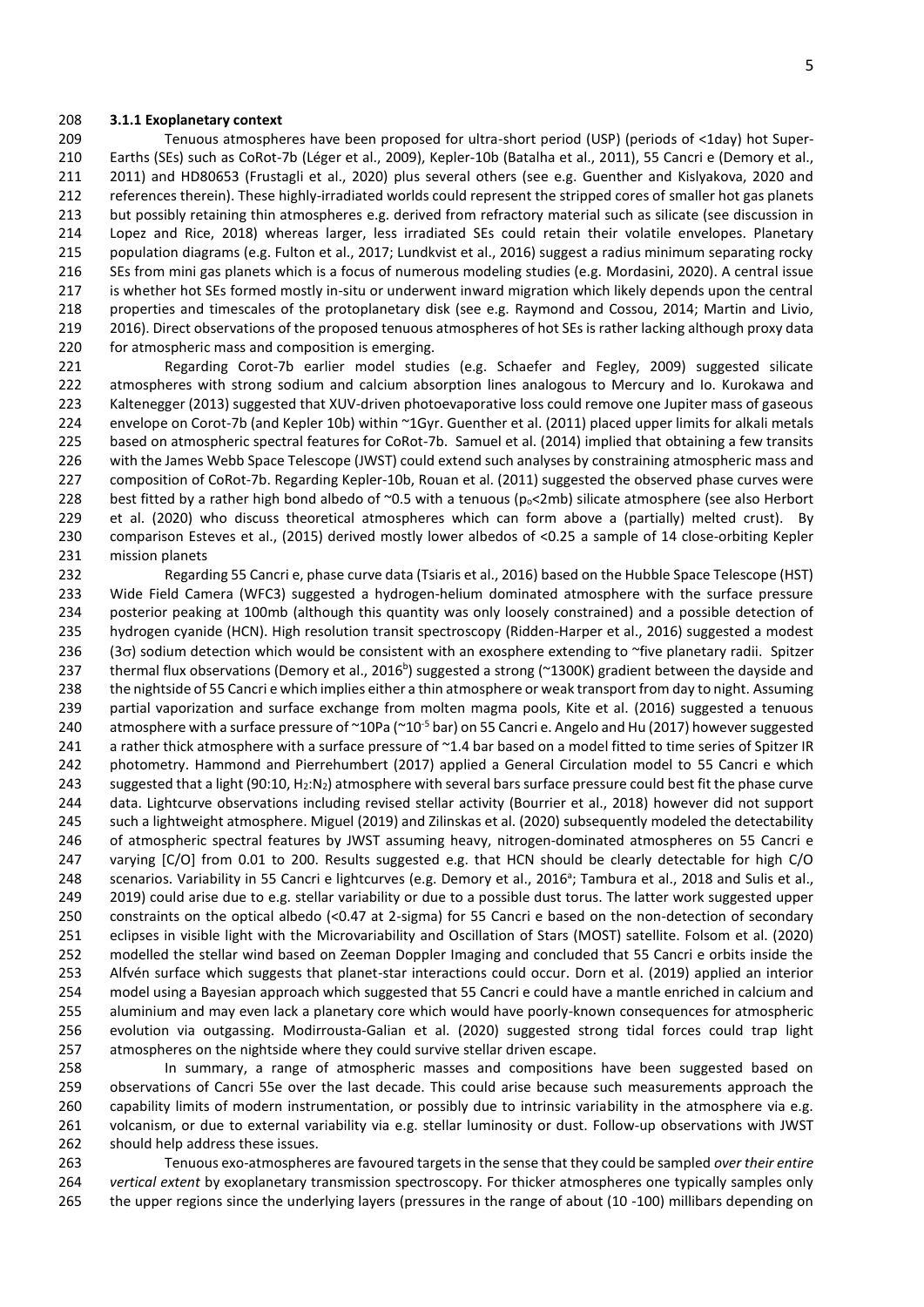wavelength and composition) become optically-thick or the light is refracted away from the observer (García Muñoz et al., 2012; Bétrémieux and Kaltenegger, 2014). Tenuous atmospheres will therefore more likely offer atmospheric windows sampling down to the surface potentially revealing surface mineralogy (although identifying spectral signals of exoplanetary surfaces is observationally very challenging, see Hu et al., 2012; Madden and Kaltenegger, 2020) which via sputtering could influence the main atmospheric constituent - as on Mercury (Table 1). Also, such worlds could have extensive tails of e.g. sodium extending out to several planetary radii - as on Mercury (Potter and Killen 2008) and on the Moon (Matta et al., 2009). Such "cometary-like tails" have also been found for Hot Neptunes such as GJ436b in the form of escaping hydrogen (Kulow et al., 2014; Ehrenreich et al., 2015) and for super-Mercuries in the form of dust (Budaj, 2013). Upper atmosphere detections 275 of atomic species (although currently most such detections have so far been achieved mostly for hot Jupiters, see Madhusudhan et al., 2016 and references therein) could be early probes of atmospheric composition.

 Close-orbiting planets are on the one hand favored targets due to short orbital periods which suggest a high number of transit events over a given period. On the other hand, tenuous exo-atmospheres are generally 279 favored by smaller bodies with smaller transit depths which vary proportional to the factor ( $r_p^2/r*^2$ ). Also, low mass atmospheres in general could lead to weak planetary absorption features. Korablev et al. (this issue, chapter 14) and Tinetti et al. (this issue, chapter 16) discuss future observations of exoplanetary atmospheres from space. 

 **3.1.2 Lessons for Exoplanetary Diversity –** for Mercury-like worlds, observations from the Solar System suggest atmospheres could consist of (1) a helium component depending on e.g. planetary protection and the impinging stellar wind,(2) a gas-phase alkali metal component depending on e.g. the availability of alkali minerals and surface mineralogy and (3) a smaller (about x100 less) amount of outgassed noble gases. Regarding point (1), Vidotto and Bourrier (2017) (their Table 1) summarize estimates of stellar mass loss rates and atmospheric extent for different stellar classes. Boro Sakia et al. (2020) suggest that current model estimates of stellar wind properties such as mass and momentum loss rates could vary by a factor (2-10). Regarding point (2), the theoretical study by Hu et al. (2012) suggested that JWST could possibly identify e.g. surface silicate IR bands for 291 some nearby targets although this will be very challenging.

#### **3.2 Silicate Atmospheres**

 The inner rocky planets and the Moon experienced an early period of intense bombardment lasting for a few hundred million years after formation. This led to local and global magma ocean (MO) events. Zahnle et al. 296 (2010) suggested early hot rock (silicate) atmospheres having characteristic removal timescales of up to  $\sim$ 1000 years with silicate rainout proceeding via the condensation rock sequence (e.g. corundum, forsterite, wüstite etc.). The order of condensation is uncertain depending upon the reducing nature of the MO-atmosphere system which is likely sensitive to the rate of iron rainout into the core as it formed. Pahlevan et al. (2011) discussed hot rock rainout on early Earth calculated with a two-phase thermodynamical model having magnesium rich droplets in an iron rich vapor. Fegley and Schaefer (2012) reviewed studies of Earth's silicate vapor atmosphere including rainout, (silicate) snow formation and in-situ photochemical reactions. Somewhat lacking in the literature are calculations of silicate atmosphere rainout using modern, time-dependent microphysical models. Direct spectral observations of silicate atmospheres on e.g. hot rocky SEs are very challenging but could be achieved with JWST (see also discussion in section 5.1.)

## **3.3 Steam Atmospheres**

 Atmospheres dominated by water vapor represent a critical phase for the early development of terrestrial planets. The timing and interplay between key processes such as escape and outgassing during the steam atmosphere phase can strongly influence the onset and duration of the planet's subsequent habitability. The nature and magnitude of outgassing at the end of the MO phase is related to the progressive exclusion of volatiles from the minerals driven by bottom-up solidification and depends on cooling rates and convection turnover timescales (see e.g. Maurice et al., 2017; Boukaré et al., 2018). Crustal formation occurred on Earth 314 between (10<sup>4</sup>-10<sup>7</sup>) years after the final global MO phase began (see e.g. Lebrun et al., 2012; Nikolaou et al., 2019). The range of uncertainty arises mainly due to poorly-constrained material properties of the mantle and uncertainties in atmosphere-interior coupling.

 Regarding Venus-Earth-Mars (VEM) Lammer et al. (2018) and references therein (their Table 2) suggested catastrophic outgassing of (450, 200, 50) bars of water on VEM respectively. Lebrun et al. (2013) estimated that the first global oceans condensed (~0.1, 1.5, 10) Myr thereafter on VEM respectively. Way et al. (2016) suggested early Venus could be habitable up to t=715 Myr assuming one tenth of an Earth ocean based on their 3D model study. Lammer et al. (2018) however suggested that on Venus the steam atmosphere may never have condensed and the water could have been possibly lost via early escape. On Earth, numerous studies (e.g. Elkins Tanton et al., 2008; Elkins-Tanton et al., 2012; Hamano et al., 2013; Lebrun et al., 2013; Massol et al.,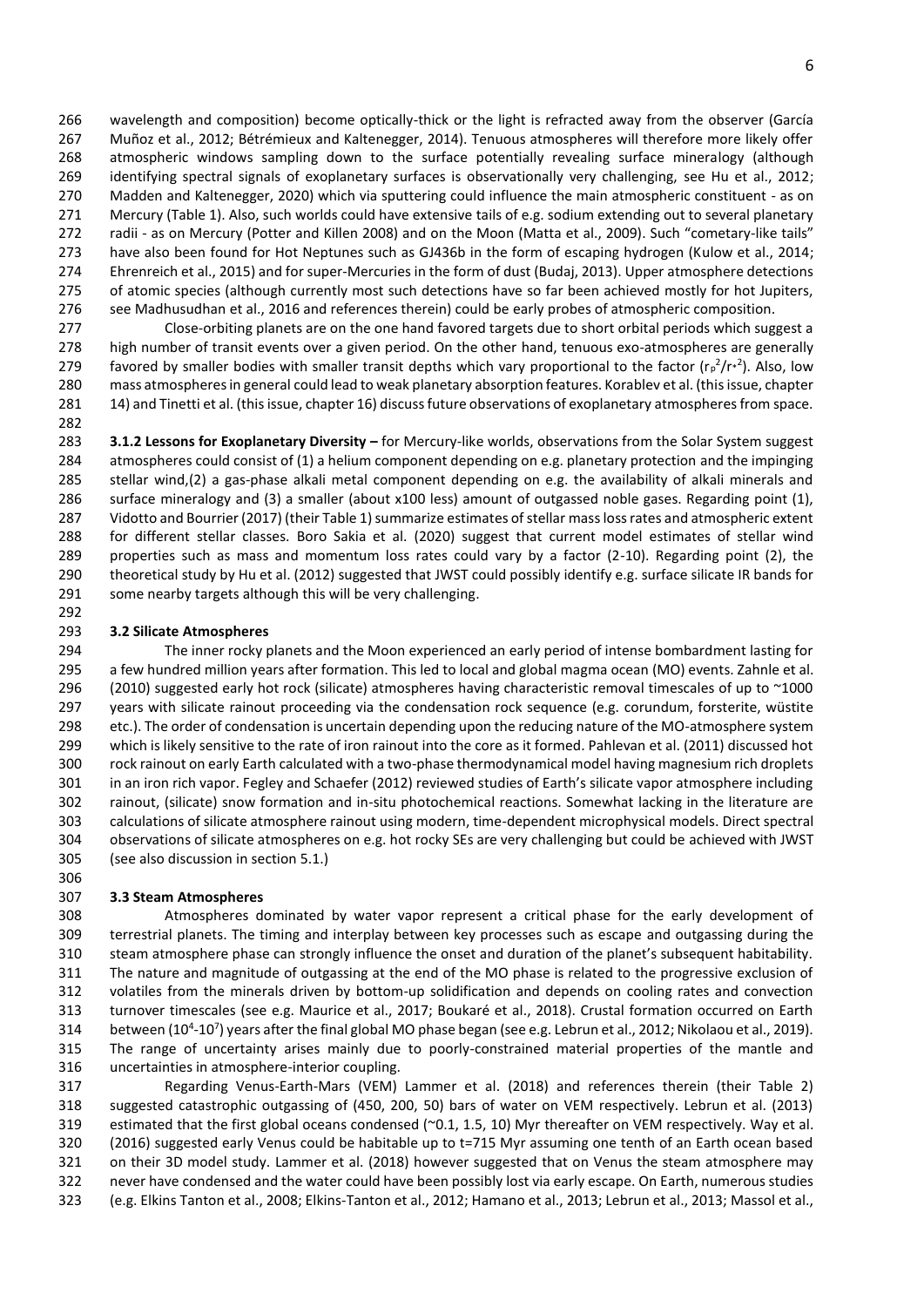2016; Salvador et al., 2017) investigated how the early thick steam atmosphere formed, cooled, condensed and ultimately formed the oceans. Model studies (e.g. Katyal et al., 2019) investigated cooling of Early Earth's steam atmosphere due to outgoing longwave (LW) radiation at different stages of the MO.. Earth proxy data (ancient zircons) support early oceans 4.3 to 4.4 Gyr ago (Mojzsis et al., 2001). Direct spectral observations of giant steam atmospheres in an exoplanet context are currently lacking.

329

## 330 **3.4 Carbon Dioxide (CO2) - Nitrogen (N2) - Oxygen (O2) Atmospheres**

 After the onset of Earth's oceanic and continental formation, carbon dioxide was increasingly subject to atmospheric removal via washout and weathering. The role of atmospheric escape weakened as the early stellar EUV output decreased (e.g. Ribas et al., 2005). Other long-term processes also began to play a role for subsequent atmospheric evolution. These involved wide-ranging and sometimes subtle feedbacks within the interior- hydrosphere-lithosphere-biosphere-atmosphere system (see e.g. Spohn, 2014). Processes such as secondary outgassing, weathering (continent formation), climate, photochemistry, feedback cycles and eventually biology and biogeochemical cycles of carbon, nitrogen and oxygen (discussed below) start to influence atmospheric evolution. Charnay et al., (this issue, chapter 3) review climate evolution on the Early Earth and the faint young sun problem.

340

## 341 **3.4.1 Volatile Inventory of Earth's chondritic building blocks**

 To gain insight into the volatile budget of the basic building blocks of our planet, Tables 2 and 3 show the gas compositions at p=100 bar which are in equilibrium with the metal chondrites (Table 2) and the carbonaceous chondrites (Table 3) at 500K, 1000K and 2000K. Data is from Zahnle et al. (2010) their Figures 2 and 3 which are based on Schaefer and Fegley (2010):

346

| <b>Species</b>   | %Molar      | %Molar  | %Molar  |
|------------------|-------------|---------|---------|
|                  | <b>500K</b> | 1000K   | 2000K   |
|                  | 1.2         | $< 1\%$ | $< 1\%$ |
| NH <sub>3</sub>  |             |         |         |
| N <sub>2</sub>   | $< 1\%$     | $< 1\%$ | $< 1\%$ |
| H <sub>2</sub> S | $< 1\%$     | $< 1\%$ | 1.3     |
| CO <sub>2</sub>  | $< 1\%$     | $< 1\%$ | 2.4     |
| H <sub>2</sub> O | $< 1\%$     | 6.3     | 18.6    |
| CO.              | $< 1\%$     | $< 1\%$ | 25.7    |
| H <sub>2</sub>   | $< 1\%$     | 25.1    | 47.9    |
| CH <sub>4</sub>  | 94.4        | 64.6    | <1%     |

347

350

348 Table 2: Gas compositions (%molar) at 100 bar which are in equilibrium 349 with the metal chondrites (Schaefer and Fegley, 2010).

| <b>Species</b>  | %Molar<br><b>500K</b> | %Molar<br>1000K | %Molar<br>2000K |
|-----------------|-----------------------|-----------------|-----------------|
|                 | $< 1\%$               | $< 1\%$         | $< 1\%$         |
| NH <sub>3</sub> |                       |                 |                 |
| N <sub>2</sub>  | $< 1\%$               | $< 1\%$         | $< 1\%$         |
| $H_2S$          | $< 1\%$               | $< 1\%$         | 4.2             |
| CO <sub>2</sub> | 66.1                  | 21.9            | 15.1            |
| $H_2O$          | 28.2                  | 66.1            | 63.1            |
| CO              | $< 1\%$               | 1.4             | $< 1\%$         |
| H <sub>2</sub>  | $< 1\%$               | 6.0             | 6.6             |
| CH <sub>4</sub> | 5.9                   | $< 1\%$         | $< 1\%$         |
| SO <sub>2</sub> | $< 1\%$               | $< 1\%$         | 2.0             |

351

353

352 Table 3: As for Table 2 but for the carbonaceous chondrites.

 Table 2 (iron chondrites) suggests the chemical equilibrium favors volatile speciation into methane and ammonia at lower temperatures, shifting to hydrogen, carbon monoxide and water at higher temperatures. Table 3 (carbonaceous chondrites) suggests that chemical equilibrium favors mainly carbon dioxide with some water at lower temperatures, shifting to mainly water with some carbon dioxide together with sulfur compounds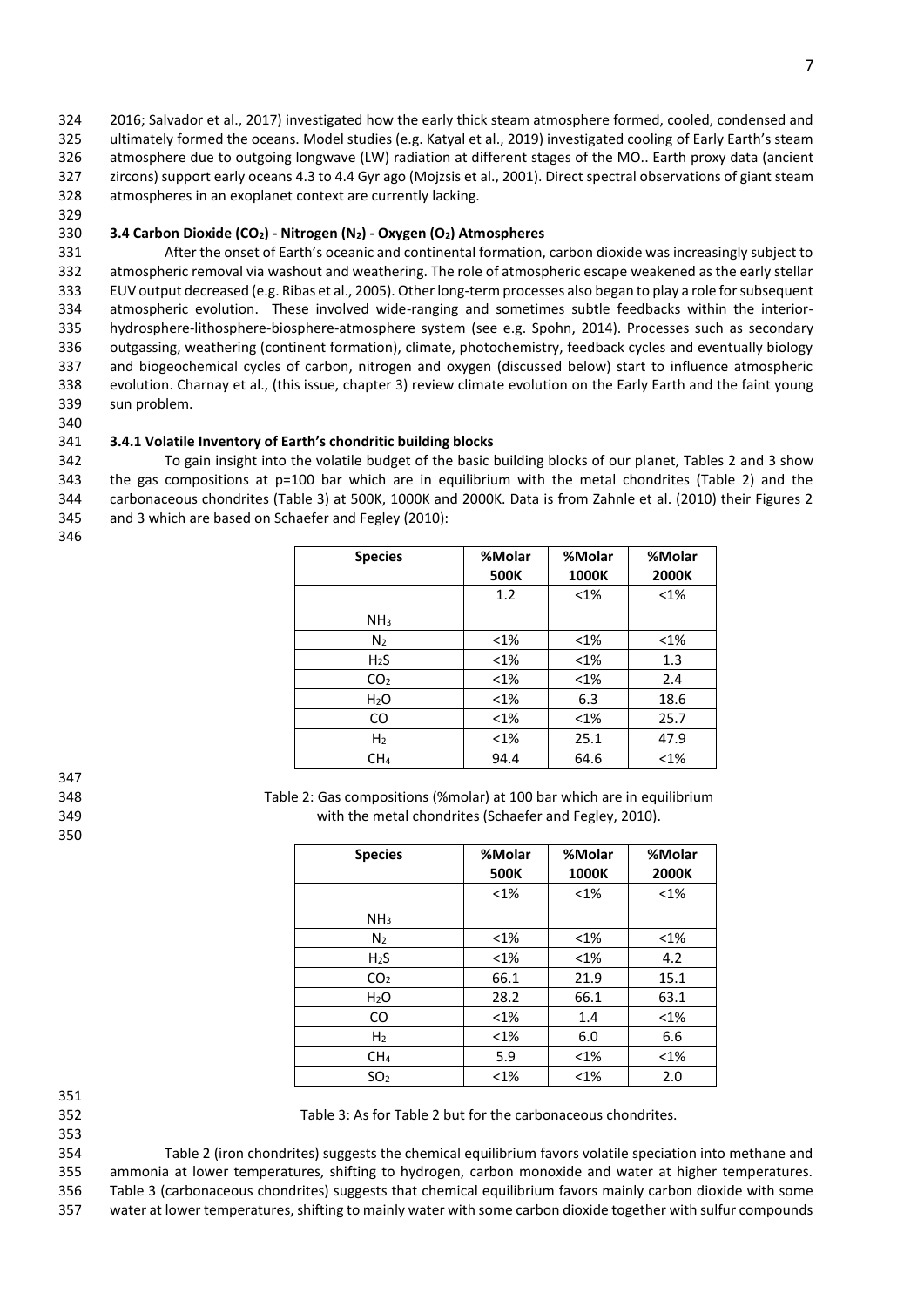and hydrogen at higher temperatures. Fegley and Schaefer (2012) discuss theories for constraining the relative amounts of chondritic material making up the bulk Earth.

#### **3.4.2 Venus Earth Mars**

 Numerous texts have discussed the present-day (e.g. Yung and DeMore, 1999) and evolutionary 363 compositional development (e.g. Lammer et al., 2018) of CO<sub>2</sub>-N<sub>2</sub>-O<sub>2</sub> atmospheres on Venus, Earth and Mars (see also Lammer et al., 2020). Regarding Venus e.g. Lammer et al. (2018); Hamano et al., (2013) and Lebrun et al., (2013) suggested that strong insolation compared to the Earth may have lengthened the steam atmosphere 366 phase for long enough (~100 Myr) such that efficient hydrodynamic escape could have effectively dried out the 367 planet. In this scenario, the thick, hot, modern  $CO<sub>2</sub>$  atmosphere on modern Venus results directly from outgassing at the end of the MO and *not* via the more frequently discussed runaway moist greenhouse effect. Regarding N2, nitrogen isotope data (Marty, 2012) favors a carbonaceous chondrite origin. Some nitrogen in the form of NH<sup>3</sup> (Lammer et al., 2018 and references therein) could have existed near the Venusian surface especially if the early atmosphere was shielded from UV.

 Regarding Earth, weaker insolation than Venus and long-term plate tectonics maintained surface oceans 373 with stabilizing climate feedbacks involving atmospheric CO<sub>2</sub> such as the carbonate-silicate cycle (Walker et al., 1981) (Charnay et al., this issue) discuss climate on Early Earth and the faint young Sun problem). The build-up of N2-O<sup>2</sup> dominated atmospheres are favored by the presence of life (Lammer et al., 2018).

 Regarding Mars, escape mainly drives atmospheric evolution. Odert et al. (2018) assumed outgassing of (CO<sub>2</sub>=11bar) and (H<sub>2</sub>O=85bar) at the end of the MO period and then calculated complete atmospheric loss via escape after 18 Myr (25 Myr) assuming a moderately (slowly) rotating early Sun. Supporting this, xenon data from ancient Martian meteorites suggest that early Mars lost most of its initial atmosphere (Cassata, 2017). Observations of modern Mars by the Mars Atmosphere and Volatile Evolution (MAVEN) spacecraft (Jakosky et al., 2018) suggested integrated loss rates (assuming Solar evolution) on Mars of 0.8 bar CO<sup>2</sup> and a 23m water ocean layer. Kite et al. (2019) review constraints in the evolution of atmospheric pressure and liquid water on early Mars based on geological data. Warren et al. (2019) suggested a continuous surface pressure upper limit 384 of 1.9 bar at 4 Gyr on Mars based on an analysis of small craters. High Martian <sup>15</sup>N compared to the other rocky planets suggests that Mars lost a significant amount of its early nitrogen inventory (Lammer et al., 2018). 386 Regarding outgassing, the reduced Martian interior could favor enhanced outgassing of e.g. H<sub>2</sub> and CO compared with Earth (Ramirez et al., 2014). This could lead to an interior-atmosphere negative feedback whereby outgassing of reduced species on Mars leads to enhanced atmospheric loss of the reductant H which drives oxidation of the atmosphere and hence (via e.g. deposition) ultimately favors mantle oxidation over time. Catling et al. (2003) discussed similar mechanisms operating on Early Erath.

## 

#### **3.4.3 Isotopic fractionation**

 Several of the key process mentioned above e.g. escape, delivery and interior processes, result in isotopic fractionation. Numerous advances leading to reduced data precision for isotopic fractionation ratios have occurred in recent years. For example, Hin et al. (2017) suggested that accretional vaporization played an important role in the volatile budget of terrestrial planet formation based on improved isotopic magnesium ratios. New ruthenium isotope data (Fischer-Gödde and Kleine, 2017) suggested surprisingly that the late veneer featured an *inner* solar system origin and was likely not the primary source of volatiles on Earth. Improved noble gas and nitrogen isotope data has advanced knowledge of early escape, especially on Mars (Cassata, 2017; Füri and Marty, 2015) whereby observed neon and argon isotope ratios (Odert et al., 2018) support a slow to moderately rotating (rather than a quickly rotating) early Sun.

#### **3.4.4 Exoplanetary Context**

 Inspecting volatile inventories of terrestrial planet building blocks (Tables 2 and 3) based on chondrites from the Solar System gives a general indication of the potential range of atmospheric species in an exoplanetary context where such observations are not available. Hints on exoplanetary mineral compositions can be gained from e.g. stellar metallicity measurements coupled with interior structure plus atmospheric escape modeling (Dorn and Heng, 2018). Planet formation and interior structure models (Alibert and Venturini, 2019) also provide some insight. Initial observations of infalling material from circumstellar debris onto white dwarfs as reviewed in Farihi (2016) have been performed. Results suggest exomineral compositions which are not dissimilar to those of the Solar System. Adibekyan et al. (2015) investigated observed [Mg/Si] ratios of [F,G,K] stars using HARPS. Their results suggested an evolution in this ratio through the Galaxy and that smaller mass stars have higher ratios. We now discuss briefly the key processes affecting atmospheric diversity of terrestrial exoplanets.

 Regarding *escape*, progress is somewhat hindered by a lack of various parameters such as stellar EUV observations, stellar wind properties and planetary exospheric temperatures which can all influence atmospheric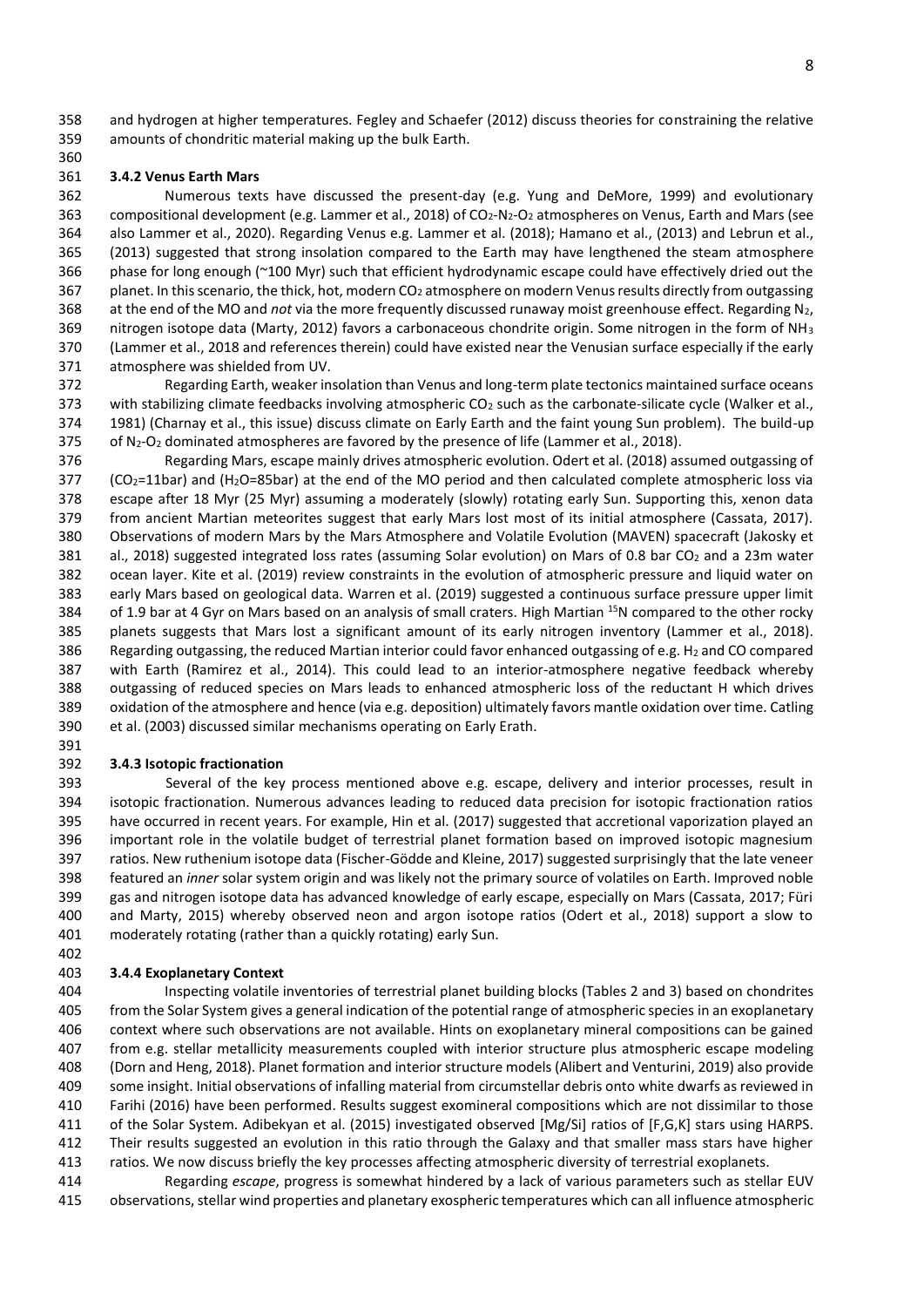escape. Improved estimates of such parameters e.g. improved stellar EUV by semi-empirical modeling (Fontenla et al., 2016) is useful in this regard. Section 4.3 discusses (extreme) escape processes in more detail. Regarding *outgassing*, numerous factors could be relevant which we will briefly discuss in approximate order of observing difficulty. The bulk planetary density can be estimated already today for some SEs by measuring planetary radius 420 from the transit depth together with planetary mass from the radial velocity method. The planet's mass 421 distribution throughout the interior can be in principle constrained by determining the love number although observations are presently limited to large, close-in exoplanets (e.g. Hellard et al., 2020). The core mantle ratio and interior composition can be constrained from Bayesian analyses (Dorn et al., 2015) and machine-learning (Baumeister et al., 2020) techniques driven by observations of e.g. planetary mass, radius, love number and stellar metallicity. Knowledge of surface composition e.g. via reflection spectroscopy could provide hints on mantle convection. For example active plate tectonics on Earth produces continental crust mainly in the form of granite (see discussion in Herbort et al., 2020, their section 3.2). Hu et al (2012) analyzed detectability of reflection and thermal emission spectra on "airless Earths" for a range of mineral surfaces including basaltic, ultramafic and granitoid. Distinguishing the resulting small signals (they suggested a few parts per million differences in the ratio of planetary to stellar flux for e.g. Kepler 20f) however is likely beyond the reach of JWST and is more an issue for spectroscopy missions further into the future. Other factors which could influence outgassing include the amount of water in the interior which could affect mantle convection. The water content of Earth's mantle is not well constrained, ranging from (~0.2 to 3.0) Earth ocean masses (Ohtani, 2020) and is not known for rocky exoplanets. Recent works (e.g. Namouni and Morais, 2020) suggest that high inclination Centaurs in our Solar System could have an interstellar origin so could represent the first opportunity to constrain 436 the building blocks of exoplanets, although such a task is very challenging.

 Another interesting effect impacting outgassing is the change in the mantle oxidation state (oxygen fugacity) over time (see e.g. Gaillard et al, this issue; Kadoya et al., 2020; Gaillard et al, 2015) which can in turn depend on global processes which change the Earth's redox balance and influence outgassing. Observational constraints of mantle composition (hence fugacity) in an exoplanet context are however weak as stated above. Over time, disproportionation reactions (3Fe<sup>2+</sup> = Fe<sup>o</sup> + 2Fe<sup>3+</sup>) in the interior associated to the oxygen-friendly nature of minerals growing in the transition zone and lower mantle (Frost and Mc Cammon, 2008) that may induce an oxidation of the upper mantle. This would however be conditioned by the efficient removal of the produced metallic iron (Fe°) into the forming core and by the efficiency of global convection in mixing lower and upper mantle materials. These mass transfer processes are in turn conditioned by the establishment of plate tectonics representing an efficient convection regime at planetary scale. In brief, the physical status of the planet interior (style of convection, mantle size) and the chemical state, which rules the efficiency of mantle outgassing, are intimately intermingled. This implies that planetary mass and outgassing could be somehow related. Broader relationships exist between planetary interiors and surficial processes. For example, in the upper atmosphere, loss to space of atomic hydrogen from e.g. water photolysis escapes to space, must leave behind oxygen-enriched atmosphere, leading to oxidizing continental and seafloor weathering, which if introduced in the mantle by subduction processes could influence its redox state and outgassing efficiency.

 Can we test the above feedbacks - proposed by theory and occurring between e.g. atmospheric escape and the planetary interior - in an exoplanetary context with observables? Regarding escape, an evaporating tail can form in the trailing planetary limb which could influence the transit lightcurve duration and shape e.g. in the Lyman-alpha for escaping H-atoms. Oza et al. (2019) summarize spectroscopic detections in the exospheres of hot Jupiters. Chen et al. (2020) discuss detection of sodium, magnesium and H in the hot exosphere of WASP- 52b and review species detections in the exoplanetary exospheres. Ehrenreich (2015) estimated from transit 459 observations escape rates of (10<sup>8</sup> to 10<sup>8</sup>) g/s for the warm Neptune GJ436b. For the potentially rocky SEs in the 460 TRAPPIST-1 system, Bourrier et al., (2017) estimated H-escape rates of (4.6, 1.4, 0.6) x10<sup>7</sup>g/s for TRAPPIST-b,c,e respectively based on Lyman-alpha transit data obtained with HST. Whether the presence of a magnetic field increases or decreases atmospheric escape rates is debated (see Dehant et al. 2019, their section 4.2). Exoplanet science could soon actively contribute to this debate. Proposed techniques involving radio emission and polarimetry to constrain exoplanetary magnetospheres are under discussion (e.g. Zarka et al., 2019). Proxy approaches have provided first constraints e.g. magnetohydrodynamic simulations needed to reproduce observed excursions in peak brightness to the east and the west of the substellar point on the hot Jupiter HAT- P-7b, required a planetary magnetic field of at least 6 Gauss (Rogers, 2017) (compared with ~0.5 Gauss on Earth's surface). Cauley et al., (2019) estimated strong magnetic fields in the range (20-120) Gauss for four HJs based on measurements of the Calcium II K line. The potential role of escape in atmospheric evolution is discussed in section 4.3 below.

 How central interior processes such as mantle convection, plate tectonics, outgassing etc. respond to changing planetary mass such as for SEs is still a subject of debate (see e.g. Noack et al., 2017; Stamenkovic and Breuer, 2014; Fratanduono et al., 2018), but this brief description shows that the style of geo(exo)dynamics is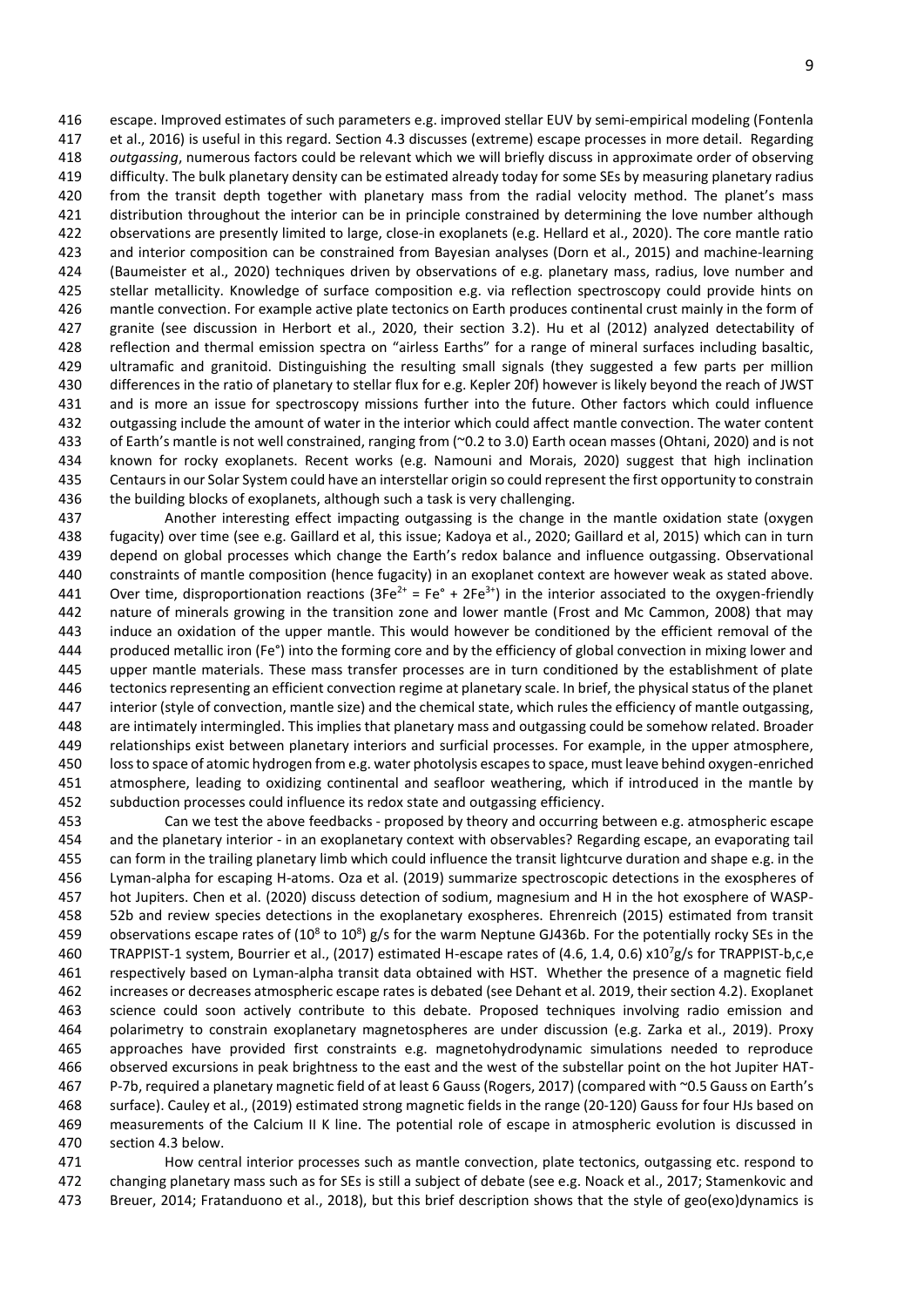pivotal in ruling the nature of outgassed atmosphere. Godolt et al. (2019) modeled rocky planets in the HZ of early M-dwarf stars which have very long active pre-main sequence phases. Their work suggested that planetary *regassing* could be important for re-instating habitability after the long (~1Gyr) intense (~x10-1000 EUV of the modern Sun).

 Regarding delivery of *water* and other volatiles in exoplanetary systems, some key issues are e.g. identifying the main processes affecting planetary formation and orbital migration (see discussion in Morbidelli and Raymond, 2016); the extent of turbulent mixing in the disk (Furuya et al., (2013); determining the position of the water, ammonia and carbon dioxide ice lines (see e.g. Pinilla et al., 2017). The role of dynamical perturbations [e.g. the "Grand Tack" (Jacobson and Morbidelli, 2014)] which may be important for delivering volatiles to terrestrial planets which form dry, is not well known for different exoplanetary systems as a function of stellar and exoplanetary properties of e.g. exo-Jupiters and exo-Saturns. Note that these objects are expected to be discovered by the ongoing Gaia mission. Regarding mini gas planets, water-dominated atmospheres are favored thermodynamically (T>~500K, P>~a few bar) for solar metallicities of ~x1000 (Moses et al., 2013, their Figure 4). More model formation studies are required investigating the effect of impacts upon atmospheric delivery and escape as a function of disk and planetary parameters. Direct observations of impact-driven delivery in exoplanetary atmospheres are not available. Next generation missions however observing dust distributions in protoplanetary and debris disks, as proposed for the Wide-Field Infrared Survey Telescope (WFIRST) (Nuecker et al., 2016; Douglas et al., 2018) could however help constrain bombardment rates of early exoplanets by asteroids which could ultimately help improve the planetary formation models.

 Regarding *CO<sup>2</sup> atmospheres*, the presence of an Earth-like ocean with active plate tectonics and a hydrological cycle could enhance CO<sup>2</sup> removal via washout, formation of carbonate and subduction. For weak 495 weathering cases without plate tectonics, e.g. Foley and Smye (2018) suggested possible runaway  $CO<sub>2</sub>$  scenarios. Responses of CO<sup>2</sup> on rocky exoplanets are generally challenging to predict, being subject to potentially complex process in the carbon cycle which are mostly unconstrained in an exoplanetary context. Climate stabilizing cycles are sensitive to many factors including the land-sea mask (e.g. Lewis et al., 2018) and planetary orbital parameters (Williams and Pollard, 2002). Regarding exoplanets CO<sup>2</sup> has been detected for several planetary atmospheres (mainly HJs) and JWST will aim to expand knowledge of this species in terrestrial-type atmospheres (Greene et al., 2016). Obtaining observational hints for oceans (e.g. Robinson et al., 2014) and surface minerals 502 (see e.g. Hu et al., 2012; Cui et al., 2018, as discussed) are however challenging. Regarding mini gas planets,  $CO<sub>2</sub>$  atmospheres are favored thermodynamically (T>~500K, P>~a few bar) for solar metallicities of ~x10,000 (Moses et al., 2013, their Figure 4).

 Regarding *N<sup>2</sup> atmospheres*, global sources and sinks are not well known (see e.g. Lammer et al., 2019; Wordsworth, 2016). Numerous processes such as volatile delivery (Hutsemékers et al., 2009), outgassing, lightning, cosmic rays and biological activity all play a role. Further exoplanetary studies are required to establish 508 which key processes affect atmospheric N<sub>2</sub> evolution (see also section 5.7). Direct spectral observations of N<sub>2</sub> in exoplanetary atmospheres are currently lacking since its spectral features are weak. Schwieterman et al. (2015) discussed constraining nitrogen abundances via spectral absorption from N2-N<sup>2</sup> collisional pairs. Oklopčić et al. 511 (2016) discussed identifying  $N_2$  and  $H_2$  via so–called ghost line features in Raman spectroscopy. These signals however correspond to changes of up to a few percent in planetary geometric albedo in the UV so are beyond the reach of present day missions.

 Regarding *O<sup>2</sup> atmospheres*, e.g. Gumsley et al. (2017) discuss relevant processes on Early Earth such as changes in carbon burial rates, mantle redox, biological activity etc. which could influence atmospheric oxygen 516 abundance. Lingam and Loeb (2019) review the potential for photosynthesis on Earth-like planets. Abiotic  $O<sub>2</sub>$  production involving e.g. water photolysis followed by hydrogen atom escape (Luger and Barnes; 2015; Tian, 2015b; Wordsworth et al., 2018) or via CO<sup>2</sup> photolysis followed by self-reaction of oxygen atom (Gao et al. 2015, Tian et al., 2014) is an expanding field. Note however that NOx and HOx species (as on Mars) and additionally 520 ClOx (as on Venus) can act as efficient catalysts to facilitate the formation of CO<sub>2</sub> from CO and O as discussed 521 above. In this case, the N<sub>2</sub>, O<sub>2</sub>, H<sub>2</sub>O and UV amounts in the planetary atmosphere (required to form NOx and 522 HOx) could become important. Grenfell et al. (2018) suggested that atmospheric O<sub>2</sub> abundances can be upper- limited by explosion-combustion. Theoretical studies (e.g. Lόpez-Morales et al., 2019; Rodler and Lόpez-Morales, 524 2014) suggested that several tens of transits are needed with the ELT to detect atmospheric  $O_2$  assuming a close- by transiting Earth-like atmosphere. Assuming an Earth-like atmosphere on our (non-transiting) neighbor Proxima Centauri-b would require about 55 hours (assuming R=150,000) ELT observing time (Hawker and Parry, 527 2019) to detect the atmospheric O<sub>2</sub> A-band in reflected light. Fauchez et al., (2020) suggested that atmospheric O<sup>2</sup> could be detected via a relatively strong collision-induced absorption feature in the mid/far-infrared (6.4 microns) and may thus be accessible with JWST.

- 
- **3.5 Hydrogen (H2) and Helium (He) atmospheres**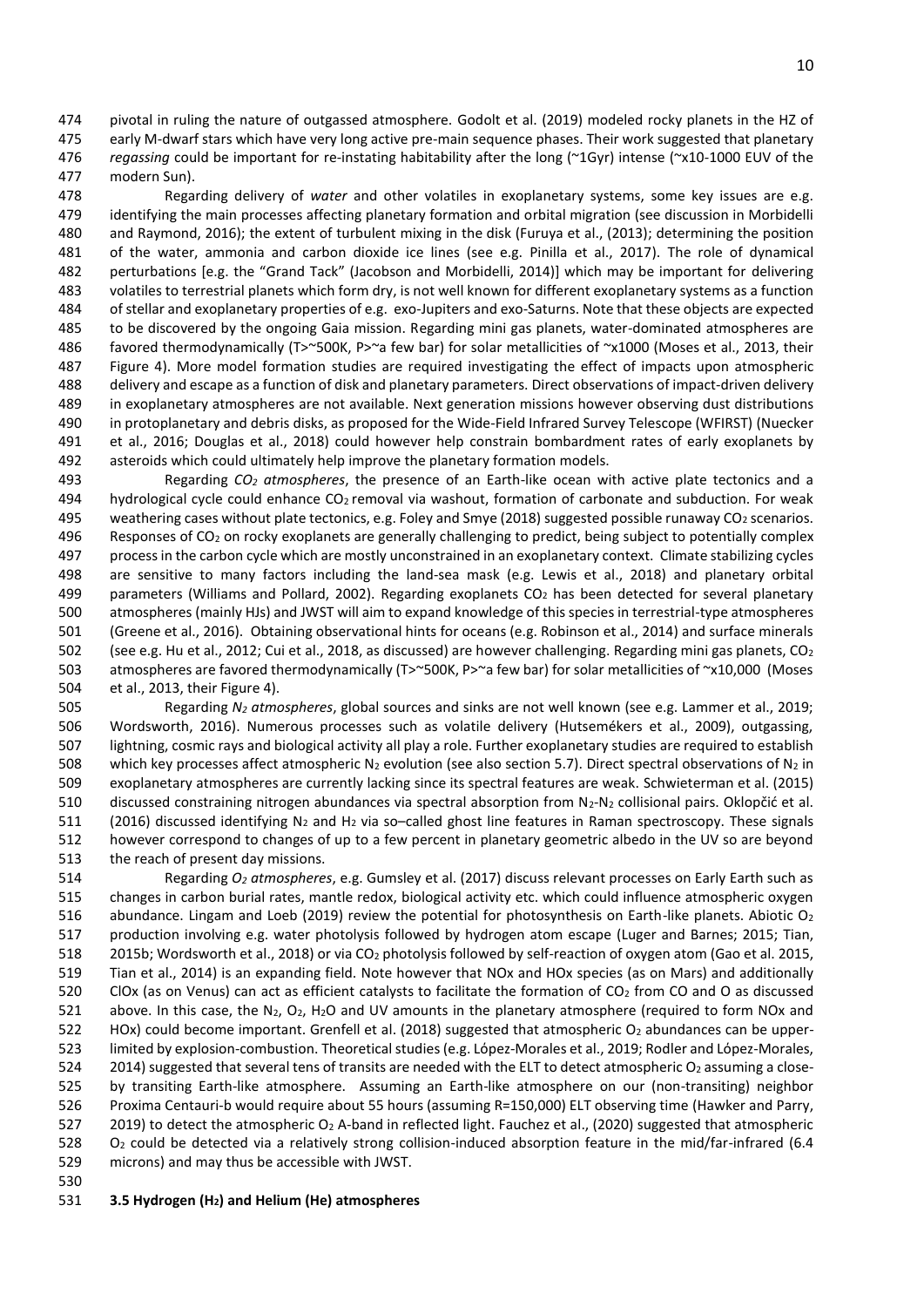ProtoEarth and ProtoVenus grew to (50-75%) (Lammer et al., 2018 and references therein) of their 533 present planetary mass by ~10 Myr and accreted thereby (0.1-10%) Mearth hydrogen envelopes i.e. up to a factor 534 of  $\sim$ 10<sup>5</sup> times present Earth's atmospheric mass, after which time the gas in the protoplanetary disk had mostly evaporated. Earth's primordial light atmosphere was likely formed mainly by impact-induced volatile degassing but also by direct gravitational accretion of gas from the disk (Abe, 2011). Escape processes driven by uncertain, early XUV evolution from the star are likely important for deciding timescales and to which extent the primordial atmosphere is lost (e.g. Kislyakova et al., 2015).

## 

## **3.5.1 Jupiter, Saturn, Uranus and Neptune**

541 Table 4 shows the composition by volume of the dominant atmospheric species (H<sub>2</sub> and He) for the giant planets in the Solar system compared with the Solar Values:

| <b>Species</b>  | Solar | <b>Jupiter</b> | Saturn    | <b>Uranus</b> | Neptune <sup>1</sup> |
|-----------------|-------|----------------|-----------|---------------|----------------------|
| Hydrogen $(H2)$ | 0.912 | 0.897          | 0.963     | 0.85          | 0.80                 |
| Helium (He)     | 0.085 | 0.102          | $0.033**$ | 0.15          | 0.19                 |

 Table 4: Fractional composition by volume for the Sun (Grevesse et al., 2007), Jupiter and Saturn (Bagenal et al., 2004) and Uranus and Neptune (Schmude, 2008). **\***Middle atmosphere measurements.

 **Jupiter and Saturn** - small differences between Jovian and Solar composition in Table 4 are suggested to arise due to helium differentiation in Jupiter's core. First-order phase transitions from molecular to metallic hydrogen could also affect bulk composition (see e.g. Guillot, 1999). The Cassini mission considerably advanced knowledge of dynamical and temperature responses on Jupiter (e.g. Flasar et al., 2004) and Saturn (Dyudina et al., 2008). Helium amounts determined from this mission (Koskinen and Guerlet, 2018) suggest more abundant values, 553 vmr<sub>He</sub>=0.09 in the lower atmosphere compared with the earlier data shown in Table 4. Atmospheres of Jupiter and Saturn feature complex hydrocarbon chemistry (e.g. Smith and Nash, 2006) and cloud formation via e.g. phosphorous, water, and sulphur-containing species (Atreya et al., 1999).

 **Uranus and Neptune** – likely have small rocky cores and are generally carbon-enriched compared with Jupiter and Saturn (Ali-Dib et al., 2014; Mousis et al., 2018). Recent advancements have been made in understanding the circulation (Orton et al., 2014) and brightness (Nettelmann et al., 2015) of Uranus as well as the composition (e.g. Moreno et al., 2017) of Neptune. Hydrocarbon photochemical responses on the ice giants are discussed in Moses et al., (2019).

 Atreya et al., (2020) comprehensively reviewed planetary composition, structure, origins and potential missions for the Solar System Gas and Ice Giants.

## **3.5.2 Exoplanetary context**

 When interpreting the bulk composition of the Solar System's giant planets, it is interesting to separate the influence of formation timescales and migration on the one hand, from that of planetary parameters such as mass, radius and core properties on the other hand. Studying cool exoplanetary giant planets in future will be useful in this regard. Helium detections in exo-Neptunes such as HAT-P-11b (e.g. Mansfield et al., 2018; Allart et al., 2018) are relevant in this respect. Hu et al. (2015) modeled helium exo-atmospheres on warm Neptunes such as GJ436b. Regarding atmospheric hydrocarbons, model studies (Moses et al., 2018) suggest summer-winter asymmetry due to photochemical responses in the atmospheres of the giant planets in the Solar System which they suggested could be tested in an exoplanetary context using the JWST if suitable cool giant exoplanet targets are found. Regarding (Ultra) Hot Jupiters [(U)HJs], their atmospheric composition and detection are reviewed in e.g. Maldonado et al. (2018) and Madhusudhan (2019); their atmospheric structure in Laughlin (2018) and transport in e.g. Komacek and Showman (2016). Grenfell et al. (2020) summarized potential atmospheric observations of HJs and nearby SEs using the planned color filters on the PLATO fast cameras. We do not however discuss (U)HJs in detail here since our focus in the present work lies with the smaller mass terrestrial-type exoplanets

 **3.6 Summary** – the Solar System may be atypical in some respects. For example it features neither mini gas planets nor SEs which may be rather common in the Universe (Burke et al., 2015). Nevertheless, studying the Solar System provides valuable lessons regarding e.g. volatile budgets, delivery, magma oceans, outgassing and steam atmospheres for the inner terrestrial planets as well as lessons regarding the formation and composition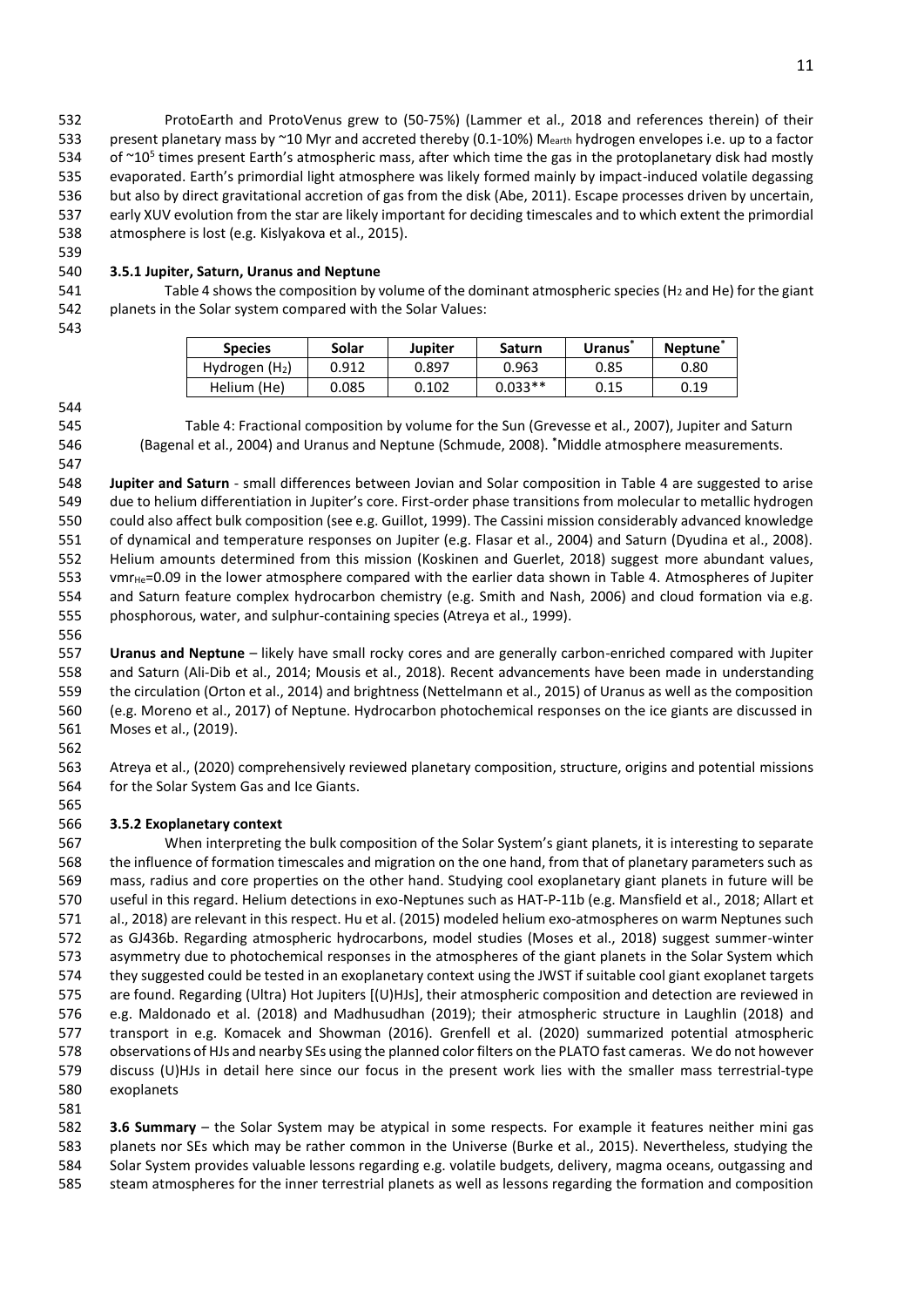of outer gas planets. This can be an invaluable exercise when considering the potential diversity of exoplanetary atmospheres.

#### **4. Key Phenomena anticipated to affect Exoplanetary Atmospheric Diversity**

#### **4.1 Elemental abundances in the protoplanetary disk**

 Molecular clouds (MCs) are one of the most investigated phenomena in the interstellar medium, yet the main mechanisms by which they form, evolve and collapse are not well understood (see overview by Vázquez-594 Semadeni et al., 2006). MCs typically contain ~90% H<sub>2</sub> gas with masses in the range  $\sim$ (10<sup>2</sup>-10<sup>6</sup>)M\* and temperatures (10-50K). Differential rotational rates in the branches of the Milky Way can lead to MC rotation. At the rotational equator of the MC, the outward centrifugal force balances the inward gravitational force. Along the MC rotational axis however, the unbalanced gravitational force leads to inward transport of material so that the MC flattens into an accretion disk (Maeder, 2009). Observations of evolving disks by the Atacama Large Millimeter Array (ALMA) telescope have greatly advanced the field (Matrà et al., 2018).

 Metallicity distribution functions across the Milky Way were discussed e.g. in Nidever et al. (2014) and Hayden et al. (2015). The latter study suggested (Fe/H) values ranging from -0.5 to 1.5 for a sample of ~70,000 stars. Variations in elemental abundances across the protoplanetary disk, however, depend on uncertainties in the dynamics and timescales of e.g. disk collapse, disk mass, dust-to gas ratios and photochemical effects. Predicting the position of disk snowlines and the resulting variation of planetary elemental ratios such as (C/O) and (C/H) in the gas and solid phases helps constrain whether such species were accreted as dust or gas during planetary formation. This can in turn help differentiate between proposed planetary formation mechanisms such as the 'gravitational instability' as opposed to the 'core accretion' mechanism (see Venturini and Helled, 2017). It can also provide information on migration rates and constrain location(s) in the disk at which the forming planet accreted its metals (see e.g. Booth et al., 2017; Krivov and Booth, 2018; Lin et al., 2018; Booth and Ilee, 2019). Dorn et al. (2015) used stellar elemental data and planetary mass-radius observations to constrain core- mantle radii and discussed future applications of this technique to constrain exoplanetary atmospheres and oceans. Several theoretical studies have varied metallicity and modeled the resulting atmospheres assuming chemical equilibrium (see review by Madhusudhan et al., 2016 and references therein). Moses et al., (2013) 614 calculated the effect of varying metallicity values from  $x1$  to  $x10<sup>4</sup>$  Solar in hot Neptunes and calculated (their 615 Figure 5) atmospheres ranging from H<sub>2</sub> and H<sub>2</sub>O for medium-range (x1-x10<sup>2</sup> Solar) metallicities and forming N<sub>2</sub> atmospheres for higher metallicities. For metallicities greater than x100 Solar, they noted CH4-dominated atmospheres for temperatures less than 600K and CO-dominated atmospheres for temperatures greater than 618 800K. Hu and Seager (2014) varied assumed mole fractions,  $X_H$  (from 0 to 1) and  $(X_C/X_O)$  (from 0 to 1 to 10) in a 619 model study of the SE GJ1214b. Their results suggested atmospheres ranging from e.g. highly oxidized (e.g. O2-620 dominated) at low (C/O) changing to highly reduced (CH<sub>4</sub> and other hydrocarbons such as C<sub>2</sub>H<sub>2</sub> (ethyne) and C<sub>2</sub>H<sub>4</sub> (ethene) at high (C/O)).

## 

#### **4.2 Variations in initial interior volatile reservoirs and outgassing**

 Processes which influence outgassing can be broadly considered as follows. First, the initial (local) volatile concentration delivered to the planet, which is related to the concept of feeding zones (Grewal et al., 2019) and the changes in orbital trajectory during planetary accretion (see 3.4.4). Then, the C-H-O-N-S elements which are supposedly outgassed from the planetary interior to form the atmosphere are not always volatiles. Recent research efforts (Hirschmann 2012; Rohrbach et al., 2014; Dasgupta and Grewal, 2019; Malavergne et al., 2019) clearly show that these elements can be siderophile or refractory, implying that under certain conditions or during specific stages in the differentiation of a planet, they are not outgassed from the mantle, but remain sequestrated in the planetary interior. Technically, the effective partitioning of volatiles into the melt depends on e.g. redox state, melt fraction, composition, temperature and pressure. These parameters are linked to the exogeodynamics (see 3.4.4) defining the style of planetary internal convection (eg. Noack et al., 2014). On planet Earth, geochemical constraints indicate that carbon is in the oxidized form of carbonate in the shallow mantle (ie. <180 km depth) while it is completely in the form of diamond at greater depth (Frost and Mc Cammon, 2008; Gaillard et al., 2015). This redox transition is critical for the removal of carbon upon mantle melting since only oxidized carbon can be outgassed while diamond/graphite is refractory. This also has implications on the 638 speciation of other volatiles like hydrogen, by affecting reduced volatiles such as H<sub>2</sub> and CH<sub>4</sub> (e.g. Dasgupta, 2013). On Mars, oxidized carbon is not expected due to a much reduced mantle; this implies a limited carbon outgassing from the Martian mantle in comparison to Earth. Finally, the volatility of the C-H-O-N-S (transfer from melt to gas) is the last condition for outgassing into the atmosphere. Nitrogen and sulfur are not volatile under the most reduced conditions typical of Mercury for example (Gaillard et al., 2015). Under oxidizing conditions, 643 however, they can be as volatile as other components (ie.  $CO<sub>2</sub>$ ,  $CO$ ,  $H<sub>2</sub>O$ ,  $H<sub>2</sub>O$ ). Outgassing  $CO<sub>2</sub>$  and CO from the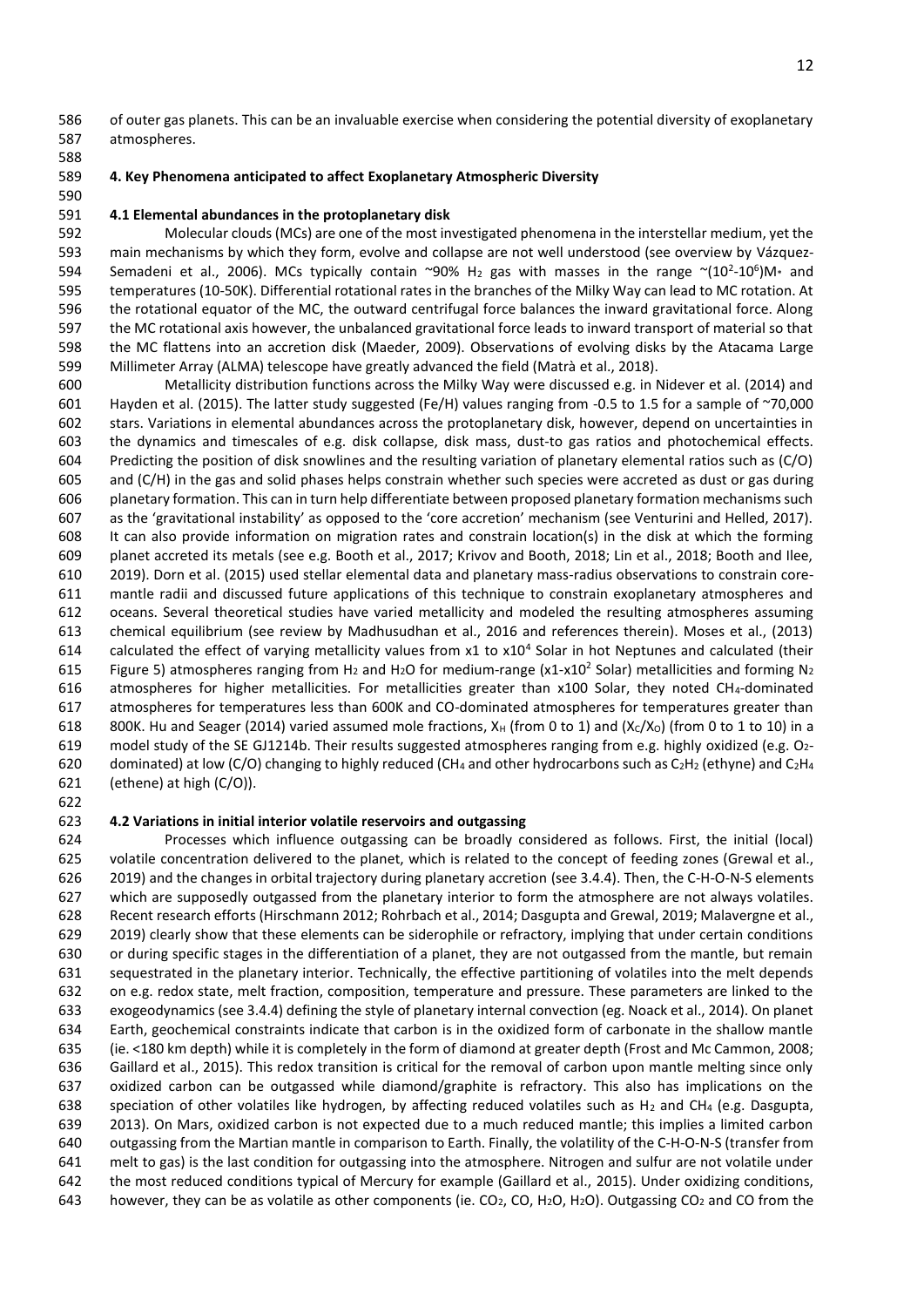644 melt is always favored since these are very volatile species. Water is much less volatile than  $CO<sub>2</sub>$ . This hierarchy in the volatility implies that the composition of the outgassed mixture from a basalt is chiefly pressure 646 dependent: at high pressure (~a few tens of bar and above), water is not outgassed, while at low pressure (< 0.1 bar), most of the C-H-O-N-S elements can be outgassed (Gaillard and Scaillet, 2014). In brief, pressure and oxygen fugacity are the parameters ruling the amount and nature of degassed mixture from a basalt.

 How could mantle oxygen fugacity have evolved through time on planet Earth? Frost and McCammon (2008) suggested an oxidized mantle was reached at ~1Gyr after core formation. Li and Lee (2004) and Trail et 651 al. (2011) provided evidence for constant fO<sub>2</sub> values in the upper mantle over geological time back to 4.3 Ga. A consensus seems to emerge here, but there remain large uncertainties preventing the used redox poxies to provide firm conclusion (e.g. Yang et al., 2014). During core-mantle separation, conditions were extremely reduced implying an atmosphere dominated by H2 and CO (Hirschmann, 2012; Gaillard et al., 2015). After core formation, the efficiency of carbon removal into the core influenced the subsequent mantle fO<sup>2</sup> and coeval atmosphere evolution (Hirschmann, 2012). How oxygen fugacity evolved during the late stage of the magma ocean appears pivotal (Elkins-Tanton et al., 2008; Elkins-Tanton et al., 2012). Recent efforts link the depth of the magma ocean to the evolution of its oxidation state and the fate of carbon (Armstrong et al., 2019). It is then possible that right at the end of the magma ocean stage, the oxygen fugacity of the Earth's mantle was similar to the present-day one with an oxidized shallow mantle and a deep reduced one. But such planetary systems may not always be considered as a closed system: Over geological timescales, (a) prolonged hydrogen atmospheric escape (involving water photolysis followed by removal of hydrogen to leave behind oxygen which can be weathered into the surface), (b) delivery of oxidized late veneer material and (c) subduction of oxidized mineral could also drive mantle oxidation (Kasting et al., 1993). Orders of magnitude difference in the outgassed mass of volatiles can arise depending on the processes listed above.

#### **4.3 Extreme atmospheric escape**

 Atmospheric escape can be limited by diffusion (depending on e.g. atmospheric scale height of different species and the concentration of escaping species) or energy (depending on incoming XUV or high energy particle fluxes from the central star). Regarding atmospheric escape in the modern Solar System, Jupiter is sufficiently massive and far from the Sun to prevent efficient escape in virtually any form. Regarding Venus, Earth and Mars, escape processes have been reviewed by numerous works e.g. Shizgal and Arkos (1996). In the early Solar System, atmospheric escape on Venus, Earth and Mars was discussed in e.g. Lammer et al. (2018). On Pluto, Zhu et al. (2014) suggested energy-limited escape which hydrodynamic treatments under-estimate by ~13% (see also Hoey et al., 2017). The New Horizon observations suggest that theoretical calculations of atmospheric escape on Pluto generally over-estimate observed losses.

 Regarding exoplanets, numerous earlier works modeled hydrodynamic escape on Hot Jupiters (see Tian, 2015 and references therein). Tripathi et al. (2015) applied a 3D hydrodynamic model which suggested day-night asymmetries in outflow for tidally-locked Hot Jupiters. Weber et al. (2017) modeled plasma conditions near the exobase of Hot Jupiters. Insight into planetary formation and the role of escape has been revealed by observational studies of the so-called Neptunian desert (e.g. Mazeh et al., 2016) and the "radius" or "Fulton" gap (Fulton et al., 2017; Owen and Wu, 2017; Lehmer and Catling, 2017; Jin and Mordasini 2018; Gupta and Schlichting, 2019) for close-in planets. Lammer et al. (2013) suggested blowoff and Roche lobe overflow could occur for SE atmospheres. Tian (2009, 2013) modeled planetary upper atmospheres containing heavy molecules such as N2, O<sup>2</sup> and CO<sup>2</sup> under strong XUV radiation. Johnstone et al., (2015) and Erkaev et al., (2016) modeled the important role played by XUV for escape processes for SEs with hydrogen dominated atmospheres.

 Regarding rocky exoplanets orbiting M-dwarf stars, an important question is to what extent they can retain their atmospheres. Tian and Ida (2015) suggested that Earth-like planets with Earth-like oceans could be rare for cool star systems due to efficient water loss over the extended pre-main sequence. The model study by Owen and Mohanty (2016) included an updated escape model with improved radiative cooling and transition between hydrodynamic and ballistic regime, which suggested that large primordial hydrogen envelopes may survive the early, extreme early EUV phase for rocky worlds around cool stars. Dong et al. (2018) modelled the 693 TRAPPIST-1 system and suggested ion escape rates  $(10^2-10^3)$  times faster than that on Earth assuming an initial one bar atmosphere with Venus-composition. Their modelled stellar winds were ~three times faster than the Sun for the same star-planet distance. Their work suggested complete atmospheric removal for the inner 696 TRAPPIST-1 planets for surface pressures up to  $\sim$ 10bar. They noted that more work is required to characterize the properties of the incoming stellar wind. It should also be noted that the impact of rapid loss on the energy budget of the underlying planetary upper atmosphere is not considered in Dong et al. (2018) and thus their loss rate could be more limited by the energy conservation principle proposed in Tian (2013). Kubyshkina et al., (2018) presented an updated method based on gridded analytical fits to replace the energy-limited formula commonly employed to estimate atmospheric escape. Tian et al. (2018) reviewed recent progress in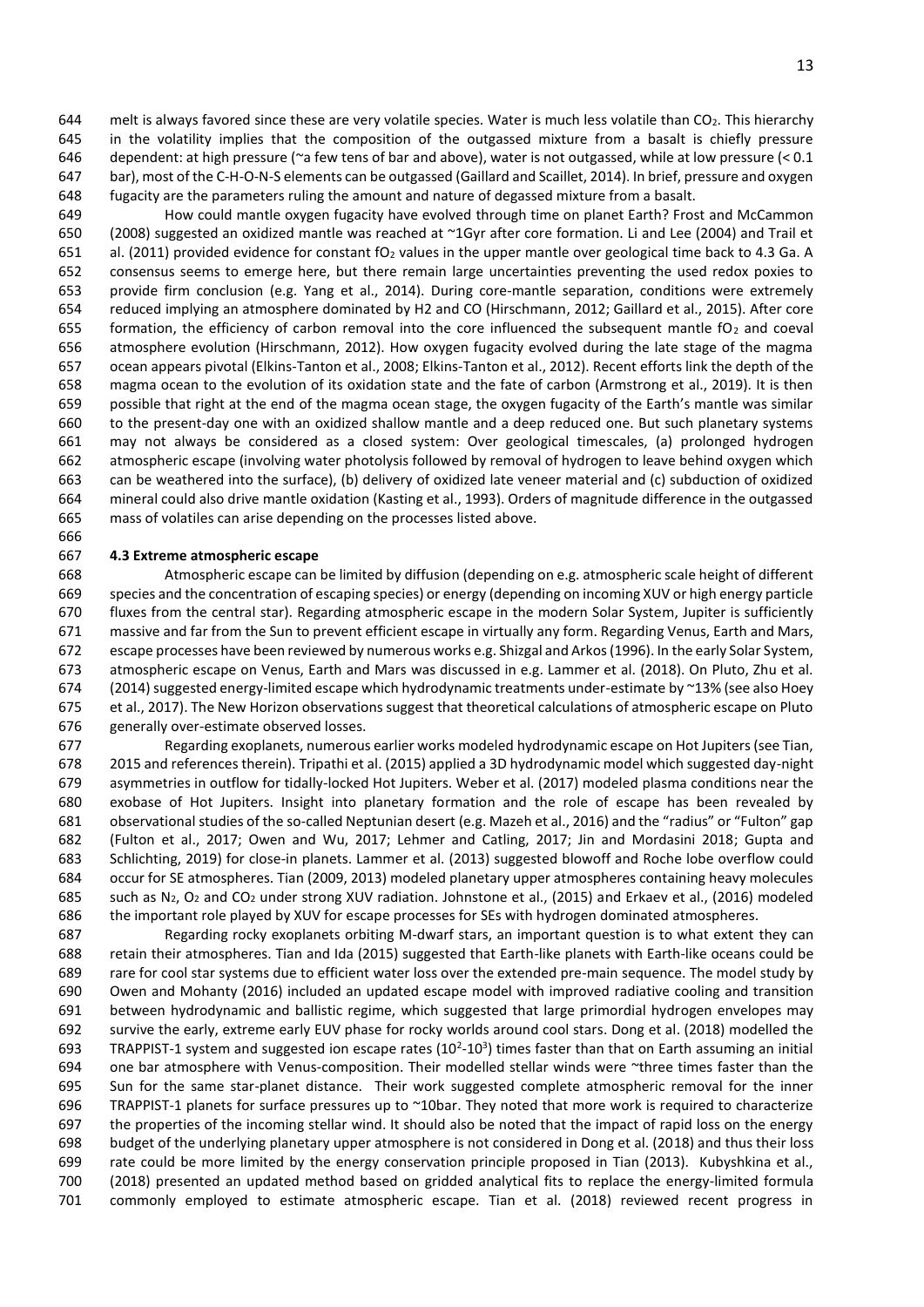understanding the evolution of stellar XUV and the relevance for water loss on terrestrial exoplanets. Johnstone et al. (2018) developed a flexible 1D upper atmosphere escape model validated for Earth and Venus to model the effect of e.g. stellar XUV evolution. Applying this model to terrestrial-type planets orbiting early, active solar- like stars (Johnstone et al., 2019) suggested Earth-like atmospheres cannot form due to transonic hydrodynamic escape of e.g. C and O.

### **4.4 Clouds**

 Clouds are common features in planetary atmospheres throughout the Solar System (see e.g. Taylor, 2010). Cloud microphysical processes include homogeneous nucleation, heterogeneous nucleation (occurring on condensation nuclei such as aerosol and dust particles), coagulation (growth) and sedimentation. Complex climate feedbacks exist between clouds, radiation and transport which are still being unraveled in Earth's atmosphere (see e.g. Ceppi and Hartmann, 2015).

 In exoplanet science, the central role of clouds and hazes is becoming more and more apparent. The presence of clouds can flatten the transmission spectra of Hot Jupiters (see e.g. Parmentier et al., 2016; Wakeford et al., 2016; Powell et al., 2018). Regarding hot SEs, Mahapatra et al., (2017) investigated the potential role of atmospheric mineral-based clouds. Schaeffer and Fegley, (2009) suggested clouds consisting of sodium or/and potassium-containing minerals for hot SEs which (for favourable candidates) could be observable with current facilities.

 Regarding warm SEs, Kreidberg et al. (2014) suggested the presence of clouds in the atmosphere of GJ1214b in order to be consistent with transit spectroscopy data (see also Charnay et al., 2015; Mollière et al., 2017; Gao and Benneke (2018). Morley et al. (2015) modelled cloudy thermal emissions and reflection spectra in SE atmospheres. Kawashima et al. (2019) performed feasibility studies for spectral detections by the James Webb Space Telescope (JWST) assuming clouds and hazes on GJ1214b, GJ 436b, HD 97658b, and Kepler-51b. Benneke et al. (2019) suggested that Mie-scattering by clouds is responsible for the flat spectrum they observed for GJ3470b at visible and near infrared wavelengths. The impact of such clouds should decrease for observations at longer wavelengths.

#### 

## **5. Case Studies of Exoplanetary Atmospheres**

#### **5.1. Magma Ocean Worlds**

 A magma ocean (MO) planet features a molten mantle without a planetary crust and surface temperatures in the range ~(1000-2000K) which is generally sufficient to melt silicate minerals depending on their composition. Such conditions can be reached temporarily e.g. after the planetary accretional phase, or permanently e.g. for close-orbiting terrestrial exoplanets as discussed in Hamano et al. (2013) and Nikolaou et al. (2019). A number of potential MO exoplanets have been identified, such as Corot-7b, 55 Cancri e, TRAPPIST- 1b and Kepler 10b (e.g. Hammond and Pierrehumbert, 2017; Henning et al., 2018; Nikolaou et al., 2019 and references therein).

 Exoplanetary model studies of MO atmospheres focused on e.g. interior-atmosphere coupling, atmospheric composition, cooling processes and the length of the MO phase (see e.g. Lebrun et al., 2013). Kite et al. (2016) suggested MO world atmospheres close to vapor-pressure equilibrium determined by fractional vaporization and surface-interior exchange. Marcq et al. (2017) applied a coupled interior-atmosphere model simulating H2O-CO<sup>2</sup> atmospheres which confirmed that the outgoing LW blanketing effect saturates at the 744 Nakajima limit (Nakajima et al., 1992) of  $\sim$ 280 Wm<sup>-2</sup> (and  $\sim$ 40% less for atmospheres assuming clouds) for 745 scenarios with 300 (100) bar surface pressure of H<sub>2</sub>O (CO<sub>2</sub>). They suggested the limit breaks down for surface temperatures above 1690K (1970K) for scenarios with (without) clouds, although these values depend on atmospheric composition and mass. Breakdown occurs as successively hotter planetary surfaces emit radiation at successively lower wavelengths. Lupu et al. (2014) modeled atmospheric composition and evolution of post giant impact atmospheres on Earth-like planets. Nikolaou et al., (2019) applied a coupled interior-atmosphere model to discuss whether a sample of potential MO exoplanets could lie in temporary ("evolutional MO") or permanent MO states depending on e.g. albedo and incoming stellar radiation.

 Atmospheric species on MO worlds can be removed directly by surface ingassing e.g. for noble gases as 753 indicated by studies of mantle  ${}^{3}$ He/ ${}^{22}$ Ne preserves (Tucker and Mukhopadhyay, 2014). Sharp (2017) suggested ingassing during the MO phase could represent a major mechanism for delivery of volatiles into the interior (see 755 also Olson and Sharp, 2018). Wu et al. (2018) discussed mantle acquisition of noble gases, H<sub>2</sub> and H<sub>2</sub>O during the MO phase. Wordsworth (2016) discussed thermolytic dissociation or/and dissolution of nitrogen-containing 757 species into the MO. Kite et al (2019) suggest that ingassing of H<sub>2</sub> during the MO phase may be responsible for forming the steep decrease in the planetary occurrence rate between 3-4 Earth radii.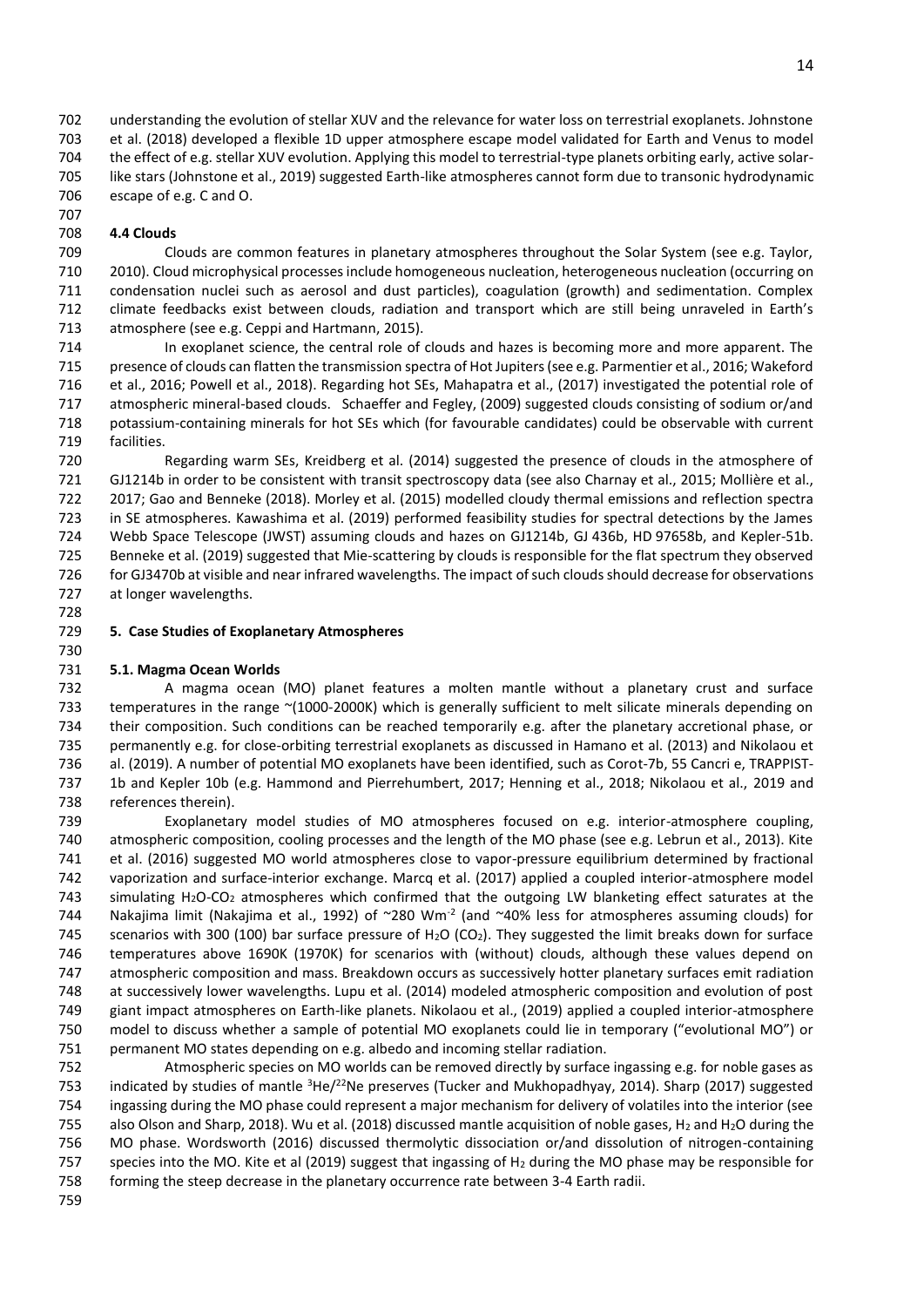#### **5.2 Steam Atmospheres**

 A massive steam atmosphere e.g. with hundreds to thousands of bars pressure at the surface can be outgassed during crustal formation at the end of the MO phase on terrestrial-type planets. Subsequent cooling could then lead to ocean formation via condensation. Elkins-Tanton (2011) noted that planetary formation models suggest SEs could commonly acquire their oceans via such a mechanism. On the other hand, if the planet's incoming stellar radiation is strong, this could result in a prolonged steam atmosphere phase with atmospheric desiccation via water photolysis followed by escape. Alternative to steam outgassing, it is feasible that so-called waterworlds (Léger et al., 2004) could evaporate their water inventory and form massive steam atmospheres if they migrate sufficiently far inwards. Kite and Ford (2018) suggested that waterworlds could be common and modeled their habitability limits. Goldblatt (2015) modeled the dependence of steam atmosphere amount and duration upon planetary mass and incoming stellar radiation. Fegley et al. (2016) suggested that exoplanetary steam atmospheres could dissolve magnesium, iron and alkali metal oxide minerals which could potentially modify their surface composition. The model study of Pluriel et al. (2019) suggested high bond 773 albedos (~0.8) for steam exo-atmospheres ( $T<sub>surf</sub>$ ~1000K) (an effect associated with clouds) and medium bond 774 albedos (~0.5) for hotter steam atmospheres ((T<sub>surf</sub>~2000K) where gas absorption becomes more important.

 Steam atmospheres are also investigated in the context of determining via model studies the inner habitable zone boundaries (HZ). Earlier works e.g. Kopparapu et al. (2013) noted the importance of employing detailed, up-to-date line-lists for water when determining the inner HZ. Leconte et al., (2013) investigated simulating in 3D the effect of under-saturated descending Hadley cells. A summary of 1D and 3D modeling studies of steam atmospheres near the inner HZ, including important cloud feedbacks are summarized in Godolt et al., (2016) and references therein. Thomas and Madhusudhan (2016) noted that thick steam atmospheres could increase the radii of water-rich planets by up to several tens of percent - which could be used as an observational indicator for the volatile content on sampled rocky exoplanets by future missions (see also Turbet et al., 2019 and Turbet et al., 2020).

#### **5.3 Oxygen Atmospheres**

 The global oxygen cycle (on modern Earth) is influenced by processes extending over the interior-lithosphere-biosphere-atmosphere system (see e.g. Petsch, 2003; Catling and Claire, 2005).

788 Regarding *sources*, the main net source of atmospheric O<sub>2</sub> is via subductive burial (~12 Tmol C/yr; Holland, 2006) 789 occurring mainly near continental margins (Hartnett et al., 1998). This process regulates how much  $O_2$  from 790 photosynthesis (forming  $O_2$ ) can enter the atmosphere by subducting organic material, making it unavailable for 791 respiration (destroying O<sub>2</sub>). A minor source of O<sub>2</sub> (3x10<sup>8</sup> molecules cm<sup>-2</sup> s<sup>-1</sup>) on modern Earth, occurring ~100 times slower than burial; see Yung and DeMore, 1999) is via atmospheric escape which proceed via photolysis of 793 water followed by escape of H then self-reaction of the resulting O to form  $O_2$ . This  $O_2$  source could however be important in Early Earth type environments and on terrestrial-type exoplanets (see below).

795 Regarding *sinks*, the main sinks of atmospheric O<sub>2</sub> (on modern Earth) include (a) atmospheric reaction with 796 reduced outgassed species such as CH<sub>4</sub> and H<sub>2</sub> (resulting in a net sink of  $\sim$ 1-3Tmol/yr O<sub>2</sub>; Catling and Claire, 2005), 797 (b) metamorphic reactions of  $O_2$  directly on hot rock surfaces (~2.5 Tmol/yr  $O_2$ ; Catling and Claire, 2005) 798 associated with volcanic activity, and (c) weathering ( $\sim$ 16 Tmol/yr O<sub>2</sub>, Holland, 2002) occurring via O<sub>2</sub> dissolving 799 in rain followed by chemical reactions on surface rock. Earlier, mainly box model studies have investigated  $O<sub>2</sub>$  evolution over geological timescales on Earth (see Lenton and Watson, 2000; Berner, 2001). Lacking however in the literature are evolutionary studies with recent, coupled climate-photochemical models. Gebauer et al. (2017) and Gebauer et al. (2018) investigated processes affecting atmospheric oxygen on Earth and on Earth-like 803 exoplanets respectively. On Earth, O<sub>2</sub> levels have remained stable at ~21% for several hundred Myr. There is no 804 firm understanding of the feedback mechanisms which maintain long-term regulation of  $O_2$  (Lasaga and Ohmoto, 2002).

806 Regarding exoplanets, lessons from Earth science suggest that processes affecting  $O_2$  are numerous and diverse. Regarding exoplanetary O<sup>2</sup> *sources*, (a) the development of photosynthesis was likely an evolutionary singularity in the history of our planet, as reviewed by Fischer et al., (2016). Gale and Wandel (2017) (building on earlier work of Kiang et al., 2007) investigated the potential of Earth-like worlds orbiting M-dwarf stars to support 810 exo-photosynthesis. Meadows et al., (2018) discussed interpreting O<sub>2</sub> as an atmospheric biosignature in the context of its environment. Lingam and Loeb (2019) discussed the impact of exo-photosynthesis and its possible variants upon the atmospheres of Earth-like planets. Ward et al. (2019) review factors affecting atmospheric oxygen in the Solar System and beyond. The above studies assume that Earth-like planets in the HZ of M-dwarf stars can retain atmospheres although some works e.g. Airapetian et al. (2017) suggested that ion escape could 815 efficiently remove Earth-like atmospheres on such worlds within tens to hundreds of Myr. Regarding (b) the  $O<sub>2</sub>$ 816 source due to H-escape discussed above, clearly this process is favored for smaller-mass exoplanets orbiting stars active in XUV. Abiotic gas-phase reactions could also influence atmospheric oxygen in Earth-like planets.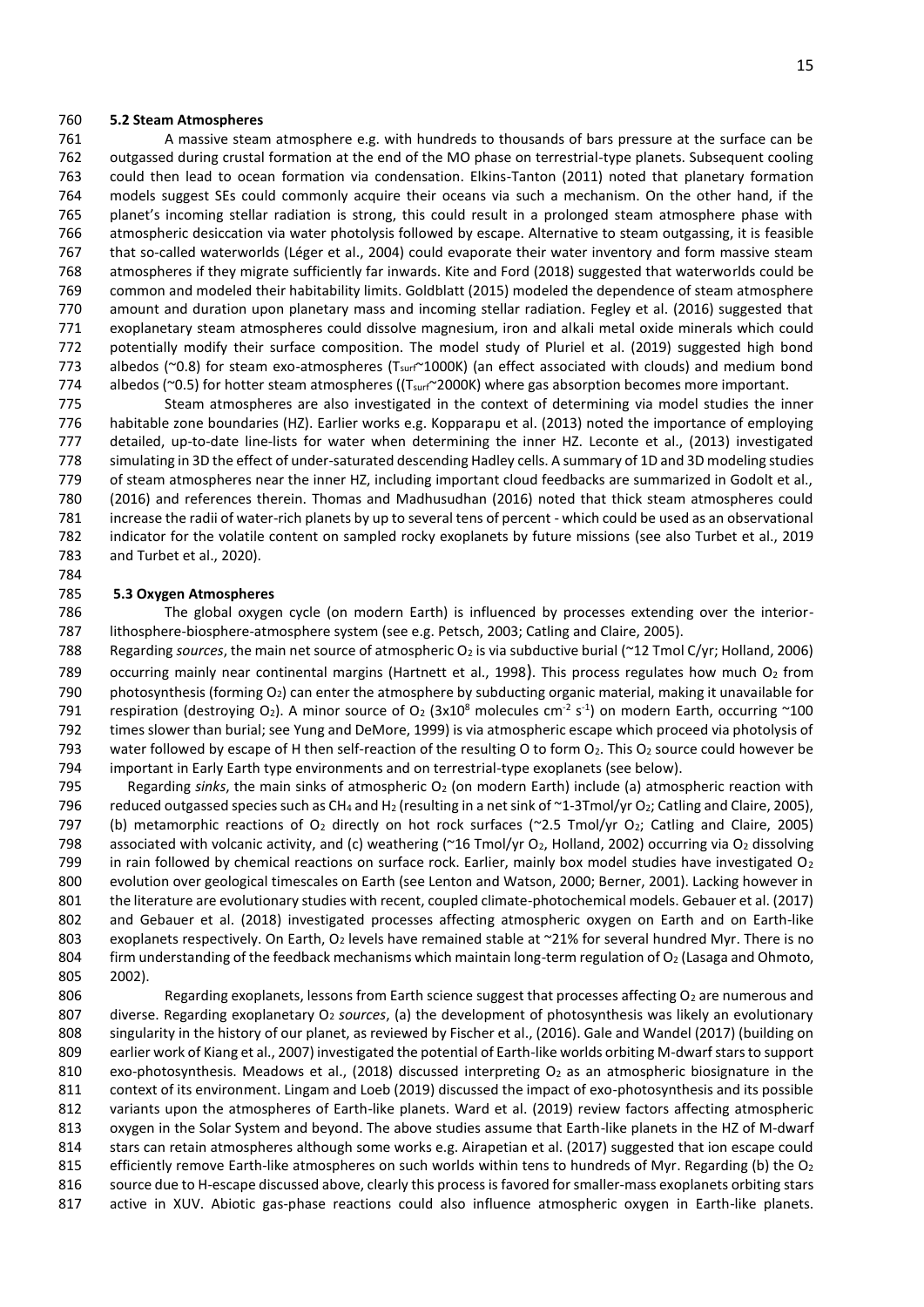818 Although not significant in Earth's modern atmosphere, abiotic production of  $O_2$  could proceed efficiently in e.g. 819 CO<sub>2</sub>-dominated atmospheres via CO<sub>2</sub> photolysis whereby the resulting O-atoms self-react to form molecular 820 oxygen. The abiotic production is strongly disfavored by the presence of hydrogen oxides (HOx) and nitrogen 821 oxides (NOx). These species are produced in Earth-like atmospheres e.g. from lightning and cosmic rays which 822 release HOx and NOx by breaking down their reservoir species such as nitric acid and water. HOx and NOx 823 disfavor abiotic O<sub>2</sub> production by driving catalytic gas-phase cycles which convert atomic O (from CO<sub>2</sub> photolysis) 824 back into CO<sub>2</sub>. In an atmosphere with a high concentration of  $O_2$  from CO<sub>2</sub> photolysis, the O<sub>2</sub> is likely to coexist 825 with a high concentration of CO, therefore simultaneous observation of CO and  $O_2$  could therefore be an efficient 826 method to distinguish the abiotically-produced from the biological  $O<sub>2</sub>$  (Wang et al. 2016). The mechanism was 827 discussed in Selsis et al. (2002); Tian et al., (2014); Gao et al., (2015) and Luger and Barnes (2015).

 Regarding exoplanetary O<sup>2</sup> *sinks*, these likely depend upon (a) outgassing in both amount and composition of reduced compounds. These depend in turn upon mantle dynamics and the ability of the interior to absorb compounds e.g. during core formation, as discussed above. The metamorphic sink (b) will be favored on exoplanets with extended hot rocky surfaces. The weathering sink (c) will be favored on exoplanets with strong hydrological cycles and extensive, long-term continental coverage which are currently unknown parameters. Timescales for establishing the continents calculated by models for early Earth vary from several hundred Myr (fast growth) to several thousand (slow growth) Myr (Taylor and McLennan, 1985) depending on uncertainties in the dynamics and heat distribution in the mantle. Grenfell et al. (2018) suggested an upper limit 836 sink for O<sub>2</sub> on Earth-like planets (depending on T,p, composition) due to explosion-combustion initiated by cosmic rays or lightning. Wordsworth et al. (2018) performed modeling studies of GJ1132b, an Earth-sized planet 838 transiting an M-dwarf star. Results suggested  $O<sub>2</sub>$  atmospheres could vary over a large range - from tenuous atmospheres up to very thick (several thousands of bar at the surface) depending mainly on the initial planetary 840 water budget assumed. Earth-like atmospheres, defined here as (N<sub>2</sub>-O<sub>2</sub>) dominated were suggested to be geobiosgnatures by e.g. Lammer et al., (2019), Airepatian et al., 2017) since their build-up together to significant values (>tenths of bar surface pressure or more) likely requires life to generate the required redox disequilibrium. Krissansen-Totton et al. (2016) suggested that strong redox disequilibrium arose on Earth due to the 844 simultaneous presence of N<sub>2</sub> together with O<sub>2</sub> and liquid water (see also Krissansen-Totton et al., 2018).

845 In summary, the extent and diversity of  $O<sub>2</sub>$ -dominated atmospheres on Earth-like planets is currently 846 difficult to estimate. Key uncertainties include the likelihood of photosynthesis occurring beyond the Earth and 847 upon abiotic processes occurring in-situ in the atmosphere. Whereas biological  $O<sub>2</sub>$  formation likely proceeds at 848 the surface, abiotic  $O_2$  production likely peaks in the atmosphere depending on the trade-off between its 849 chemical precursors and the availability of UV/XUV. This difference could lead to differing vertical distributions 850 of  $O<sub>2</sub>$  which if measurable could be a means to distinguish the two mechanisms. Strong and protracted outgassing 851 of reduced compounds together with strong rainout and continental coverage and the presence of plate 852 tectonics could lead to a reduction in the atmospheric  $O_2$  abundance via weathering. We now apply the above 853 ideas in order to discuss a current research question.

854

#### 855 **5.3.1 What is the fate of oxygen or/and water during runaway climate processes?**

856 As discussed earlier, for planets that are close to their host stars, a runaway greenhouse could occur and 857 the planet could develop a dense stream atmosphere with a hot climate for a certain period of time. If there is 858 adequate UV radiation to dissociate water molecules and the XUV radiation imposed on the planet is strong 859 enough, rapid loss of H and O will occur. Note that the loss of H has been suggested (Tian, 2015a) reach the ratio 860 of 2:1 so that net loss of water occurs. If the initial loss of H is more than O, atmospheric O<sub>2</sub> could build up and 861 lead to more loss of O. If the inventory of water on the planet is massive, it is possible that the planet will remain 862 a water-rich body with a dense steam atmosphere and an extended H and O envelope for an extended period of 863 time. Such types of planets do not exist in our Solar System but might be observed in the future in exoplanetary 864 systems. Observationally these types of planets would be similar to mini-Neptunes except that they have more 865 oxygen in their extended atmospheres. We note that planets with an extended H and O envelope may also be 866 experiencing a moist greenhouse state in which the atmosphere is not dense and steamy.

867 The initiation and maintenance of planetary (climate) runaway require an imbalance in climate 868 feedbacks in which net positive (self-enforcing) feedbacks (e.g. ocean evaporation-greenhouse heating; ice-869 albedo) outbalance net negative stabilizing feedbacks (carbonate-silicate cycle; cloud reflection; Planck 870 emission). Some key processes which could prevent a runaway planet from accumulating  $O<sub>2</sub>$  are as follows. 871 Firstly, O<sub>2</sub> may be absorbed into the magma ocean if the mantle is sufficiently reducing (see e.g. Wordsworth et 872 al., 2018). Secondly, the surface could remove O<sub>2</sub> via weathering (see 5.3) depending on e.g. mineral composition, 873 or/and the presence of plate tectonics. Processes one or/and two could have occurred on early Venus and Venus-874 like worlds (see Wong et al., 2019). Thirdly,  $O_2$  could rapidly escape in the hydrodynamical regime (see e.g.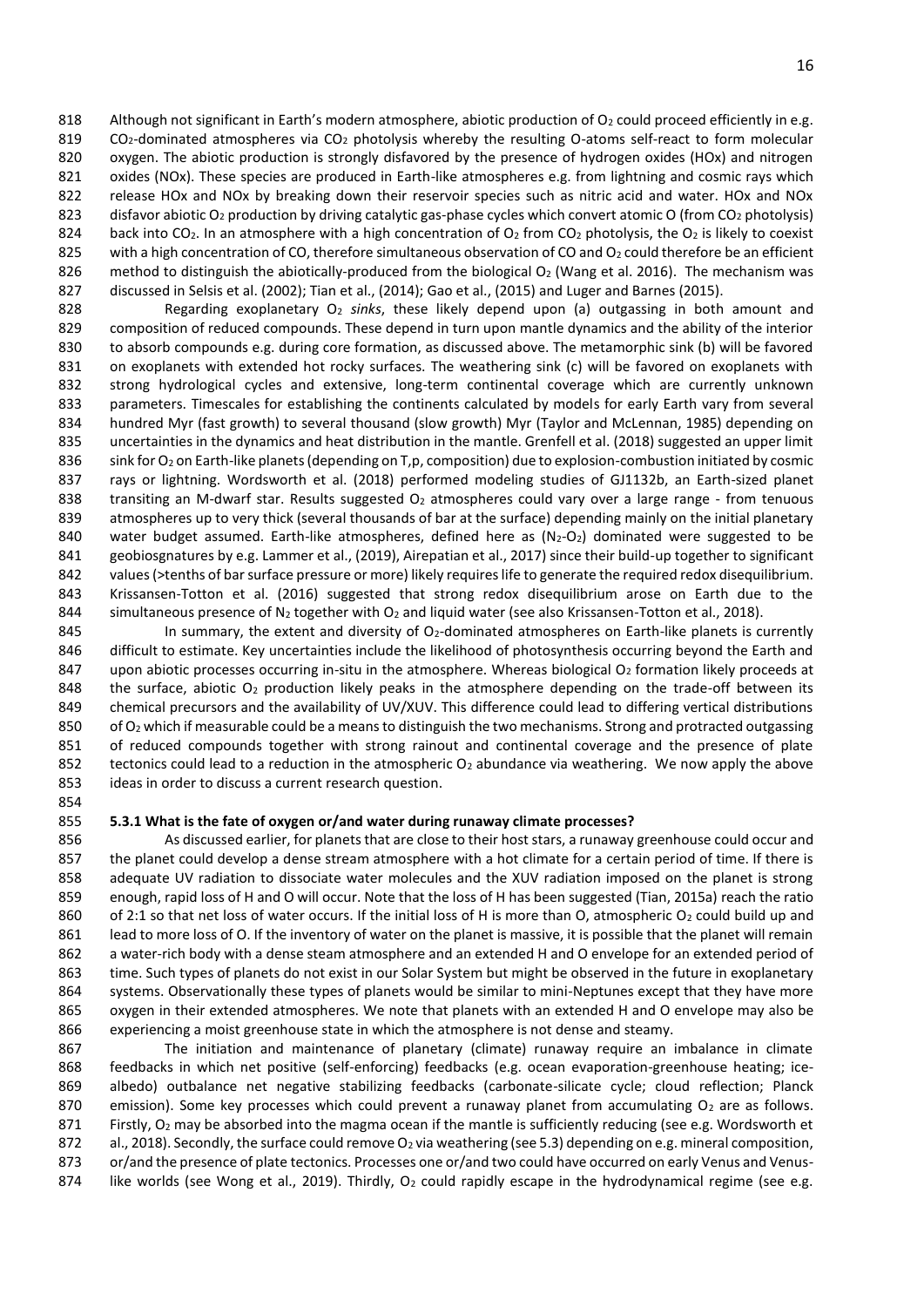875 Bolmont et al., 2017; Johnstone et al., 2019) e.g. if the star is highly active in XUV, as discussed. Modeling studies 876 are required to disentangle the fate of oxygen and water due to runaway climate effects.

#### **5.4 Methane atmospheres**

#### **5.4.1 What would Titan look like closer to the sun?**

 We discuss here a thought-experiment in which modern Titan is shifted towards the Sun and then consider how the atmosphere would respond. We consider thereby Titan as an example of an icy body (waterworld) which has migrated inwards from beyond the snowline (see e.g. Léger et al., 2004). The potential habitability of waterworlds was discussed in e.g. Goldblatt (2015) and Kite and Ford (2018). A central aim of our thought experiment is to instigate further discussion and to encourage additional modeling studies of atmospheric evolution on these worlds to understand atmospheric diversity. Note that Turbet et al., (2018) considered how Titan would evolve if placed at the orbit of the TRAPPIST-1 planets. They concluded that such a 888 warm Titan would likely be efficiently depleted in CH<sub>4</sub> due to strong photolysis. This is favored since CH<sub>4</sub>, unlike 889 H<sub>2</sub>O, continuously exists in "moist greenhouse" since firstly, it has no atmospheric cold trap being hard to condense, and secondly, it absorbs efficiently in the near infrared which weakens the cold trap.

891 Titan has a cold (94K) surface temperature with ~1.5 bar N<sub>2</sub>-dominated atmosphere containing ~1.4% 892 CH<sub>4</sub> in the stratosphere, up to ~5% CH<sub>4</sub> near the surface (Tobie et al., 2005) and thick organic hazes in the middle and upper atmosphere (see e.g. Yung and DeMore, 1999 and references therein). Much was learnt about Titan's 894 atmosphere during the Cassini mission (see e.g. Coustenis et al., 2009). Krasnopolsky (2019) reviews observational and modeling insight. At the start of our thought experiment, instellation begins to increase so 896 that methane in the upper layers is photodissociated e.g. at Lyman-alpha wavelengths to form (in the case of CH<sub>4</sub>) a mixture of radicals (C<sup>1</sup>D, CH, CH<sub>2</sub>, CH<sub>3</sub>) and hydrogen (H<sub>2</sub>, H) species (see Gans et al., 2011) and their ions. 898 Nitrogen is also dissociated in the EUV into nitrogen atoms and ions. Titan's mass is only 6.7% that of the Earth 899 (~3.3 Earth moons) so that the atomic hydrogen resulting from methane photolysis could be efficiently lost as Titan moves inwards. This mechanism could be especially important for early exo-Titans which migrate inwards when the young central star is active in XUV. With increasing temperatures, evaporation of the lighter (short chain) organic aerosol is generally favored over heavier (long chain) aerosols which condense more easily than their lighter chain counterparts. The climate response of the thick haze is however potentially complex since it could either counteract (amplify) warming from increased instellation by reflecting (scattering) incoming shortwave radiation depending on its composition, shape, size distribution and altitude.

 An interesting level of instellation is reached in our thought experiment where the surface temperature 907 exceeds T<sub>evap(CH4)</sub> ~112K at which point liquid methane begins to boil. Lidar data from Cassini (Mastrogiuseppe et 908 al., 2014) suggests Titan's methane-ethane lakes would lead to ~70m mean coverage on Titan's surface but 909 contain only ~1.4% of atmospheric methane. Evaporation would therefore lead to only a modest influx of methane into the atmosphere. This would likely block incoming radiation, strengthen the anti-greenhouse effect and favor haze formation, but increase methane photolysis in the upper layers and hence likely increasing escape rates of hydrogen (a product of methane photolysis). Another interesting level of instellation is reached where water ice or/and ammonia-water layers melt (see e.g. Tobie et al., 2005) which have an estimated mean thickness from 50 to 200km based on Cassini orbital data (see e.g. Hemingway et al., 2013 and references therein). This global melting event could lead to the formation of deep surface oceans containing ammonium hydroxide which has a strongly suppressed freezing point compared to water.

 Further increasing instellation could eventually lead to evaporation of the NH<sup>3</sup> and H2O ocean (see Yang et al., 2017). Depending on the UV environment, the H2O vapor could photolyse to form the hydroxyl (OH) radical 919 which is a strong in-situ sink for atmospheric CH<sub>4</sub>, whereas the NH<sub>3</sub> (if not efficiently shielded from UV) would by photolytically removed (see. e.g. Wolf and Toon, 2010). A plausible scenario for the final atmospheric state is 921 therefore mainly N<sub>2</sub> with some water vapor and CH<sub>4</sub> depending on the uncertain initial water inventory and rate of atmospheric escape. Such a habitable state could however be potentially short-lived because of the relatively short timescale of H loss.

 Although numerous studies have modeled Titan's climate and composition, also with General Circulation Models (see e.g. Lora et al., 2015; Lebonnois et al., 2012) there are much fewer studies investigating Titan's atmospheric response to changing insolation. Lorenz and Lunine (1997) modelled Titan's future atmosphere response as the Sun evolves into a red giant. They proposed an initial insensitivity to increasing solar energy due to the thick organic haze and discussed UV-haze feedbacks as the Sun reddened and weakened in UV output. They also discussed the potential presence of water-ammonia oceans. McKay et al., (1991) discussed potential climate responses on modern Titan due to the net greenhouse heating effect (+15K) which they decomposed into (a) an anti-greenhouse cooling (-9K) due to hazes plus (b) greenhouse heating (+21K) due to 932 collision-induced absorption of  $N_2-N_2$ ,  $CH_4-N_2$  and  $H_2-N_2$ .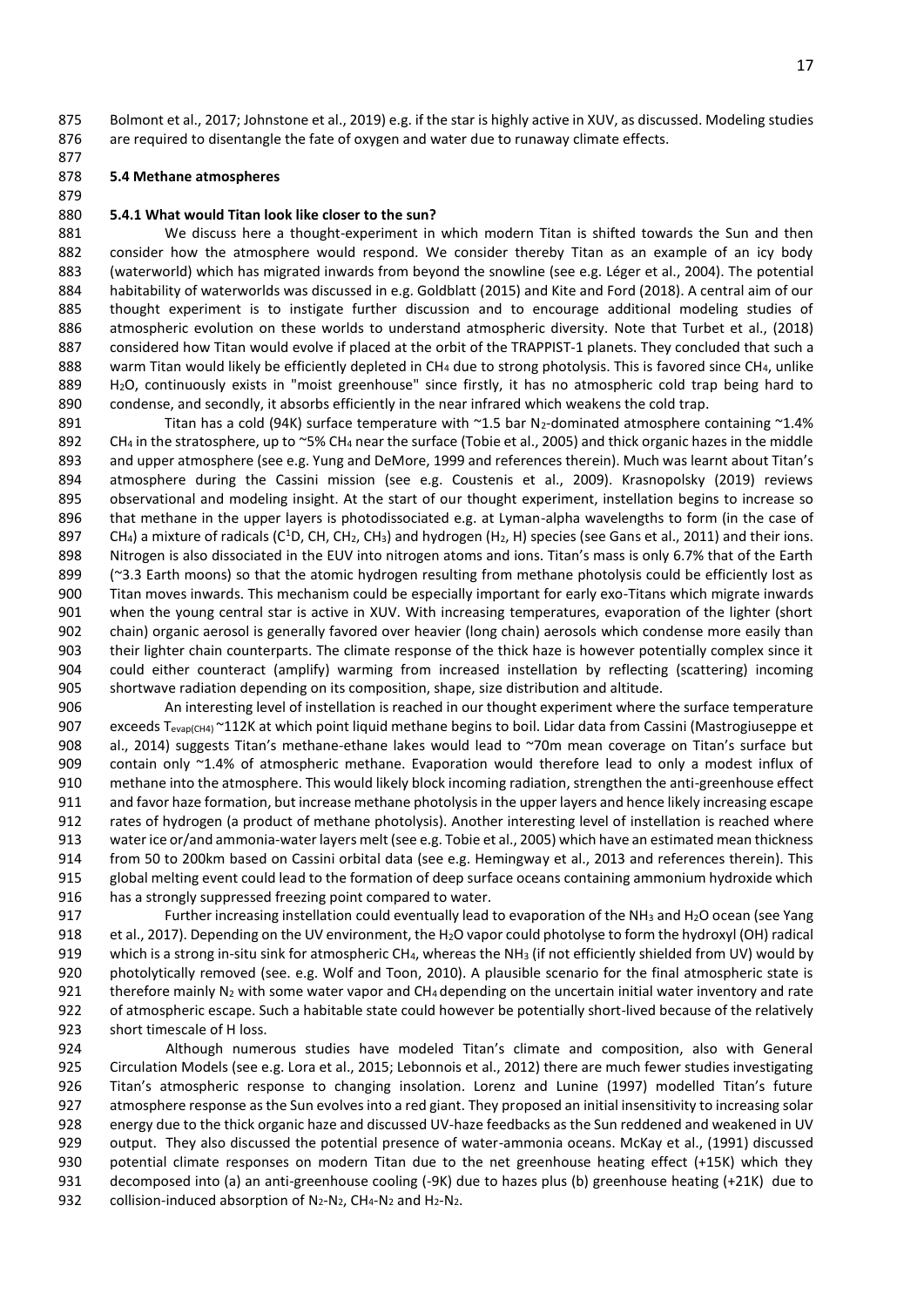In an exoplanetary context, since modern Titan's atmosphere originates either directly from the Saturnian high density disk or/and from cometary impacts early in its history (e.g. Lunine et al., 1998), one can 935 therefore anticipate exo-Titan atmospheres to consist of N<sub>2</sub>-NH<sub>3</sub>-CH<sub>4</sub>-H<sub>2</sub> gas mixtures depending on e.g. the location and timescale of formation and the role of cometary delivery. Migration likely depends on numerous 937 factors such as the timing and location of the object's early growth. The presence of a large primordial H<sub>2</sub> 938 envelope could strongly influence the photochemistry since  $H_2$  participates in "cracking" cycles which shorten the atmospheric hydrocarbon chain, as occurs also on Jupiter (see Yung and DeMore, 1999). On modern Titan, H<sup>2</sup> is scarce, so the "cracking" effect is weak and photochemical cycles involving radical-radical combination lead to build-up of long chain hydrocarbons which fall out of the atmosphere and form tar like substances on the surface.

 Gilliam and McKay (2011) simulated an exo-Titan with the same instellation as modern Titan but placed around an M4 dwarf star. Results suggested that enhanced incoming IR from the star could penetrate the exo- atmosphere more efficiently since the haze is more transparent at such wavelengths. This led in their study to 946 ~10K surface warming to ~104K which is only ~7K below the boiling point of CH<sub>4</sub>. One can therefore imagine exo-Titans which are moderately warmer than modern Titan so that the methane lakes have evaporated. Finally, note that proposed cryo-volcanism driven by tidal-heating on modern Titan (see e.g. Tobie et al., 2006) which 949 could supply CH<sub>4</sub> into Titan's atmosphere from clathrate hydrates beneath the surface - would of course stop operating had Titan migrated inwards early in its history. This could shorten methane recycling timescales between surface and atmosphere by removing a potentially significant source.

 In summary our Titan-based thought experiment suggests that migrated bodies from beyond the ice line could feature oceans containing ammonia-water mixtures with depressed freezing points or/and atmospheres consisting of steam-ammonia-methane-nitrogen mixtures depending on e.g. the origin and rate of migration and the incoming instellation.

#### **5.5 Carbon monoxide atmospheres**

 Carbon monoxide (CO) can be formed in planetary atmospheres by several mechanisms including (a) *in- situ* gas-phase processes e.g. via photolysis of CO<sup>2</sup> or (b) outgassing if redox conditions in the mantle are suitable or (c) *thermodynamically* at high pressures and temperatures. For example, in the middle to lower atmosphere of Hot Jupiters and sub-Neptunes, CO can be the thermodynamically favored form of carbon for suitable metallicities.

## **5.5.1 In-situ gas phase formation via CO<sup>2</sup> photolysis**

 CO<sup>2</sup> features temperature-dependent photolysis in the UV absorption band at 120<λ<210nm to form 966 CO( $^1\Sigma^+$ ) and (mostly) the ground-state O( $^3$ P) triplet together with vibrationally-excited O( $^1$ D) singlet (e.g. Schmidt 967 et al., 2013). The product CO( ${}^{1}\Sigma^{+}$ ) can itself photolyse below 167nm. The atomic oxygen triplet can undergo three-body (termolecular) self-combination to form O2. For Earth-like atmospheres orbiting (F,G,K) stars, Selsis 969 (2002) suggested that O<sub>2</sub> formed abiotically in CO<sub>2</sub>-dominated atmospheres could limit its own production by 970 absorbing the same photons needed to split CO<sub>2</sub>. For planets orbiting M-dwarf stars, however, the extended pre- main sequence and strong early XUV was proposed to drive strong abiotic oxygen production through either (a) 972 photolysis of CO<sub>2</sub> followed by self-reaction of oxygen or (b) photolysis of H<sub>2</sub>O followed by rapid loss of H (see e.g. Luger and Barnes, 2015) as discussed above. The reverse reaction to the first step in (a) i.e. involving three-body (termolecular) recombination of CO and O is electronically quantum spin forbidden (Jasper and Dawes, 2013) 975 and typically proceeds with a gas-phase rate  $\sim 10^4$  times slower than the forward photolysis reaction in planetary atmospheres (Krasnopolsky, 1982).

 Families of gas-phase reactive species involving e.g. hydrogen oxides (HOx), nitrogen oxides (NOx) and 978 chlorine oxides (ClOx) can catalytically drive the recombination of CO and O into CO<sub>2</sub>. It is convenient to group fast-reacting species into "families" in this way since although the individual species can quickly inter-react, the sum of their concentrations (e.g. HOx=OH+HO2) is removed more slowly from the atmosphere and is therefore 981 conserved (on timescales of ~weeks). Calculating the sum HOx, NOx, ClOx etc. is therefore useful since it indicates 982 the atmosphere's potential to drive catalytic cycles which e.g. form CO<sub>2</sub> from its precursors (on Mars and Venus) or to destroy ozone (on Earth). The family members are formed from so-called reservoir species which generally have longer lifetimes (weeks to months) and which typically release the reactive forms, HOx, NOx and ClOx via 985 photolysis or thermal decomposition. Examples of reservoir molecules include nitric acid (HNO<sub>3</sub>), nitrogen 986 pentoxide  $(N_2O_5)$  and hydrochloric acid (HCl).

 Tian et al. (2014) suggested that high (FUV/NUV) ratios characteristic of M-dwarf stars (with ratio values 988 up to x100 higher than the Sun) could favor abiotic  $O_2$  from  $CO_2$  photolysis in planetary atmospheres since firstly, 989 strong FUV favors CO<sub>2</sub> photolysis and secondly, weak NUV favors low release rates of HOx and NOx from their reservoirs hence weak regeneration of CO2. To develop these ideas further, it would be interesting to quantify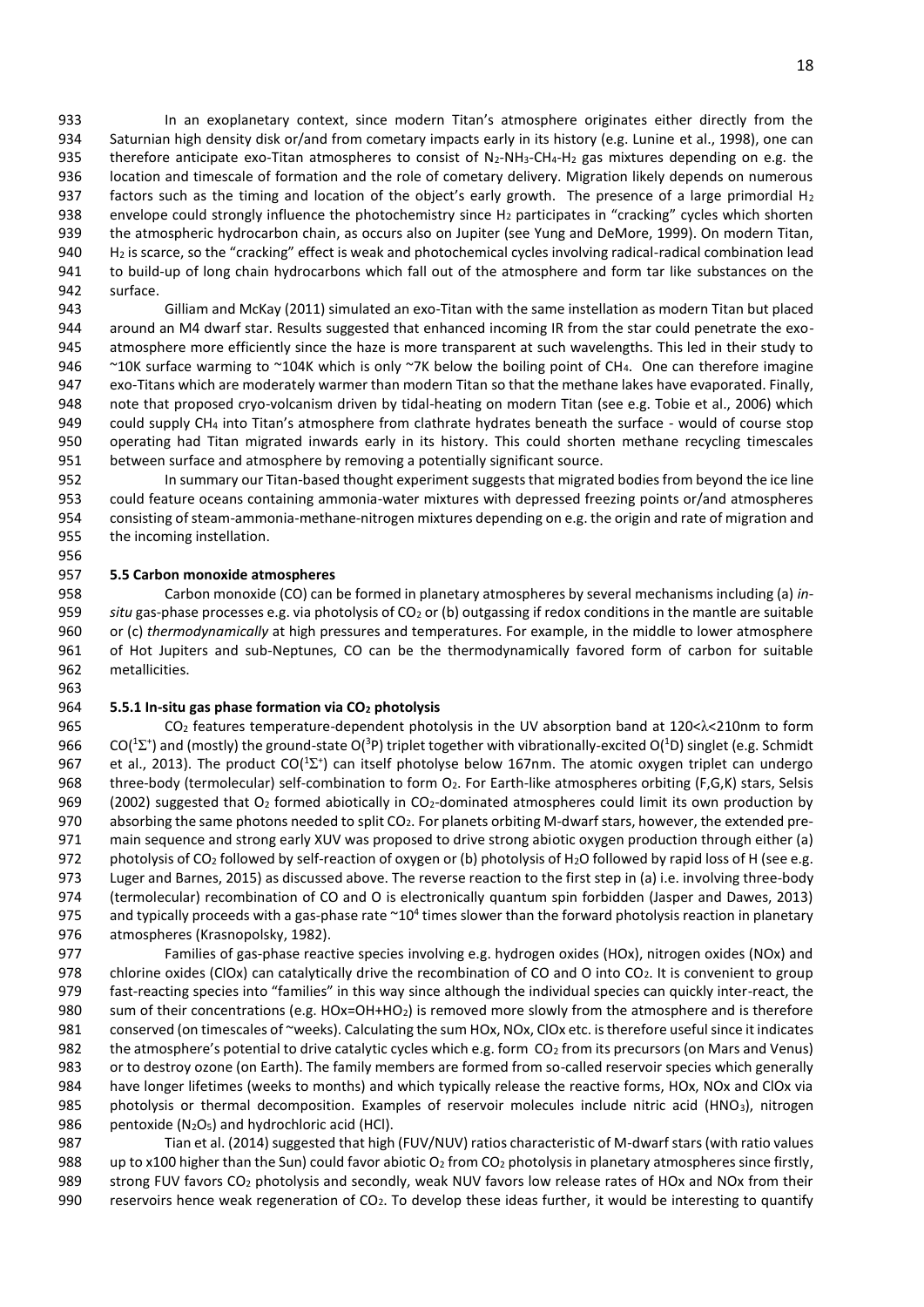with climate-chemistry modeling studies the effect of varying (FUV/NUV) upon the release of HOx, NOx and ClOx in different background atmospheres and to clarify the role(s) of different reservoir molecules over a range of UV environments considering e.g. weakly-bonded reservoirs such as nitrous acid (HONO) and hypochlorous acid (HOCl) which photolyse in the visible and NUV respectively; medium-strength reservoirs such as chlorine nitrate 995 (CIONO<sub>2</sub>), peroxynitric acid (HO<sub>2</sub>NO<sub>2</sub>) and nitric acid (HNO<sub>3</sub>) which photolyse in the UV and strongly-bound 996 reservoirs such as HCl and H<sub>2</sub>O which photolyse in the UV and EUV. On Mars and Venus, HOx and ClOx cycles 997 respectively have been suggested to play an important role in regenerating CO<sub>2</sub> (see e.g. Yung and DeMore, 1999 and references therein). Stock et al. (2017) modelled catalytic cycles which operate in the modern Martian 999 atmosphere. Grenfell et al., (2010) suggested an alternative route to converting CO into CO<sub>2</sub> via heterogeneous oxidation of CO on the surface of transition metal containing minerals such as hematite on (hot) planetary surfaces.

 Could CO-dominated atmospheres build-up in-situ via CO<sup>2</sup> photolysis in the gas-phase? This would require firstly, CO2-rich atmospheres which photolyse into CO plus O under conditions where the reverse reaction (reforming CO2) is suppressed due to a lack of HOx, NOx or ClOx (see Selsis et al., 2002). In general, HOx is formed in atmospheres with trace amounts of water vapor in the presence of UV whereas NOx can build up in 1006 atmospheres containing N<sub>2</sub> with some O<sub>2</sub> in the presence of EUV or/and cosmic rays and lightning. Secondly, 1007 build-up of a CO-dominated atmosphere would be favored by atmospheres in which the abiotic  $O_2$  formed as a by-product of CO<sup>2</sup> photolysis could be removed by weathering (see 5.3 and Zahnle et al., 2008).

 In summary, CO atmospheres could therefore be favored for atmospheres with the following conditions: (1) strong early CO<sup>2</sup> outgassing, (2) dry atmospheres (suggesting low HOx), (3) weak dynamical transport cells (suggesting weak lightning), (4) protected from cosmic rays. Attaining a CO-dominated atmosphere in this way 1012 would require removal of the co-produced abiotic  $O_2$  via e.g. weathering. More work is required however to explore this parameter range. Zahnle et al. (2008) (their Figure 11) explored a parameter range where CO is favored depending upon humidity and temperature. They also noted that CO atmospheres on early Mars, if they existed, could have left behind metal carbonyls in the Martian soil, which would be a proxy for their existence. 

## **5.5.2 Outgassing**

 Outgassing of CO directly could also favor formation of CO-dominated atmospheres on early terrestrial exoplanets if mantle fugacity is suitable (Miyakawa et al., 2002). On modern Earth, even if carbon were outgassed as CO, it would nevertheless be rapidly removed due to its rather short lifetime of ~2 months (Novelli et al., 1994) in Earth's damp troposphere which proceeds mainly (~85% Khalil and Rasmussen, 1990) via HOx-catalysed CO- oxidation into CO<sup>2</sup> with smaller contributions from surface losses and diffusion into the stratosphere. 

## **5.5.3 Thermodynamics**

 Observed values of CO, CH<sup>4</sup> and H2O in the atmospheres of Hot Jupiters (e.g. Tinneti et al., 2007; de Kok et al.,2013) and in particular the [CO/CH4] ratio have presented a challenge for photochemical-climate-transport models to interpret (see e.g. Venot et al., 2014 and references therein). More work for example is required to understand better the potential role of e.g. vertical transport, metallicity and photochemistry upon [CO/CH4] in 1029 such atmospheres. CO is generally the thermodynamically favored form of carbon compared to CH<sub>4</sub> in (Ultra) Hot Jupiters [U(HJs)] for pressure regions typically sampled during emission (Kataria, et al., 2016) such that [CO/CH4]  $\degree$  ~10 for cooler HJs increasing to up 10<sup>-8</sup> for UHJs and where the sum [CO+CH<sub>4</sub>] constitutes ~1% of the atmosphere. More work is required however to understand better the potential role of e.g. vertical transport and 1033 photochemistry upon the [CO/CH4] ratio.

 Regarding warm and hot SEs, modeling work by Hu et al. (2014) (their Figures 5 and 6) suggested that chemical equilibrium favors CO-dominated atmospheres e.g. for GJ1214b and for 55 Cancri e in the pressure 1036 region (1-100mb) (assuming 0.5<X[C/O]<2 and X[H]<0.5, where 'X' denotes mole fraction) generally observable by transmission spectroscopy. More work is required to explore the role of photochemistry and the importance of vertical transport which can upwell CO from lower hotter regions where it is thermodynamically favored.

#### **5.5.4 Other Processes**

 Additional sources of atmospheric CO potentially important on e.g. Early Earth include delivery of CO directly via comets (e.g. Lupu et al., 2007). Another suggested source of CO occurs on the surface of hot metallic 1043 iron from impact plumes which can reduce CO<sub>2</sub> into CO (Kasting, 1990). Finally, it is interesting to note that Miyakawa et al. (2002) suggested there is no geological proxy to *preclude* CO-dominated atmospheres on Early Earth and that such atmospheres could even have favored prebiotic synthesis.

- 
- **5.6 Sulphur-containing atmospheres**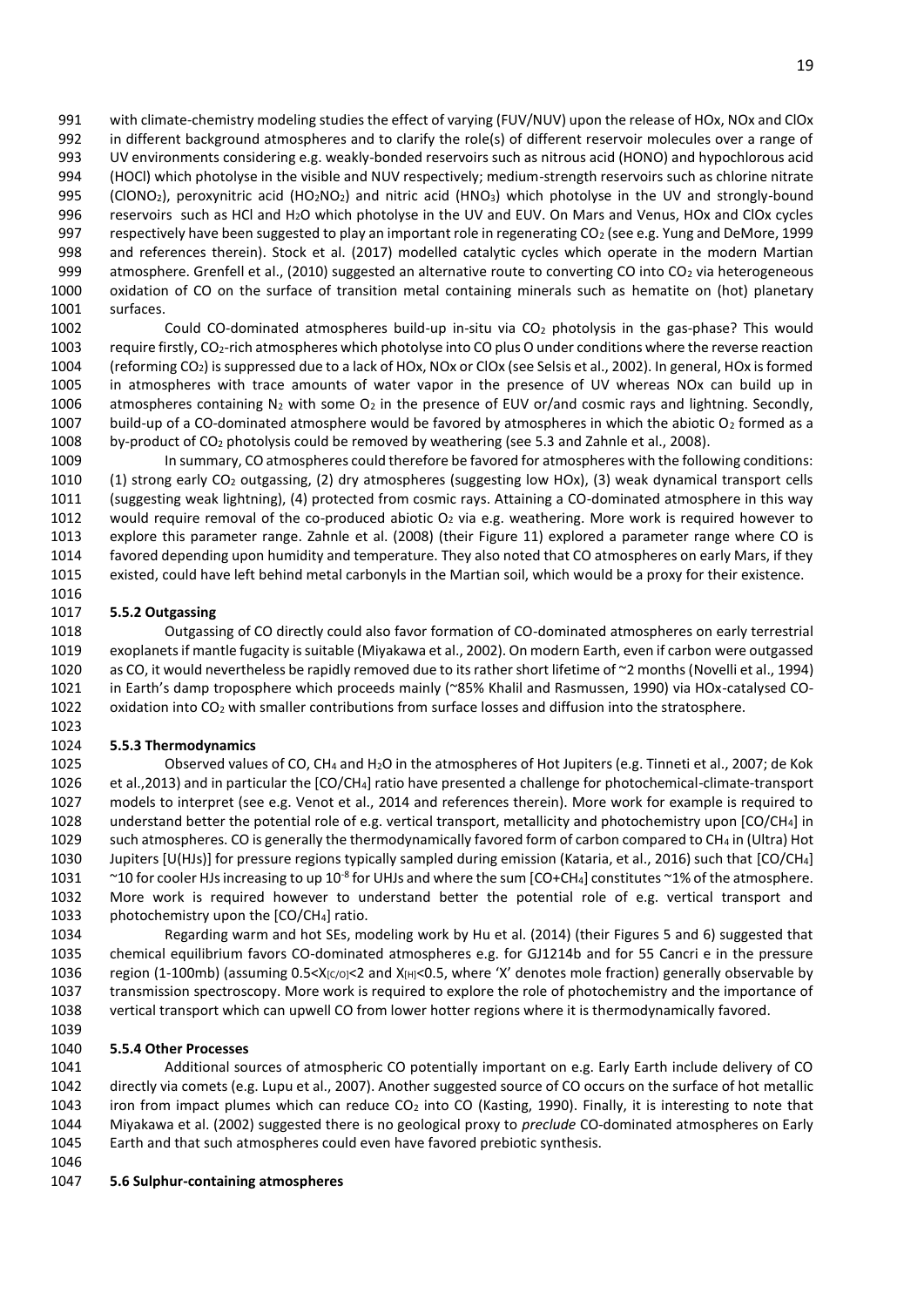Sulfur and its compounds have fascinatingly diverse applications in planetary science. This diversity stems from sulfur's ability to adopt a range of redox and valence states which enable the formation of stable chemical compounds applicable to a wide range of chemical and biological systems extending from the planetary interior to the lithosphere, hydrosphere and atmosphere.

#### **5.6.1 Solar System**

 Regarding Earth, the modern and ancient global sulfur cycles were reviewed by e.g. Brimblecombe (2014) and Fike et al. (2015) respectively. In Earth's core, seismology measurements suggest that light alloying elements including sulfur could be present (see e.g. review by Poirier, 1994; sulfur compounds were also suggested to occur in the core of other planets such as Mercury (Rivoldini et al., 2009) and Mars (Schubert and Spohn, 1990). In Earth's upper mantle, sulfur compounds are estimated to make up 300-400ppm (von Gehlen, 1992). On Earth's surface sulfur is cycled from lithosphere to interior via burial of oxidized (sulfate) and reduced 1060 (sulfide) and returned to the atmosphere via outgassing of e.g. H<sub>2</sub>S and SO<sub>2</sub>. Analyzing deviations from standard mass dependent fractionation of isotope ratios in sulfur sediments from the Early Earth (see e.g. Harman et al., 2018) can be used as a proxy for atmospheric oxygen abundance.

 In modern Earth's atmosphere, important surfaces sources of sulfur-containing species include: SO<sup>2</sup> (60- 80 Tg S/yr) and H2S (7-8 Tg S/yr) arising mainly via anthropogenic and volcanic emissions and dimethyl sulfide (DMS) (CH3-S-CH3) (13-25 Tg S/yr) arising mainly via biogenic emissions (Sheng et al., 2015). Potentially complex gas-phase oxidation cycles in the troposphere (see for example von Glasow and Crutzen, 2004) involving oxidants 1067 such as hydroxyl (OH) and ozone  $(O_3)$  then lead to formation of gas-phase sulfur trioxide (SO<sub>3</sub>) which quickly 1068 undergoes the gas-phase reaction: SO<sub>3</sub>+H<sub>2</sub>O+M<sub>[2</sub>H<sub>2</sub>SO<sub>4</sub>+M (where 'M' denotes any species needed to carry away excess vibrational energy). The gas-phase products sulfuric acid quickly reacts with liquid water to form sulfate aerosol. The so-called Junge layer (Junge et al., 1961) denotes Earth's stable, globally-distributed sulfate aerosol peaking around 18-22km which influences climate, clouds and composition. Faloona (2009) review uncertainties in the processes affecting atmospheric sulfur in the Earth's marine boundary layer.

 On Venus, a thick cloud layer extends from ~48 to 70km which likely consists mostly of sulfate aerosol droplets formed from SO<sup>2</sup> oxidation. These clouds strongly influence atmospheric albedo, climate and composition. Below the clouds at 35-40km, VEx data (Svedhem et al., 2007) suggested 50-500ppmv SO<sup>2</sup> and 2-8 1076 ppmv COS. Above the clouds, Mahieux et al. (2015) suggested significant variability of SO<sub>2</sub> (from ~tens to hundreds of ppbv) based on Venus Express (VEx) data. Sulfur-based catalytic gas-phase cycles have been 1078 proposed above the clouds (Yung and Demore, 1999, their chapter 8) to drive recycling of CO back into  $CO<sub>2</sub>$  on Venus. Recent observations of the glory phenomenon by Vex (Markiewicz et al., 2014) suggested that elemental polysulfur chains or/and iron sulfide could be the unknown UV absorber.

 On Mars, the presence of mineral sulfates (see e.g. review by King and McLennan, 2010), (which were also suggested by the Curiosity Rover, Nachon et al., 2017), together with a general lack of carbonates, suggest that sulfur cycles could have played an important role in the lithosphere-atmosphere system on early Mars. Some 1084 works e.g. Tian et al., (2009), Kerber et al., (2015) modelled the influence of atmospheric SO<sub>2</sub> and sulfate aerosol 1085 upon climate on early Mars. Results suggested e.g. that sulfate aerosol cooling could prevent SO<sub>2</sub> greenhouse heating from producing habitable surface conditions. Halevy and Head (2014) used an updated model to 1087 reinvestigate this problem. They found that on a cold, early, dusty Mars the net effect of SO<sub>2</sub> outgassing could be warming yet could be cooling if the atmosphere is clear, consistent with the findings in Tian et al. (2009).

 In the outer Solar System, observations of sulfur-containing atmospheric species are rather sparse. Wong et al. (2004) suggested (68-110) ppmv of H2S in the deep Jovian atmosphere (from 8.9-11.7 bar) based on a revised Galileo Probe analysis. Sulfur-containing species could make up an important constituent of clouds e.g. NH4SH detected on Saturn (Baines et al., 2009) and H2S on Uranus (Irwin et al., 2018). Regarding the icy moons, SO<sup>2</sup> has been detected on Io as discussed above (see Table 1). Moses et al. (2002) modelled photochemical responses of sulfur species during volcanic eruptions on Io. Some studies hypothesized biogeochemical cycles including sulfate occurring in the deep oceans of icy moons such as Europa (Zolotov and Shock, 2004).

 Regarding exoplanets, what range of sulfur-containing atmospheres could be feasible? On terrestrial planets under oxidizing conditions (e.g. on Earth or above the cloud-top on Venus) in the presence of UV, reduced sulfur compounds could form oxidized species such as SO3. This species quickly reacts with trace amounts of water vapor to form sulfate aerosol. Under reducing conditions (e.g. on giant planets), on the other hand, reduced sulfur species such as NH4SH or/and elemental sulfur could condense to form aerosol. The model study by Hu et al. (2013) for example, who investigated H2-dominated atmospheres for SEs for example suggested the 1102 presence of sulfur which can form multiple structures including a stable  $S_8$  crown (whose spatial arrangement leads to low strain on the S-S bonding) which could condense and form aerosol. Kaltenegger and Sasselov (2010) discuss spectral signals for sulfur species assuming hypothetical exoplanetary geochemical sulfur cycles. 1105 Regarding gas planets, Zahnle et al., (2016) also noted the potential importance of S<sub>8</sub> hazes in their model study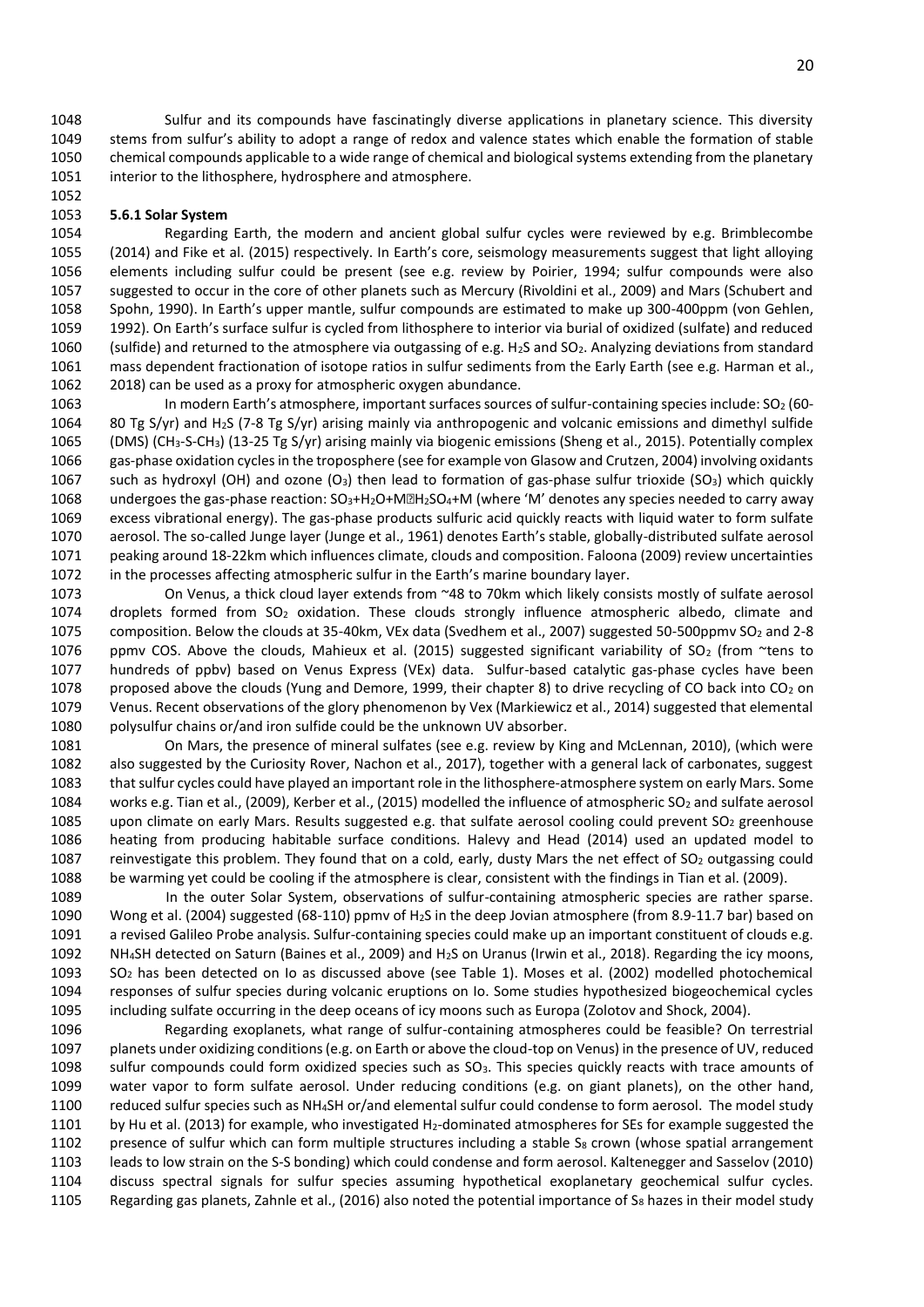of the warm Jupiter 51 Eri b. Zahnle et al. (2009) discussed sulfur photochemistry on hot Jupiters (see also Gao et al., 2015). Loftus et al. (2019) evaluated the co-existence of a thick (observable) sulphur aerosol haze layer together with a significant ocean on a rocky exoplanet, including the fundamentals of the sulphur cycle. Results suggest that such an observable haze layer is not compatible with such an ocean.

 Could sulfur containing or even sulfur-dominated atmospheres be common in nature? There are theoretical arguments which suggest that the build-up sulfur-dominated atmospheres could be challenging: in oxidizing atmospheres, sulfur species would be converted to sulfate aerosol which would eventually undergo 1113 removal via deposition or washout; in reducing atmospheres e.g. elemental sulfur such as stable S<sub>8</sub> could similarly build-up, condense and undergo removal. The extent by which sulfur species can build up depends therefore on the UV intensity and the abundance of water-vapor. Increased sulfur abundances are expected to be favored for weak UV, dry conditions.

#### **5.7 Nitrogen Atmospheres**

 Nitrogen species play a major role in planetary atmospheres, influencing climate, composition and (on 1120 Earth) biogeochemical cycling. Modern VEM have surface partial pressures of  $N_2$  equal to (3.3, 0.78 and 1.7x10<sup>-</sup>  $\frac{4}{12}$  bar respectively (Yung and DeMore, 1999). VEM interiors are estimated to have (2.2, 3.4, 0.3) (in units of 10<sup>19</sup>) kg N respectively (Johnson and Goldblatt, 2015) where values are uncertain by a factor of two to three. The evolution of atmospheric nitrogen on VEM and terrestrial exoplanets was discussed e.g. in Lammer et al., (2019). Wordsworth (2016) suggested that enhanced nitrogen in the Venusian atmosphere compared with Earth could 1125 be related to stronger  $N_2$  outgassing on Venus, related to enhanced oxidation of the mantle due to enhanced H2O photolysis followed by H-escape. Goldblatt et al. (2009) and Wordsworth and Pierrehumbert (2013) suggested that atmospheric molecular nitrogen could have helped warm the early Earth to achieve and maintain habitable conditions. A difficulty of this hypothesis is that the atmospheric pressure on Archean Earth might have 1129 been too low to support a strong  $N_2-H_2$  greenhouse effect based on measured raindrop distributions  $\sim$ 3 Ga (Som 1130 et al., 2012; Som et al., 2016). The model study of von Paris et al. (2013) suggested that adding 0.5 bar N<sub>2</sub> to the early Martian atmosphere led to +13K surface warming. In the present work, we summarize important general processes affecting atmospheric nitrogen evolution with the aim of discussing what possible range of 1133 atmospheric N<sub>2</sub> abundances could be expected on terrestrial exoplanets. We do not focus here on the so-called waterworlds since potential nitrogen cycles on such worlds are likely very different (see discussion in Lammer et al., 2019).

 Important processes affecting planetary nitrogen evolution include (1) *delivery* during planet formation via nitrogen-containing ices present on bodies from the outer solar system (see section 3.4.4). Recent estimates 1138 of modern Earth's nitrogen budget suggest  $\infty$ 50 times the present day Atmospheric Mass N<sub>2</sub> (AMN) which is mainly stored in the mantle (~x7 AMN in reduced forms, NHx) and possibly a large reservoir in the core (~x43 1140 AMN alloyed with iron in the form  $Fe_xN_y$  as suggested by Laneuville et al., 2018, their Table 1) (see also Marty, 1995); (2) regarding early hydrodynamic *escape* of nitrogen, Lammer et al., (2018) discussed weak loss on early Venus and Earth but efficient loss on early Mars based on nitrogen isotope data; (3) *outgassing* which depends on mantle redox and pH which determine whether nitrogen exists in the molecular state (easily outgassed, favored at pH ~1-3 at ~positive Quartz-Fayalite-Magnetite buffer values in mantle wedges) or in the ammonic 1145 (NH<sub>4</sub><sup>+</sup>) state (easily retained, favored at negative pH in the upper mantle, see e.g. Mikhail et al., (2017) and Zerkle 1146 and Mikhail (2017) their Figure 2). Lammer et al., (2019) suggested ambient N<sub>2</sub> reached up to ~0.2bar during the Archaean associated with e.g. outgassing at the magma ocean phase; (4) efficient *dissolution* of outgassed N<sup>2</sup> into the mantle during the MO phase (Wordsworth, 2016); (5) efficient biological *fixation* and *denitrification* with a rate of ~1-2 x10<sup>2</sup> Tg N year on modern Earth (Laneuville et al., 2018; see also Canfield, 2010); (6) *lightning* which 1150 fixates molecular nitrogen at a rate of  $\sim$ (3-10)x10<sup>9</sup>kg N/yr on modern Earth (Laneuville et al., 2018). The resulting nitrogen-containing reactive species form nitrogen oxides or/and nitric acid (HNO3) which is efficiently dissolved by scavenging rain droplets and washed out into the ocean on timescales of weeks to months to form 1153 thermodynamically stable nitrate (NO<sub>3</sub><sup>-</sup>) anions; (7) *cosmic rays* (see discussion below) which can remove N<sub>2</sub> and O<sup>2</sup> on Earth especially at higher latitudes during strong solar activity (see e.g. Jackman et al., 2005); molecular nitrogen can be returned to the atmosphere via outgassing with an estimated rate (including the contribution 1156 from mid-ocean ridges) of up to  $\sim 0.4 \times 10^9$  kg N/yr (Laneuville et al., 2018, their section 2.6); (8) meteoritic impacts can thermolyse atmospheric nitrogen where reaction products form nitrogen oxides and are removed from the atmosphere (Grady et al., 1998); (9) *escape*, depending upon upper atmosphere temperature and incoming XUV on the Hadean Earth which are not well constrained (see discussion in e.g. Lammer et al., 2019).

 Regarding theories and proxy data for nitrogen on early Earth, surface partial pressure of nitrogen was likely low during Earth's magma ocean phase due to efficient dissolution of nitrogen from the atmosphere into the hot mantle (see Lammer et al., 2019; Wordsworth, 2016). Som et al. (2012) suggested an upper limit of about twice modern levels for Archaean surface air density based on an analysis of fossilized raindrop imprints.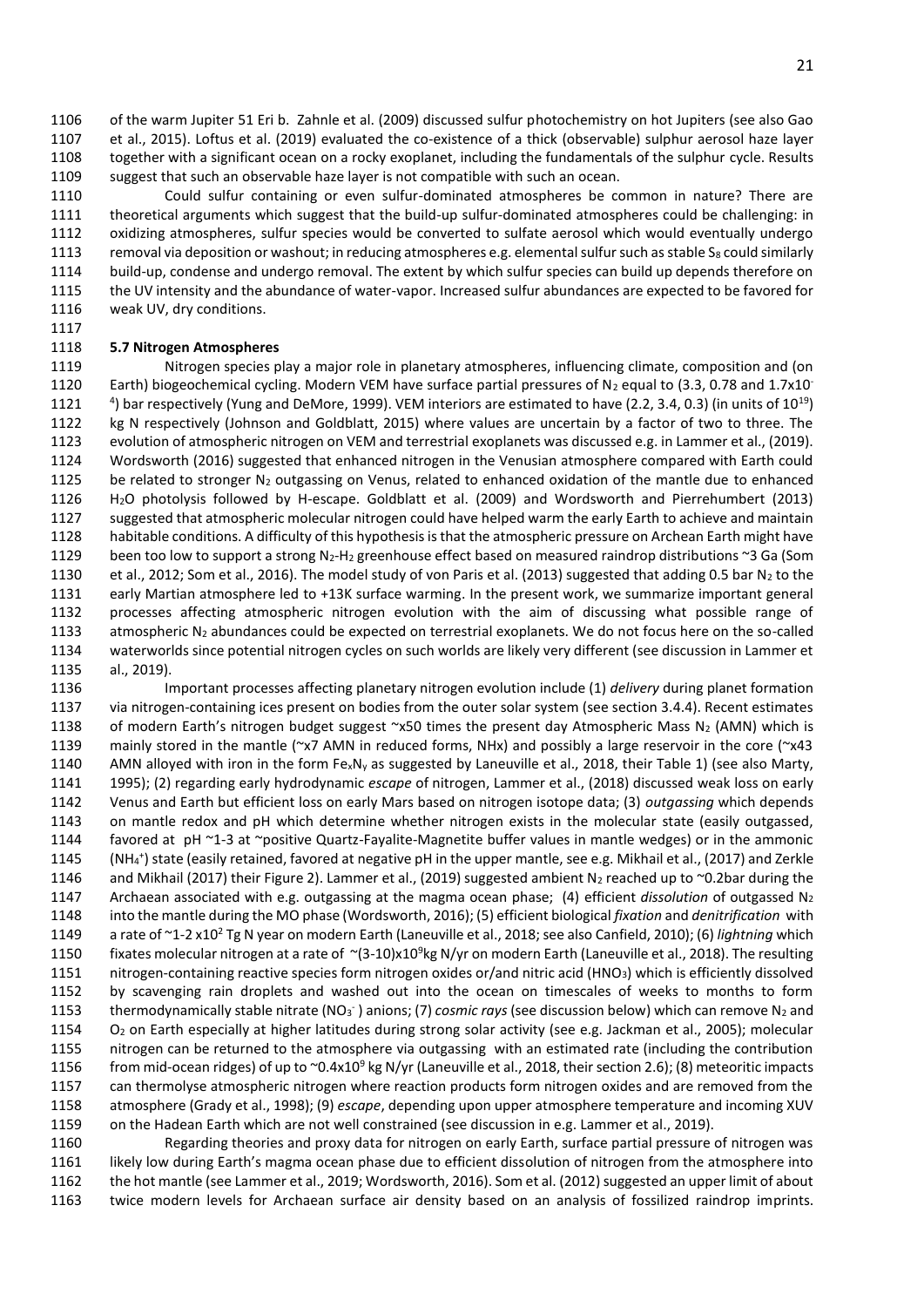Kavanagh and Goldblatt (2015) revised the method and suggested an upper limit of about four times the modern value. An updated study by Som et al. (2016) then revised downwards the Archean upper limit for atmospheric surface density, to a value less than half the modern amount. Regarding model studies, Rimmer and Rugheimer (2019) suggested that ~0.3 bar surface pressure on Early Earth would enable sufficient oxidizing conditions in the upper atmosphere to oxidize incoming Archaean micrometeorites, consistent with proxy data. Johnson and Goldblatt (2018) modelled the biogeochemical nitrogen cycle including deep and shallow ocean parameterizations and linking with phosphorous chemistry in the lithosphere. Their results for surface nitrogen partial pressure over Earth's history varied from about (0.1 to 6.0) times the present day atmospheric nitrogen level, depending upon uncertainties in the amount of nitrogen in the bulk silicate Earth (BSE) as well as the timing and magnitude of key processes such as burial, continental evolution, weathering and biological activity. In order for their evolutionary scenarios to finish with the correct present day atmospheric nitrogen (PAN) required (4 to 6) times PAN to be present in the BSE. Stüeken et al. (2016) applied an Earth system box model to study the evolution of nitrogen on Earth. Results suggested that depending on uncertainties in nitrogen burial rates (which can strongly fluctuate based on the geological record) the surface partial pressure of nitrogen can vary from about (0.1 to 1.1) times the present day value.

 Regarding exoplanets, Lammer et al. (2019) considered the effect upon atmospheric nitrogen evolution for (a) an Earth-like planet without plate tectonics, (b) a planet with anoxic life, and (c) an Earth-like planet where life becomes extinct. Their results suggested that in case (a) the absence of plate tectonics would hinder mixing of oxidized forms of nitrogen into the mantle. This suggests enhanced abundances of nitrogen in its reduced 1183 forms (e.g. NH<sub>4</sub><sup>+</sup>) in the interior, which are more easily retained hence only a weak conversion to N<sub>2</sub> and reduced outgassing of nitrogen. In case (b) anoxic fixation in the absence of denitrification led to low atmospheric nitrogen whereas in case (c) the absence of nitrogen recycling associated with life resulted in atmospheric nitrogen removal via lightning and cosmic rays reading to low atmospheric abundances. Stüeken et al. (2016) also applied a biogeochemical box model to scenarios of anoxic planets with and without life. Their results suggested that whether atmospheric nitrogen could recover to present day levels depended on the rate of burial assumed and whether or not continents were assumed to be present (scenarios without continents did not lead to nitrogen recovery). Laneuville et al. (2018) modeled atmospheric nitrogen evolution on an Earth-like planet without life and suggested variations from ~(0.2 to 8) times the present atmospheric level (PAL) depending mainly on uncertainties in the atmospheric fixation rate due to e.g. lightning and cosmic rays, with a weaker variation of ~(0.6 to 2) PAL arising due to uncertainties in mantle mixing and ocean circulation.

 Regarding Earth-like planets orbiting in the close-in HZ of active, low mass stars, the atmosphere could be strongly exposed to high energy particles (Grenfell et al., 2012; Tabataba-Vakili et al., 2016; Scheucher et al., 2018; Herbst et al., 2019, see also Airapetian et al., 2018). Stellar proton events (SPEs) on Earth can dissociate 1197 molecular nitrogen and lead to  $\approx 2 \times 10^{33}$  NO molecules/day (Jackman et al., 2005, their Table 1). Assuming such events are experienced continuously for an Earth-like planet orbiting an active M-dwarf star, would lead to a removal rate of atmospheric nitrogen due to cosmic rays of 0.04 Tg NO/yr. By comparison, lightning fixation on modern Earth (which without life would remove atmospheric nitrogen within a few hundred Myr without regassing; Laneuville et al., 2018) removes atmospheric nitrogen about x100 slower. For superflaring stars 1202 however (see e.g. Davenport, 2016) the cosmic ray fluxes could be  $10^3$  to  $10^5$  times higher than Earth SPEs, 1203 suggesting nitrogen removal fluxes up to ~4000 Tg/yr which would remove Earth's atmospheric nitrogen in ~10<sup>5</sup> years. In addition to potentially strong nitrogen removal due to cosmic rays, lightning removal could also be potentially strong on, for example, tidally-locked Earth-like exoplanets which could have strong day to night transport cells, although such effects are not well quantified. Planets with high meteoritic bombardment could fix and efficiently remove atmospheric nitrogen.

1208 In summary, what range of  $N_2$  atmospheres could we expect in terrestrial exoplanets? Earth system modeling suggests values from below a tenth of a bar up to several bar over Earth's history. Isotope estimates 1210 suggest a large range up to ~43 times the present day atmospheric budget in the Earth's core. The extent and 1211 rate at which nitrogen is removed to the core during planet formation needs further study. The main uncertainties in atmospheric processes lie in the distribution of nitrogen in the Earth system and the timing and nature of key processes such as biology and subduction. Model feedbacks such as the effect of e.g. atmospheric oxidation via escape and the influence upon the interior are lacking. A detailed intercomparison of current nitrogen cycle models including their reservoirs and fluxes for clearly defined scenarios would be informative. On a positive note, there is some hope that exoplanet science could help by constraining nitrogen abundances from observing spectroscopic collisional pairs (Schwieterman et al., 2015 as mentioned above) which will be invaluable in disentangling the possible evolution scenarios.

 

**6. Conclusions**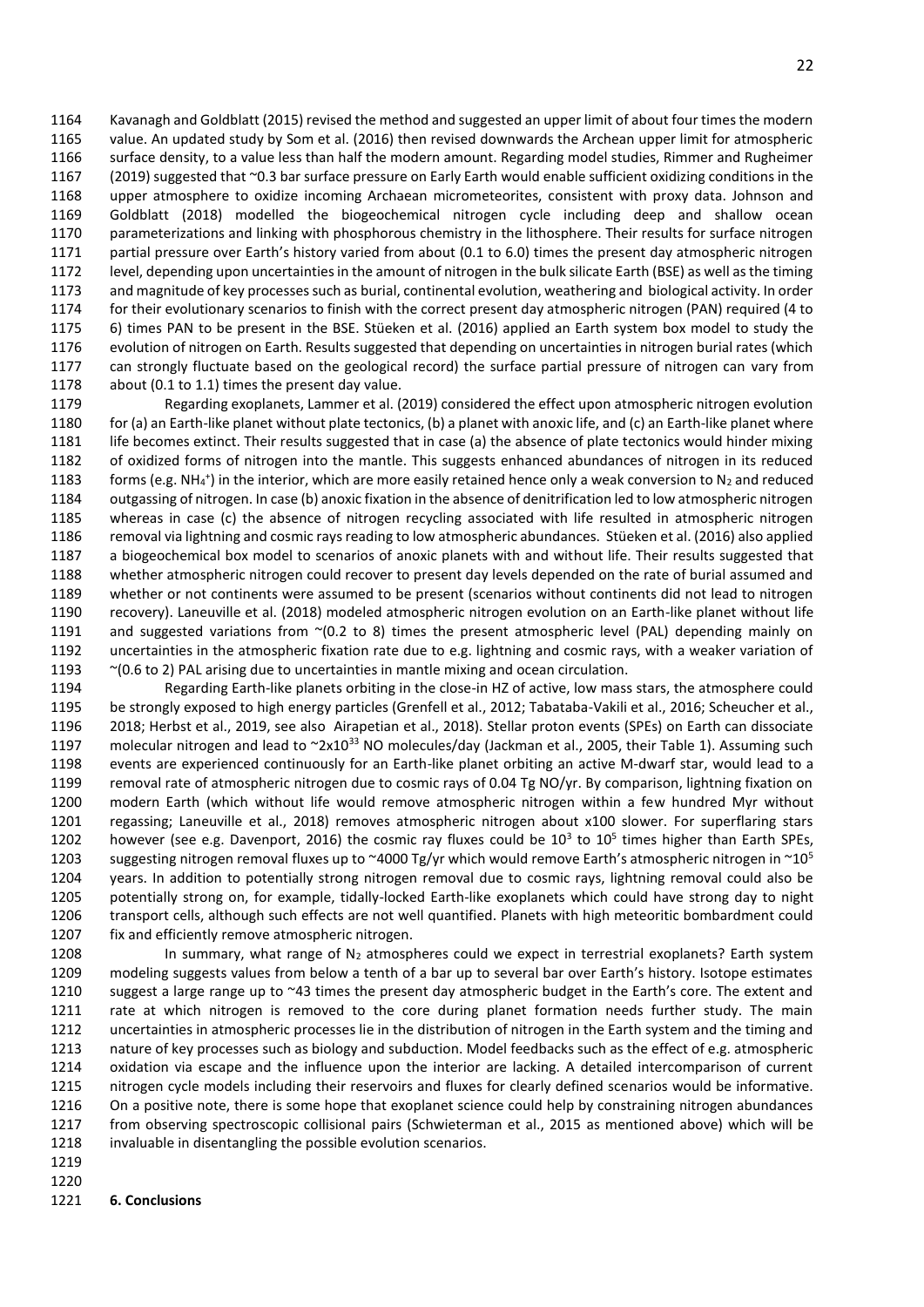- 1223 Key properties such as the metallicity and early rotation rates of interstellar clouds could vary systematically across the Galaxy. The extent by which this variation could imprint itself upon resulting planetary diversity is currently unclear.
- 1227 Although tenuous atmospheres could have weak spectral features they could nevertheless feature large "cometary like" tails and transmission windows down to the surface - making them favorable targets in this respect.
- 1231 If water delivery to rocky exoplanets depends mainly on impact-induced de-volatization during formation then water-rich terrestrial worlds could be quite common. If however it depends on a "Grand Tack" type analogue then more work is required to investigate how this mechanism operates for different exoplanetary systems.
- 1236 Magma oceans with silicate atmospheres, light primordial atmospheres and outgassing of massive 1237 steam atmospheres could be universal stages in the evolutionary track of rocky worlds. How long these phases endure however depends on key processes such as instellation, escape and outgassing.
- 1240 The relative occurrence of oxidized atmospheres (e.g. O<sub>2</sub>, CO<sub>2</sub>, CO<sub>1</sub>, H<sub>2</sub>O) compared with reduced atmospheres (CH<sup>4</sup> and higher hydrocarbons) and other atmospheric compositions (e.g. sulfur and nitrogen-containing species) depends on numerous processes such as the initial disk metallicity and its dynamics, how efficiently the planetary interior stores reduced compounds and also upon long-term escape, outgassing and biogeochemical cycling.
- 1246 Sulfur species can form aerosols in both oxidized and reduced atmospheres. Build-up of such aerosols would eventually be limited by sedimentation and surface deposition. Sulfur-rich atmospheres could be favored where conditions are (a) dry, since water is needed to form sulfate from its precursors, or (b) have weak UV, which leads to suppressed formation of aerosol precursors.
- 

1251 • Nitrogen abundances in the atmosphere vary over two orders of magnitude depending upon uncertainties in interior, subduction and biological processes.

## **Acknowledgements**

 This project has received funding from the European Research Council (ERC) under the European Union's Horizon 2020 research and innovation program (grant agreement No. 679030/WHIPLASH). This project is partly supported by the International Space Science Institute (ISSI) in the framework of an international team entitled "Understanding the Diversity of Planetary Atmospheres." This project has received funding from the European Union's Horizon 2020 research and innovation program under the Marie Sklodowska-Curie Grant Agreement no. 832738/ESCAPE. M.T. acknowledges funding from the Gruber Foundation. This work has been carried out within the framework of the NCCR PlanetS supported by the Swiss National Science Foundation. This research has made use of NASA's Astrophysics Data System. LN and JLG acknowledge support from the Deutsche Forschungsgemeinschaft (DFG, German Research Foundation) Project ID 263649064 TRR 170. This is TRR 170 Publication No. 87. The authors thank ISSI Teams 370 and 464 for fruitful discussions. Mareike Godolt acknowledges support by the German science foundation through project GO 2610/1-1 and the priority program SPP 1992 "Exploring the Diversity of Extrasolar Planets" (GO 2610/2-1). 

## **References**

- Abe, Y., Earth Moon Plan., 108, 9-14 (2011)
- Adibekyan, V., et al., A&A, 581, L2 (2015)
- Airapetien, V. S., et al., ApJL, 863, 1 (2017)
- Airapetian, V. S., et al., Nat. Ast., 2, 448 (2018)
- Alibert, J., and Venturini, J., A&A, 626, A21 (2019)
- Ali-Dib, M., et al., ApJ, 793, 1 (2014)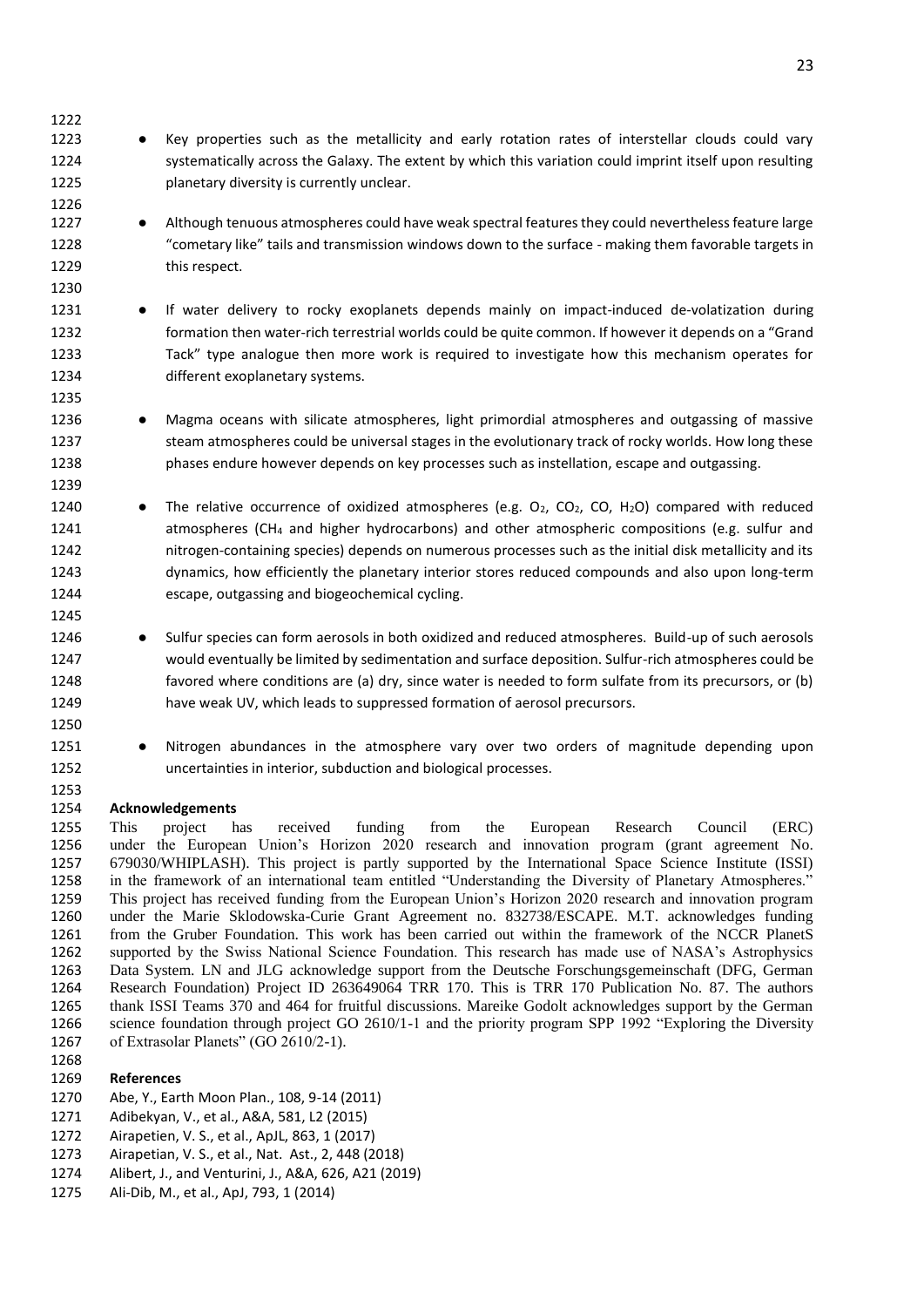- Allart, R., et al., Science, 362, 1384-1387 (2018)
- Angelo, I., and Hu, R, Astrophys. J. 154, 232 (2017)
- Anglada-Escudé et al., Nature, 536, 437-440 (2016)
- Armstrong, K., et al., Science, 365, 903-906 (2019)
- Atreya, S., et al., PSS, 47, 1243-1262 (1999)
- Atreya, S., et al., Space Sci. Rev., 216, 18, 1-31 (2020)
- Bagenal, F., et al., "Jupiter, the planet, satellites and magnetosphere", Camb. Uni. Press (2004)
- Baines, K. H., et al., PSS, 57, 1650-1658 (2009)
- Batalha, N. M., et al., 2011, ApJ, 729, 1-21 (2011)
- Baumeister, P., et al., ApJ, 889, 1-42 (2020)
- Benneke, B., et al., Nature Astron., 3, 813-821 (2019)
- Berner, R. A., Geochim. Cosmochim. Acta, 65, 685-694 (2001)
- Bétrémiux, J., and Kaltenegger, L., ApJ, 791, 7, 1-12 (2014)
- Bolmont, E., et al., MNRAS, 464, 3728-3741 (2017)
- Booth, R. A., MNRAS, 469, 3994-4011 (2017)
- Booth, R. A. and Ilee, J. D., MNRAS, 487, 3998-4011 (2019)
- Boro Sakia, S., et al., A&A, 635, A178 (2020)
- Boukaré, C.-E., et al., Earth Plan. Sci. Lett., 491, 216-225 (2018)
- Bourrier, V., et al., A&A, 599, L3 (2017)
- Bourrier, V., et al., A&A, 619, 1 (2018)
- 1296 Brimblecombe, P., Treat. Geochem. (2<sup>nd</sup> edition), 10, 559-591 (2014)
- Budaj, J., A&A, 557, A72 (2013)
- Burke, C. J., et al., ApJ, 809, 1 (2015)
- Canfield, D. E., et al., Science, 330, 192-196 (2010)
- Carlson, R. W., Science, 283, 820 (1999)
- Catling, D. C., and Claire, M. W., Earth Planet. Sci. Lett., 237, 1-20 (2005)
- Catling, D. C., et al., Science, 293, 839-843 (2001)
- Cauley, P. W., et al., Nature Astron., 3, 1128-1134 (2019)
- Ceppi, and Hartmann, Curr. Clim. Change Rep., 1, 94-102 (2015)
- Charnay, B., et al., ApJL, 813, 1 (2015)
- Charnay, B., et al., Chapter 3, in "Understanding the Diversity of Planetary Atmospheres" (ed. Forget, F., et al.),
- Spa. Sci. Rev. (in preparation) (2020)
- Cassata, S., Earth Plan. Sci. Lett., 479, 322-329 (2017)
- 1309 Chaisson, E., and McMillan, S., Astron. today, 3<sup>rd</sup> edition, Prentice-Hall (1999)
- Chen, G., et al., A&A, 635, A171 (2020)
- Coustenis, A., et al., A&A, 9, 249-268 (2009)
- Cui, W., et al., Earth Plan. Phys., 2, 247-256, (2018)
- Dasgupta, R., Rev. Min. Geochem., 75, 183-229 (2013)
- Davenport, J. R. A., ApJ, 829, 23 (2016)
- Dehant, V., et al., Spa. Sci., Rev., 215, 42, 1-48 (2019)
- Demory, B. O., et al., A&A, 533, A114) (2011)
- 1317 Demory, B. O., et al., MNRAS, 455, 2018-2027 (2016<sup>a</sup>)
- 1318 Demory, B. O., et al., Nature, 532, 207-209 (2016<sup>b</sup>)
- De Kok, B. J.,et al., A&A, 554, A82, (2013)
- De Wit, J., et al. Nazire Astron., 2, 214-219 (2018)
- Dorn, C., et al., A&A, 577, A83 (2015)
- Dorn, C., et al., A&A, 597, A37 (2017)
- Dorn, C., and Heng, K., ApJ, 853, 1 (2018)
- Dong, C., et al., PNAS, 115, 2 (2018)
- Dorn, C., et al., MNRAS, 484, 712-727 (2019)
- Douglas, E. S., et al., Proc. SPIE 10705 (2018)
- Dyudina, U. A., et al., Science, 319, 1801 (2008)
- Ehrenreich, D., et al., 522, 459-461 (2015)
- Elkins-Tanton, L. T., et al., Earth Plan. Sci. Lett., 271, 181-191 (2008)
- Elkins-Tanton, L. T., Astrophys. Spa. Sci., 332, 359-364 (2011)
- Elkins-Tanton, L. T., et al., Ann. Rev. Earth Plan. Sci, 40, 113-139 (2012)
- Erkaev, N. V., et al., MNRAS, 460, 1300-1309 (2016)
- Esteves, L. J., et al., APJ, 804, 1-28 (2015)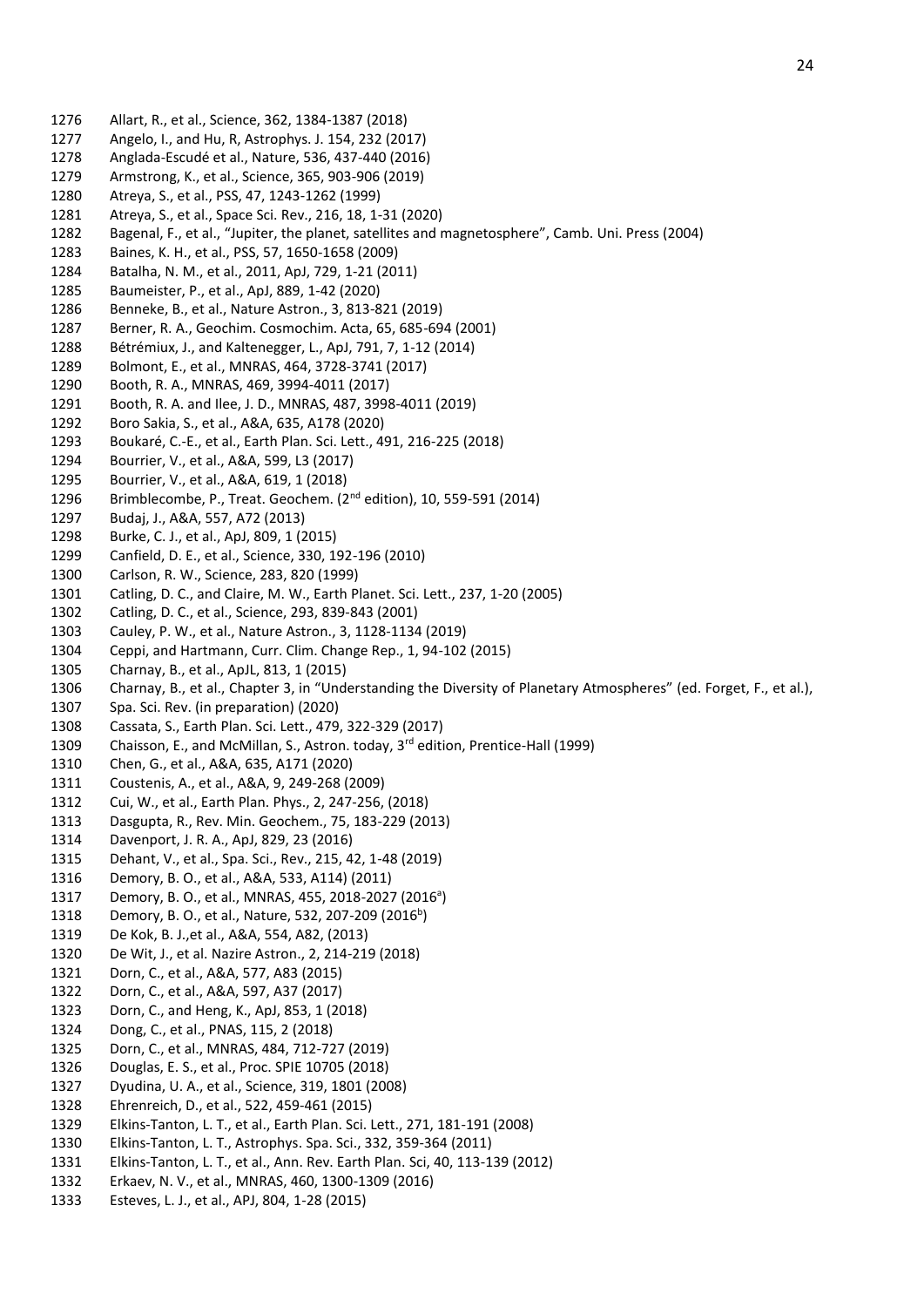- Farihi, J., New Astron. Rev., 71, 9-34 (2016)
- Faroona, I., Atm. Env., 43, 2841-2854 (2009)
- Fauchez, T. J., et al., Nature Astron., 4, 372-376 (2020)
- Fegley, B., and Schaefer, L. K., Treatise on Geochem., Chapter 13.3, (2012)
- Fegley, B., et al., ApJ, 823, 103 (2016)
- Fike, D. A., et al., Ann. Rev. Earth Plan. Sci., 43, 593-622 (2015)
- Fischer, W. W., et al., Ann. Rev. Earth Plan. Sci., 44, 647-683 (2016)
- Fischer-Gödde, M., and Kleine, T., Nature, 541, 525-527 (2017)
- Flasar, F. M., et al., Nature, 427, 132-135 (2004)
- Foley, B. J., and Smye, A. J., Astrobiol., 18, 873-896 (2018)
- Folsom, C. P., et al., A&A, 633, A48, (2020)
- Fontenla, J. M., et al., ApJ, 830, 2 (2016)
- Forget, F., and Leconte, J., Phil. Trans. Roy. Soc. A, A372:20130084 (2014)
- Fratanduono, D. E., et al., Phys. Rev. B., 97, 214105 (2018)
- Frost, D. J., and McCammon, C. A., Ann. Rev. Earth Plan. Sci., C. A., 36, 389-420 (2008)
- Fulton, B. J., et al., AJ 154, 3 (2017)
- Fulton, B. J. and Petigura, E., AJ, 156, 6 (2018)
- Frustagli, G., et al., A&A, 633, A133 (2020)
- Füri, E., and Marty, B., Nature Geosci., 8, 515-522 (2015)
- Furuya et al., ApJ 779, 1 (2013)
- Gaillard, F., and Scaillet, B., Earth Plan. Sci. Lett., 403, 307-316 (2014)
- Gaillard, F., Scaillet, B., Pichavant, M., Iacono-Marziano, G., Chem. Geol. 418, 217–233 (2015)
- Gaillard, F., et al., Chapter 2, in "Understanding the Diversity of Planetary Atmospheres" (ed. Forget, F., et al.),
- Spa. Sci. Rev. (in preparation) (2020)
- Gale, J., and Wandel, A., Int. J. Astrobiol., 16, 1-9 (2017)
- Gans, B., et al., Phys. Chem. Chem. Phys., 13, 8140-8152 (2011)
- Gao, P., and Benneke, B., ApJ, 863, 165 (2018)
- Gao, P., et al., ApJ, 806, 2, 1-12 (2015)
- García Muñoz, A., et al., ApJ, 755, 103 (2012)
- Gebauer, S., et al., Astrobiol., 17, 27-54 (2017)
- Gebauer, S., et al., Astrobiol., 18, 856-872 (2018)
- Von Gehlen, K., *Early Organic Evolution* (Springer, Berlin) (1992)
- Gilliam, A. E., and McKay, C. P., PSS, 59, 835-839 (2011)
- Gillon, M., et al., 452, 456-460 (2017)
- Gladstone, G. R., et al., Science, 351, 6279 (2016)
- Von Glasow, R., and Crutzen, P. J., Atm. Chem. Phys., 4, 589-608 (2004)
- Godolt, M., et al., A&A, 592, A36 (2016)
- Godolt, M., et al., A&A, 625, A12, 1-15 (2019)
- Goldblatt, C., et al., Nat. Geosci., 2, 891-896 (2009)
- Goldblatt, C., Astrobiol., 15, 362-370 (2015)
- Grady, M. M., et al., Geol. Soc., 140, 1-5 (1998)
- Greene, T. P., et al., ApJ, 817, 17, 1-22 (2016)
- Grenfell, J. L., Landolt-Börnstein Encyclopedia, Astronomy and Astrophysics, ed. Trümper, J. E., Springer Verlag
- 1377 Berlin Heidelberg, Chapter 4.2.3.6 "Atmospheres of the Planets and Satellites" (2009)
- Grenfell, J. L., et al., PSS, 58, 1252-1257 (2010)
- Grenfell, J. L., et al., Astrobiol., 12, 1109-1122 (2012)
- Grenfell, J. L., et al., ApJ, 861, 1 (2018)
- Grenfell, J. L., et al., Exp. Astron., accepted (2020)
- Grevesse, N., et al., Spa. Sci. Rev., 130, 105-114 (2007)
- Grewal, D. S., et al., Sci. Adv., 5, 1, eaau3669 (2019)
- Guenther, E. W., et al., A&A, 525, A24 (2011)
- Guenther, E. W., and Kislyakova, K. G., MNRAS, 491, 3974-3982 (2020)
- Guillot, T., Science, 286, 72-77 (1999)
- Gumsley, A. P., et al., PNAS, 114, 1811-1816 (2017)
- Gupta, M., and Schlichting, H. E., MNRAS, 487, 24-33 (2019)
- Halevy, I., and Head, J. W., Nature Geo., 7, 865-868 (2014)
- Hall, D. T., et al., Nature, 373, 667 (1995)
- Hall, D. T., et al., ApJ, 499, 475 (1998)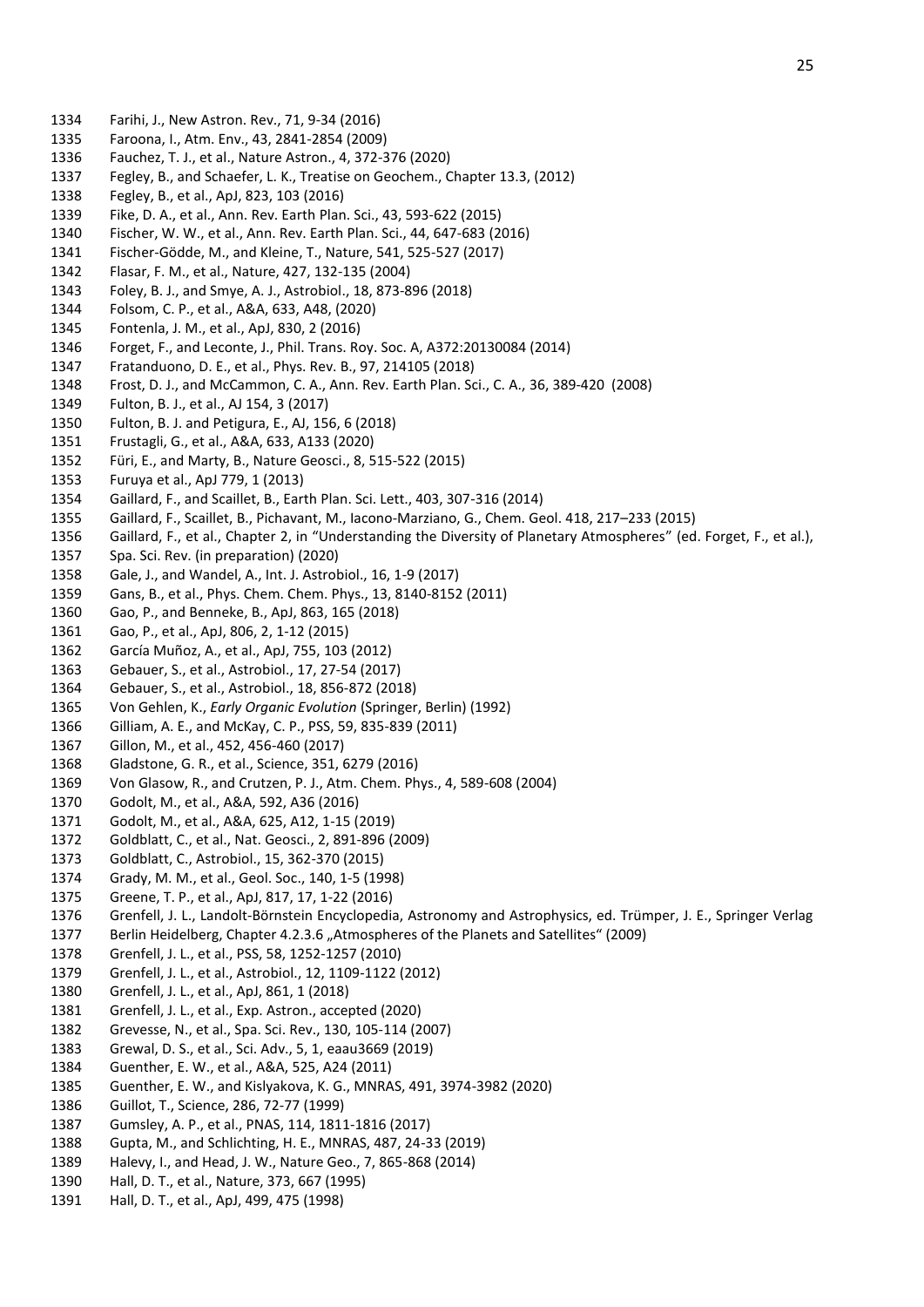- Hamano, K., et al., Nature, 497, 607-610 (2013))
- Hammond, M., and Pierrehumbert, R. T., ApJ, 849, 152 (2017)
- Harman, C. E., et al., Earth Plan. Sci. Lett., 496, 238-247 (2018)
- Hartnett, H. E., et al., Nature, 391, 572-575 (1998)
- Hawker, G. A., and Parry, I. R., MNRAS, 484, 4855-4864 (2019)
- Hayden, M. R., et al., ApJ, 808, 132, 1-18 (2015)
- Hellard, H., et al., ApJ, 889, 1-66 (2020)
- Henning, W. G., et al., White Paper (Pages 1-6) submitted to the National Academy of Sciences Exoplanet Science
- Strategy Call (2018)
- Herbort, O., et al., A&A. accepted (2020)
- Herbst, K., et al., A&A, 631, A101, (2019)
- Hemingway. D., et al., Nature, 500, 550-552 (2013)
- Holland, H. D., Cosmo. Chim. Acta, 66, 3811-3826 (2002)
- Holland, H. D., Phil. Trans. Roy. Soc., 361, 470 (2006)
- Hin, R. C., et al., Nature, 549, 511-515 (2017)
- Hirschmann, M. M., Earth Plan. Sci. Lett., 341-344, 48-57 (2012)
- Hoey, W. A., et al., Icarus, 287, 87-102 (2017)
- Hu, R., et al., ApJ, 752, 1, 1-15 (2012)
- Hu, R., et al., ApJ, 769, 6, 1-14 (2013)
- Hu, R., and Seager, S., ApJ, 784, 1 (2014)
- Hu, R., et al., ApJ, 807, 8, 1-14 (2015)
- Hutsemékers, D., et al., Icarus, 204, 346-348 (2009)
- Irwin, P. J. G., et al., Nature Astron., 2, 420-427 (2018)
- Jackman, C. H., et al., Adv. Spa. Res., 35, 445-450 (2005)
- Jacobson, S. A., and Morbidelli, A., Phil. Trans. Roy. Soc. A, 372, 1-25 (2014)
- Jakosky, B. M., et al., Icarus, 315, 146-157 (2018)
- Jasper, A. W., and Dawes, R., J. Chem. Phys. 139, 154313, 1-13 (2013)
- Jin, S., and Mordasini, C., ApJ, 853, 2 (2018)
- Johnson, B., and Goldblatt, C., Earth Sci. Rev., 148, 150-173 (2015)
- Johnson, B., and Goldblatt, C., Geochem. Geophys. Geosys., 19, 2516-2542 (2018)
- Johnstone, C. P., et al., ApJL, 815, L12 (2015)
- Johnstone, C. P., et al., A&A, 617, A107 (2018)
- Johnstone, C. P., et al., A&A Lett., 624, L10 (2019)
- Jontoff-Hutter, D., Ann. Rev. Earth Okan. Sci., 47, 141-171 (2019)
- Junge, C. E., et al., Science, 133, 3463 (1961)
- Kadoya, S., Geochem. Pers. Lett., 13, 25-29 (2020)
- Kaltenegger, L., and Sasselov, D., ApJ, 708, 2, 1162-1167 (2010)
- Kasting, J. F., Orig. Life and Evol. Bios., 20, 199-231 (1990)
- Kasting, J. F., et al., J. Geol., 101, 2 (1993)
- Kataria, T., et al., ApJ, 821, 1-16 (2016)
- Kavanagh, L., and Goldblatt, C., Earth Plan. Sci., 413, 51-58 (2015)
- Kawashima, Y. et al., ApJL, 876 1 (2019)
- Katyal, N., et al., ApJ, 875, 31, 1-18 (2019)
- Kerber, L., et al., Icarus, 261, 133-148, (2015)
- Khalil, M. A. K., and Rasmussen, R. A., Chemosphere, 20, 227-242 (1990)
- Kiang, N., et al., Astrobiol., 7, 252-274 (2007)
- King, P. L., and McLennan, S. M., Elements, 6, 107-112 (2010)
- Kislyakova, K. G., et al., Astrophys. Spa. Sci. Lib., Springer, 441, 137-151 (2015)
- Kite, E. S., et al., ApJ, 828, 80 (2016)
- Kite, E. S., and Ford, E. B., ApJ, 864, 1 (2018)
- Kite, E. S., Spa. Sci. Rev., 215, 10 (2019)
- Komacek, T. D. and Showman, A. P.: ApJ **821,** 16 (2016)
- Korablev, O., et al., Chapter 14, in "Understanding the Diversity of Planetary Atmospheres" (ed. Forget, F., et al.),
- Spa. Sci. Rev. (in preparation) (2019)
- Kopparapu, R. K., et al., ApJ, 765, 2 (2013)
- Koskinen, T. T., and Guerlet, S., Icarus, 307, 161-171, (2018)
- Krasnopolsky, V. A., Photochemistry of the atmospheres of Venus and Mars, Springer Verlag (1982)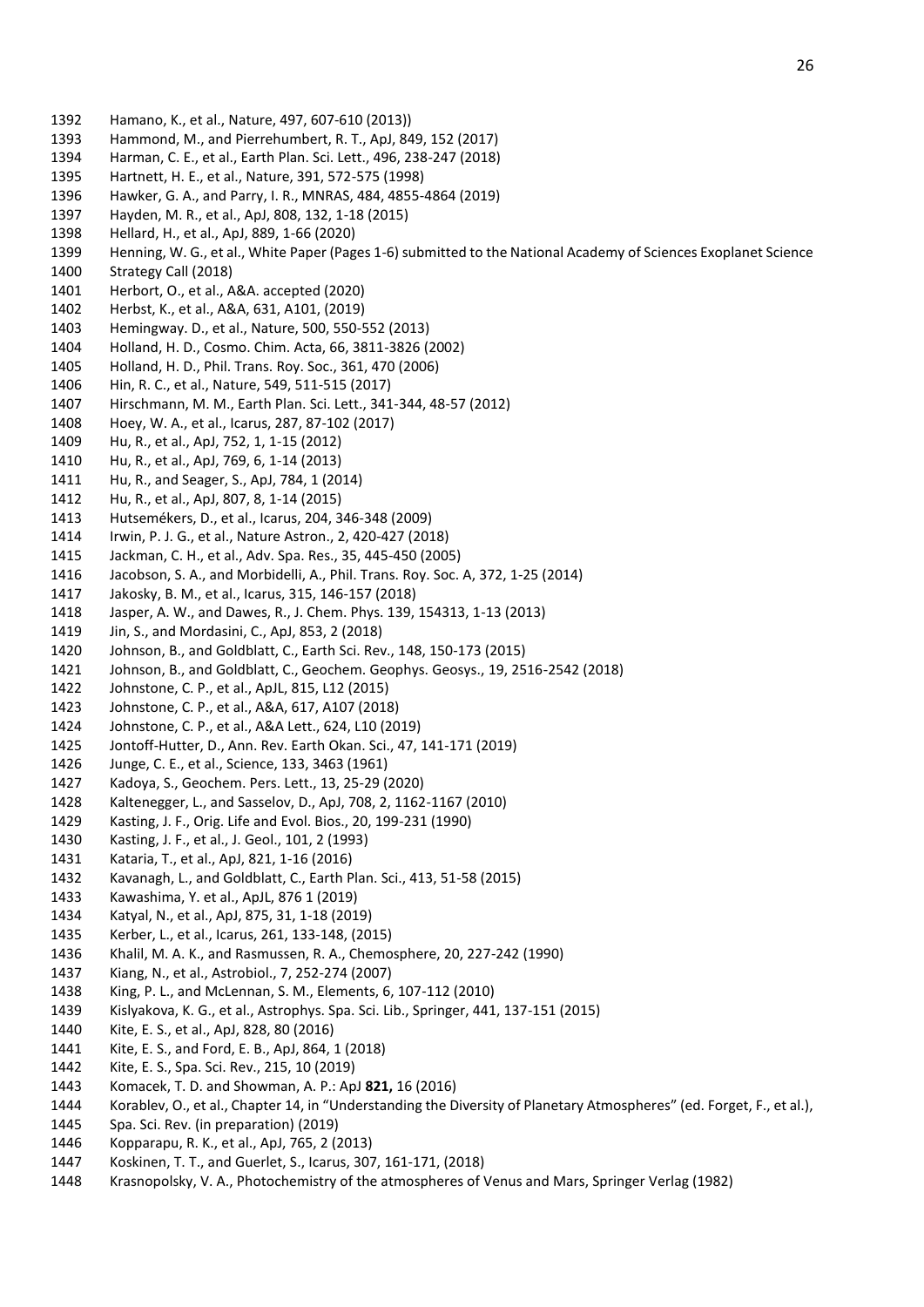- Krasnopolsky, V. A., Spectroscopy of planetary atmospheres and ionospheres, Chapter 13: Titan, Cambridge
- University Press, (2019)
- Kreidberg, L., et al., Nature, 505, 69-72 (2014)
- Krivov, A. V., and Booth, M., MNRAS, 479, 3300-3307 (2018)
- Krissansen-Totton, J., et al., Astrobiol., 16, 39-67 (2016)
- Krissansen-Totton, J., et al., Sci. Adv, 4, 1-13 (2018)
- Kubyshkina, D., et al., ApJL, 866, L18 (2018)
- Kulow, J. R., et al., ApJ, 786, 132 (2014)
- Kurokawa, H., and Kaltenegger, L., MNRAS 433, 3239-3245 (2013)
- Lammer, H., et al., MNRAS, 430, 1247-1256 (2013)
- Lammer, H., et al., Astron. Astrophys. Rev., 26, 2, 1-72 (2018)
- Lammer, H., et al., Astrobiol., 19, 927-950 (2019)
- Laneuville, M., et al., Astrobiol., 18, 897-914 (2018)
- Lammer, H., et al., Icarus, 339 (in press) (2020)
- Lasaga, A. C.,and Ohmoto, H., Geochem. Cosmochim. Acta, 66, 361-381, (2002)
- Laughlin, G., Mass-Radius Relations of Giant Planets: The Radius Anomaly and Interior Models. In: Deeg H.,
- Belmonte J. (eds) Handbook of Exoplanets. Springer, Cham (2018)
- Lebonnois, S., et al., Icarus, 218, 707-722 (2012)
- Lebrun, T., et al., J. Geophys. Res., E118, 1155-1176 (2013)
- Leconte, J., et al., Nature, 504, 268-271 (2013)
- Léger, A., et al., Icarus, 169, 499 (2004)
- Léger, A., et al., A&A, 506, 287-302 (2009)
- Lehmer, O. R., and Catling, D. C., ApJ, 845, 2 (2017)
- Lenton, T. M., and Watson, A. J., Global Biogeochem. Cyc., 14, 249-268 (2000)
- Lewis, N. T., et al., ApJ, 854, 2 (2018)
- Li, Z.-X. A, and Lee, C.-T. A, Earth Plan. Sci. Lett., 228, 483-493 (2014)
- Lin et al., MNRAS, 4890, 4338-4354 (2018)
- Lingam, M., and Loeb, A., Int. J. Astrobiol., 1-10, doi:10.1017/S1473550419000247 (2018)
- Loftus, K., et al., ApJ, 887, 2 (2019)
- Lopez, E. D., and Rice, K., MNRAS, 479, 5303-5311 (2018)
- Lόpez-Morales, M., et al., ApJ, 158, 24 (2019)
- Lora, J. M., et al., Icarus, 250, 516-528 (2015)
- Lorenz, R. D., et al., Geophys. Res. Lett., 24, 2905-2908 (1997)
- Luger, R., and Barnes, R., Astrobiol., 15, 119-143 (2015)
- Lundvkist, M. S., et al., Nature Comm., 7, 11201 (2016)
- Lunine, J. I., et al., PSS, 46, 1099-1107 (1998)
- Lupu, R. E., et al., ApJ, 670, 1473-1484, (2007)
- Lupu, R. E., et al., ApJ, 784, 27, 1-19 (2014)
- Madden, J., and Kaltenegger, L., MNRAS, (2020, accepted)
- Madhusudhan, N., Ann. Rev. Astron. Astrophys., 57, 617-663 (2019)
- Madhusudhan,, N., Agúndez, M., Moses, J. I., et al., Space Sci. Rev. 205, 285–348 (2016)
- Maeder, A., Phys. Form. Evol. Rot. Stars, 685-717 (2009)
- Mahapatra, G., et al., MNRAS, 472, 447-464 (2017)
- Mahieux, A., et al., PSS, 113-114, 193-204 (2015)
- Maldonado, J., et al., A&A, 612, A93 (2018)
- Mansfield, M., et al., ApJL, 868, 2 (2018)
- Marcq, E., et al., JGR-E, 10.1002/2016JE005224, 1539-1553 (2017)
- Markiewicz, W. J., et al., Icarus, 234, 200-203 (2015)
- Marty, B., Nature, 377, 326-329 (1995)
- Marty, B., Earth Plan. Sci. Lett., 313, 56-66 (2012)
- Massol, H., et al., Spa. Sci. Rev., 205, 153-211 (2016)
- Mazeh, T., et al., A&A, 589, A75 (2016)
- McKay, C. P., et al., Science, 253, 1118-1121 (1991)
- Martin, R. G., and Livio, M., ApJ, 822, 1-9 (2016)
- Mastrogiuseppe, M., et al., Geophys. Res. Lett., 41, 1432-1437 (2014)
- Matrà, L. et al., ApJ, 859, 72 (2018)
- Matta, M., et al., Icarus, 204, 409-417 (2009)
- Maurice, M., et al., J. Geophys. Res., 122, 577-598 (2017)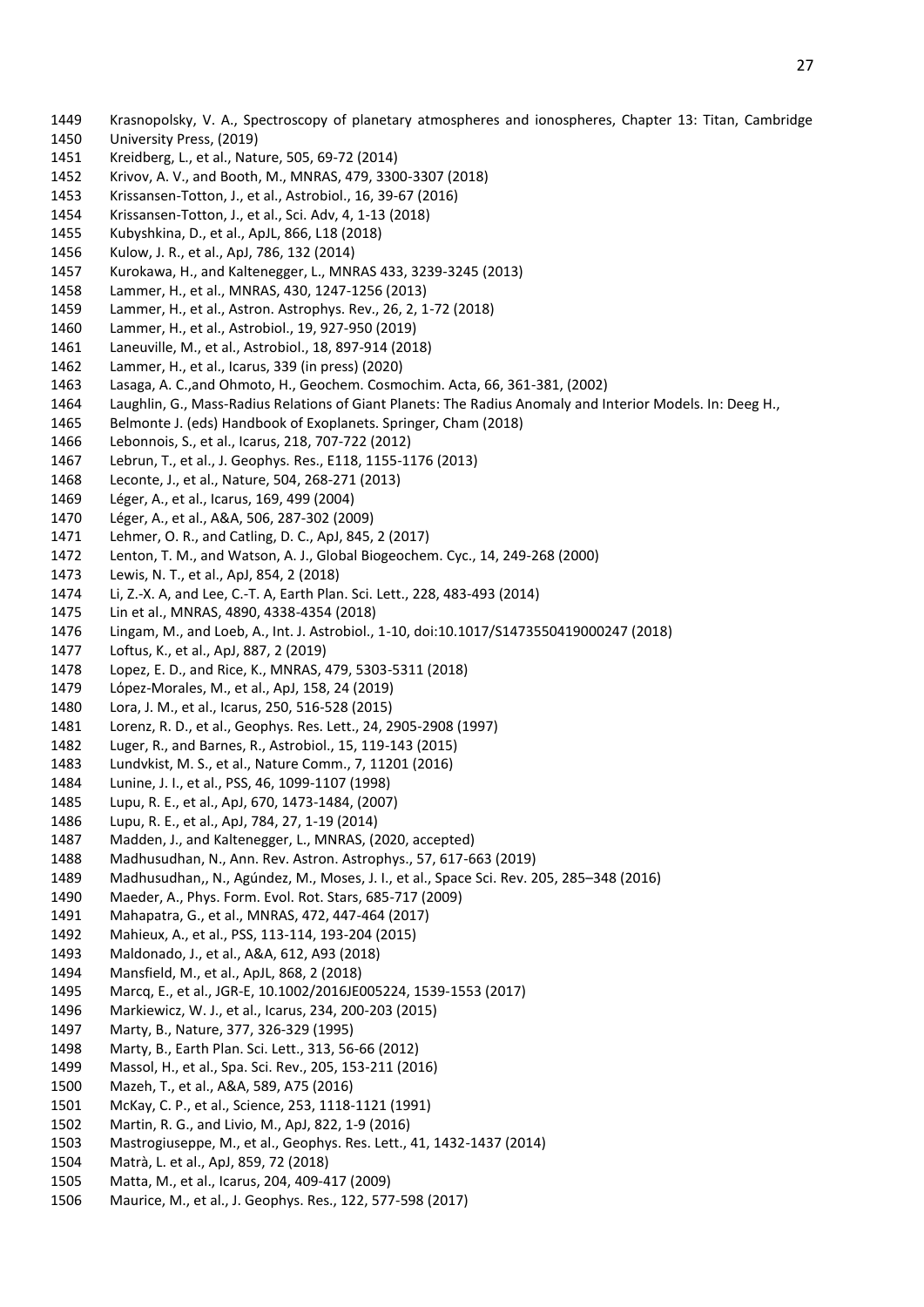- Meadows, V., et al., Astrobiol., 18, 630 -682 (2018)
- Merkel, A. W., et al., Icarus, 281, 46 -54 (2017)
- Miguel, Y., MNRAS, 482, 2893 -2901, (2019)
- Mikhail, S., et al., Geochim. Cosmochim. Acta, 209, 149 -160 (2017)
- Miyakawa, S., et al., PNAS, 99, 14,628 -14,631 (2002)
- Modirrousta -Galian, D., et al., ApJ, 888, 1 -87 (2020)
- Mojzsis, S. J., et al., Nature, 409, 178 -181 (2001)
- Mollière et al., A&A, 600, A10 (2018)
- Morbidelli, A., and Raymond, S., J., Geophys. Res., 121, 1962 -1980 (2016)
- Mordasini, C., A&A, accepted (2020)
- Moreno, R. et al., A&A 608 L5 1 -4 (2017)
- Morley, C. V., et al., ApJ, 815, 2 (2015)
- Moses, J. I., et al., 156, 76 -106, Icarus (2002)
- Moses, J. I., et al., Icarus, 777, 34 (2013)
- Moses, J. I., et al., Icarus, 307, 124 -145 (2019)
- Mousis, O., et al., 155, 12 -40 (2018)
- Nachon, M., et al., Icarus, 281, 121 -136 (2017)
- Nakajima, S., et al., JAS, 49, 2256 -2266 (1992)
- Namouni, F., and Morais, M. H. M., MNRAS, 494, 2191 -2199 (2020)
- Nettelmann, N., et al., Icarus 275, 107 -116 (2015)
- De Niem, D., et al., Icarus, 221, 495 -507 (2012)
- Niddever, D. L., et al., ApJ, 796, 1 (2014)
- Nikolaou, A., et al., ApJ, 875, 11, 1 -24 (2019)
- Noack, L., et al., Phys. Earth Plan. Int., 269, 40 -57 (2017)
- Novelli, P. C., et al., Science, 263, 1587 -1590 (1994)
- Nuecker, M. C., et al., J. Ast. Tel. Inst. Sys., 2, 011001 (2016)
- Odert, P., et al., Icarus, 307, 327 -346 (2018)
- Ohtani, E., Nat. Spa. Rev., 7, 224 -231 (2020)
- Oklopčić, A., et al., ApJ, 832, 30, 1 -17 (2016)
- Olson, P., and Sharp, Z. D., Earth Plan. Sci. Lett., 498, 418 -426 (2018)
- Orton, G. S., et al., Icarus, 243, 494 -513 (2014)
- Owen, J. E., and Mohanty, S., MNRAS, 459, 4088 -4108 (2016)
- Owen, J. E., and Wu, Y., ApJ, 847, 1 (2017)
- Owen, J. E., Ann. Rev. Earth Plan. Sci., 47, 67 -90 (2019)
- Oza, A. V., et al., ApJ, 885, 168, 1 -19 (2019)
- Pahlevan, K., et al., Earth Plan. Sci. Lett., 301, 433 -443 (2011)
- Von Paris, P., et al., PSS, 82 -83, 149 -154 (2013)
- Parmentier, V., et al., ApJ, 828, 1 (2016)
- Petsch, S. T., "The Global Oxygen Cycle" (2003)
- Pinilla, P., et al., ApJ, 845, 1 (2017)
- Pluriel, W., et al., Icarus, 317, 583 -590 (2019)
- Poirier, J. -P., Phys. Earth Plan. Int., 85, 319 -337 (1994)
- Potter, A. E., and Killen, R. M., Icarus, 194, 1 -12 (2008)
- Powell, D., et al., ApJ, 860, 1 (2018)
- Raines, J. M. et al., J. Geophys. Res. Spa. Phys., 118, 1604 -1619 (2014)
- Ramirez, R., et al., Nat. Geosci., 7, 59 -62 (2014)
- Randal Gladstone, G., et al., Science, 351, 6297 (2016)
- Raymond, S. N., and Cossou, C., MNRASL, 440, L11 -L15, (2014)
- Ribas, I., et al., ApJ, 622, 680 (2005)
- Ridden -Harper, A. R., et al., A&A, 593, A129 (2016)
- Rimmer, P. B., et al., Geochem. Perspec. Lett., 9,38 -42 (2019)
- Rivoldini, A., et al., Icarus, 201, 12 -30 (2009)
- Robinson, T. D., et al., ApJ, 787, 2 (2014)
- Rodler, F., and Lόpez -Morales, M., ApJ 781 54, 1 -12 (2014)
- Rogers, T., Nature Astron., 1, 0131, (2017)
- Rouan, D., et al. ApJL, 741, 2 (2011)
- Salvador, A., et al., J. Geophys. Res., E122, 1458 -1486 (2017)
- Samuel, B., et al., A&A, 563, A103 (2014)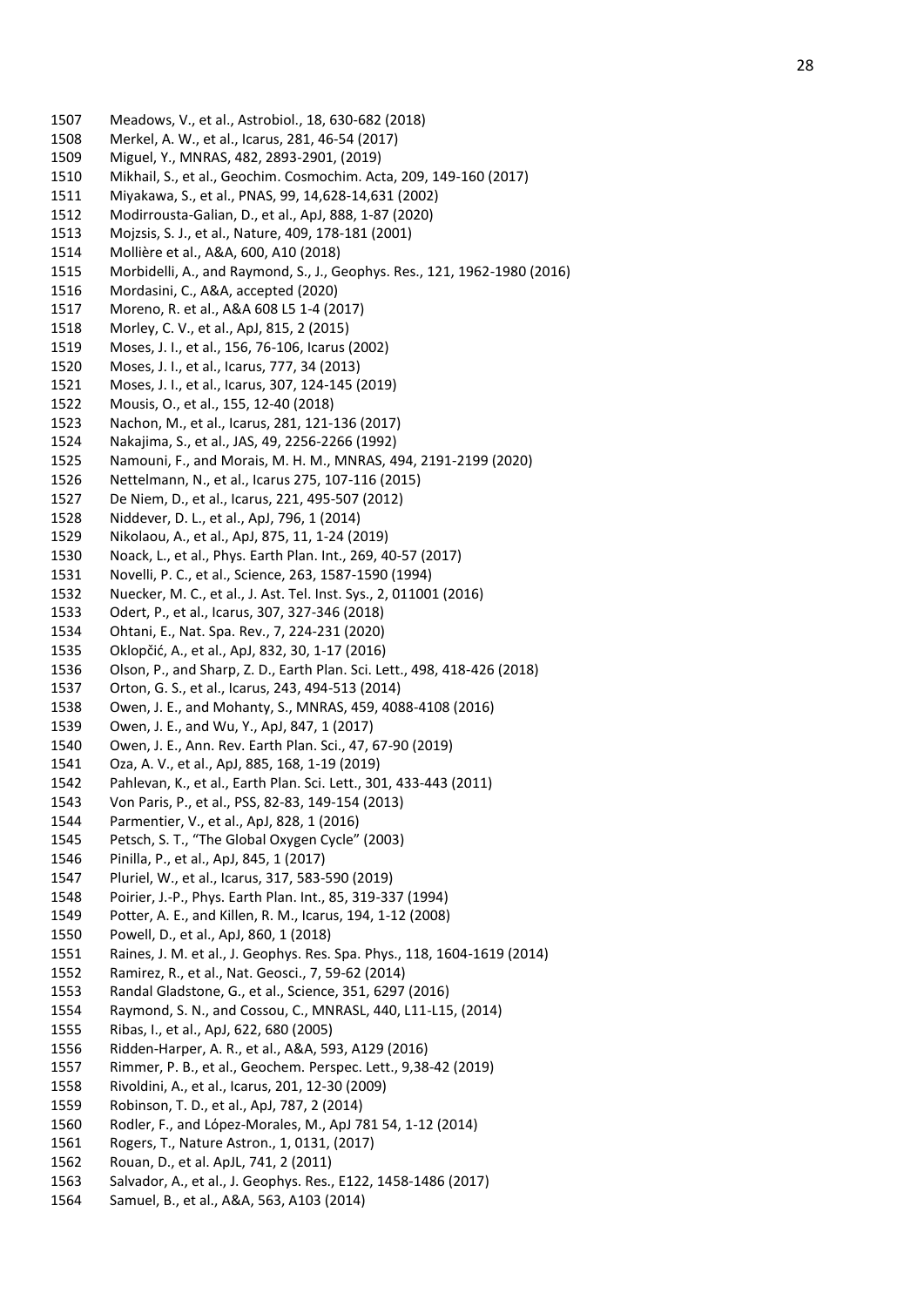- Schaefer, L., and Fegley, B., APJL, 703, 2 (2009)
- Schaefer, L., and Fegley, B., Icarus, 208, 438-448 (2010)
- Scheucher, M., et al., ApJ, 863, 6 (2018)
- Schmidt, J. A., et al., PNAS, 110, 17,691-17,696 (2013)
- Schmude R., in "Uranus, Neptune and Pluto and how to observe them", Springer (2008)
- Schubert, G., and Spohn, T., J. Geophys. Res.[, 10.1029/JB095iB09p14095](https://doi.org/10.1029/JB095iB09p14095) (1990)
- Schwieterman, E., et al., ApJ, 810, 57, 1-15 (2015)
- Schwieterman, E., et al., ApJL, 821, 2 (2016)
- 1573 Selsis, F., Earth-like planets and moons, Proc. 38<sup>th</sup> ESLAB symp., ISBN 92-9092-824-7, 251 258 (2002) Selsis, F.,
- et al., A&A, 388, 985-1003 (2002)
- Sharp, Z. D., Chem. Geol., 448, 137-150 (2017)
- Sheng, J.-X., et al., J. Geophys. Res., 10.1002/2014JD021985, 1-21 (2015)
- Shizgal, B. D., and Arkos, G. G., Rev. Geophys., 34, 4 (1996)
- Smith, G. P., and Nash, D., Icarus, 182, 181-201 (2006)
- Som, S. M., et al., Nature, 484, 359-362 (2012)
- Som, S. M., et al., Nature, Geo. 9, 448-451 (2016)
- Spake, J. J., et al., Nature, 68, 557, 68-70 (2018)
- Spohn, T. (ed.), Planetary Evolution and Life Special Issue, PSS, 1-268 (2014)
- Stern, S. A., et al., Rev. Geophys., 37, 453-491 (1999)
- Stock, J. W., et al., Icarus ,291, 192-202 (2017)
- Sulis, S., et al., A&A, 631, A129 (2019)
- Stamenkovic, V., and Breuer, D., Icarus, 234, 174-193 (2014)
- Stüeken, E. E., et al., Astrobiol., 16, 949-963 (2016)
- Svedhem, H., et al., Nature, 450, 629-632 (2007)
- Tabataba-Vakili, F., et al., A&A, 585, A96 (2016)
- Tambura, P., et al., AJ, 155, 5 (2018)
- Taylor, F. W., Met. Appl., 17, 393-403 (2010)
- Taylor, S. R., and McLennan, S. M., Rev. Geophys., 33, 241-265 (1985)
- Tian, F., and Ida, S., Nat. Geosci., 8, 177-180 (2015)
- Tian, F., et al., Earth Plan. Sci. Lett., 295, 412-418 (2009)
- Tian, F., et al., Earth Plan. Sci. Lett., 379, 104-107 (2013)
- Tian, F., Earth Plan. Sci., 385, 22-27 (2014)
- Tian, F., Earth Plan. Sci., 43, 459-476 (2015a)
- Tian, F., Earth Plan. Sci Lett., 432, 126-132 (2015b)
- Tian, F., et al., Spa. Sci. Rev., 214, 65 (2018)
- Thomas, S. W., and Madhusudhan, N., MNRAS, 1330-1344 (2016)
- Tinetti, G., et al., Nature, 448, 169 (2007)
- Tinetti, G., et al., Chapter 16, in "Future observations of exoatmospheres from space" (ed. Forget, F., et al.), Spa.
- Sci. Rev. (in preparation) (2020)
- Tinetti, G., et al., Exp. Astron., 46, 135-209 (2018)
- Tobie, G., et al., Icarus, 175, 496-502 (2005)
- Tobie, G., et al., Nature, 440, 61-64 (2006)
- Trail, D., et al., Nature, 480, 79-82 (2011)
- Tripathi, A., et al., ApJ, 808, 2 (2015)
- Tsiaris, A., et al., ApJ, 820, 1-13 (2016)
- Tucker, J. M., and Mukhopadhyay, S., Earth Plan. Sci. Lett., 393, 254-265 (2014)
- Turbet, M., et al., A&A, 612, A86 (2018)
- Turbet, M., et al., A&A, 628, A12 (2019)
- Turbet, M., et al., A&A, 1-11 (2020, accepted)
- Vázquez-Semadeni, E., et al., ApJ, 643, 245-259 (2006)
- Venot, O., et al., A&A, 562, A51 (2014)
- Venturini, J., and Helled, R., ApJ, 848, 2 (2017)
- Vidotto, A. A., and Bourrier, V., MNRAS, 470., 4026-4033 (2017)
- Wakeford, H. R., et al., MNRAS, 464, 4247-4254 (2016)
- Walker, J. C. G., et al., Geophys. Res., 86, C10, 9776-9782 (1981)
- Wang, X.-D, et al., Nature Chem., 8, 258-263 (2016)
- Ward, L. M., et al., Astrobiol., 19, 811-824 (2019)
- Warren, O. P., et al., J. Geophys. Res., 124, 2793-2818 (2019)